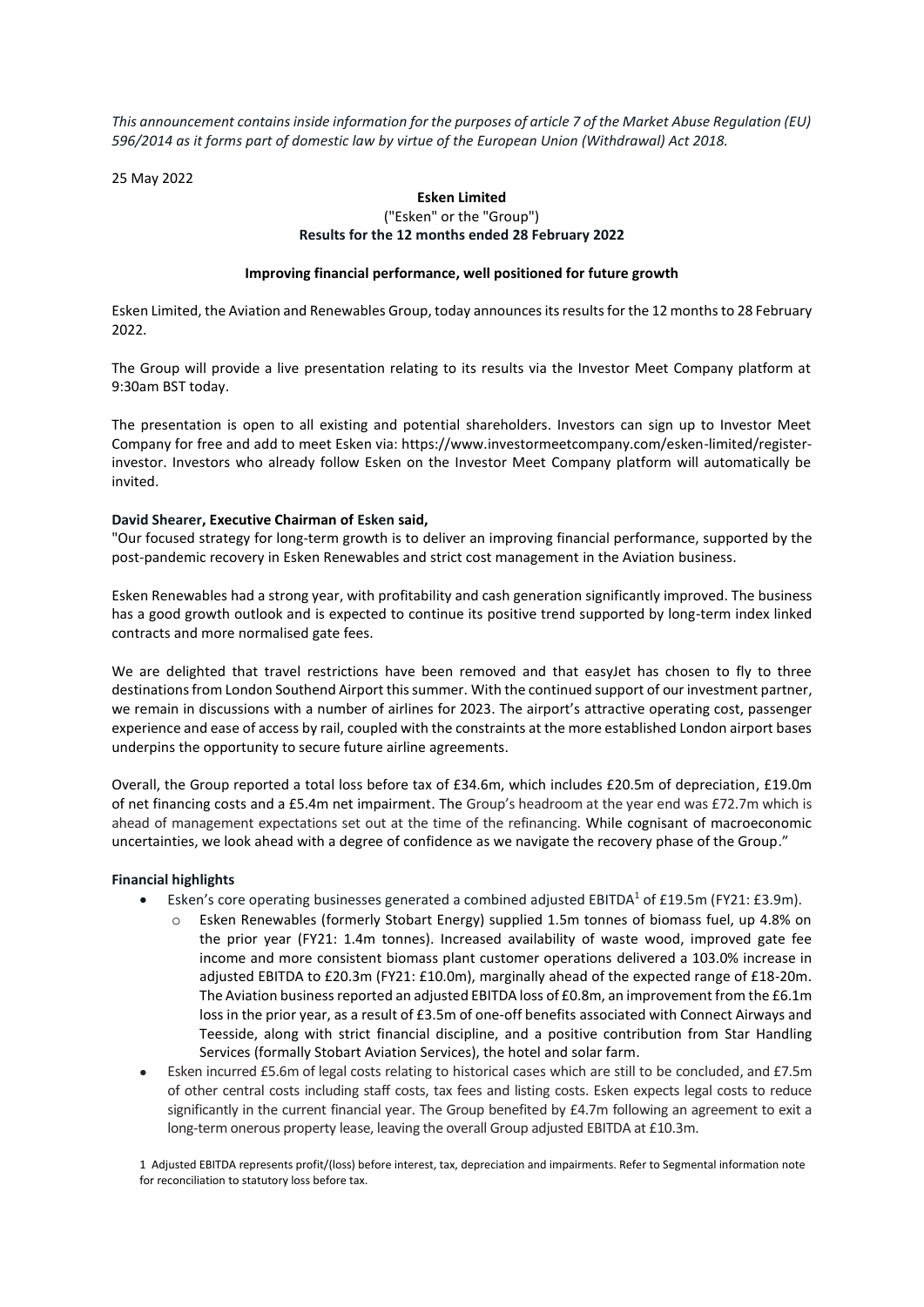- The total loss before tax of £34.6m is an improvement on the prior year loss of £44.2m. The total loss before tax in the year under review includes £20.5m of depreciation, £19.0m of net financing costs and a £5.4m net impairment.
- During the year, Esken completed a refinancing that included a £125m convertible loan in relation to LSA, together with a new £20m working capital facility and £55m equity raise.
- The Group's headroom<sup>3</sup> at the year end was £72.7m (28 February 2021: £77.4m) which is ahead of management expectations set out at the time of the refinancing and includes £14.4m of ring-fenced cash in London Southend Airport (LSA) and the £20.0m undrawn revolving credit facility (RCF). The Group has £118.5m (FY21: £91.9m) of net debt<sup>2</sup> excluding obligations under leases (£241.9m (FY21: £250.8m) including obligations under leases) and £39.7m of non-core assets, which will be held for sale at the appropriate time.
- As at 28 February 2022 the Group has c.£47m of future cash outflows payable through FY23 and FY24 related to ongoing Propius lease and aircraft-related costs<sup>2</sup>, following the liquidation of Stobart Air in June 2021. Its current undrawn £20m RCF expires in February 2023. As a result, the Group is progressing a review of its banking requirements in order to maintain sufficient headroom<sup>3</sup> to cover its working capital requirements and residual legacy liabilities.
- The Group's cash position is tracking in line with management expectations at the time of the July 2021 capital raise, although working capital management during the FY22 Financial Year has resulted in an improved cash position as at the 28 February 2022 year end compared to expectations. The management of costs associated with Stobart Air, following its liquidation in June 2021, and Propius, and work to dispose of the £39.7m portfolio of non-core assets remain in line with management expectations.

2 See Alternative performance measures note for an explanation and reconciliation of net debt and Propius lease and aircraftrelated costs.

3 Headroom is the sum of cash plus the £20m undrawn revolving credit facility. See Alternative performance measures note for further explanation.

|                                                               |         | Restated <sup>2</sup> |          |
|---------------------------------------------------------------|---------|-----------------------|----------|
| f'm                                                           | 2022    | 2021                  | % change |
| <b>Revenue by division</b>                                    |         |                       |          |
| Aviation                                                      | 23.4    | 24.7                  | (5.3%)   |
| Renewables                                                    | 79.7    | 74.7                  | 6.7%     |
| Revenue for two core operating divisions                      | 103.1   | 99.4                  | 3.7%     |
| Investments and Non-Strategic infrastructure                  | 0.7     | 1.1                   | (36.4%)  |
| Group central and eliminations                                | 0.8     | 0.9                   | (11.1%)  |
| <b>Total revenue</b>                                          | 104.6   | 101.4                 | 3.2%     |
| Adjusted EBITDA <sup>1</sup> by division                      |         |                       |          |
| Aviation                                                      | (0.8)   | (6.1)                 | 86.9%    |
| Renewables                                                    | 20.3    | 10.0                  | 103.0%   |
| Adjusted EBITDA <sup>1</sup> for two core operating divisions | 19.5    | 3.9                   | 400.0%   |
| Investments and Non-Strategic infrastructure                  | 2.9     | (1.6)                 | 281.3%   |
| Group central and eliminations                                | (12.1)  | (9.7)                 | (24.7%)  |
| Total adjusted EBITDA <sup>1</sup>                            | 10.3    | (7.4)                 | 239.2%   |
|                                                               |         |                       |          |
| Loss before tax                                               | (34.6)  | (44.2)                | 21.7%    |
| Tax                                                           | 9.9     | 7.1                   | 39.4%    |
| Discontinued operations, net of tax                           | (2.4)   | (118.0)               | 98.0%    |
| Loss for the year                                             | (27.1)  | (155.1)               | 82.5%    |
|                                                               |         |                       |          |
| Net debt                                                      | (241.9) | (250.8)               | 3.6%     |
| Cash and undrawn banking facilities                           | 72.7    | 77.4                  | (6.1%)   |

1 Adjusted EBITDA represents profit/(loss) before interest, tax, depreciation and impairments. Refer to Segmental information note for reconciliation to statutory loss before tax.

2 2021 results have been restated where required in line with IFRS 5 Discontinued Operations.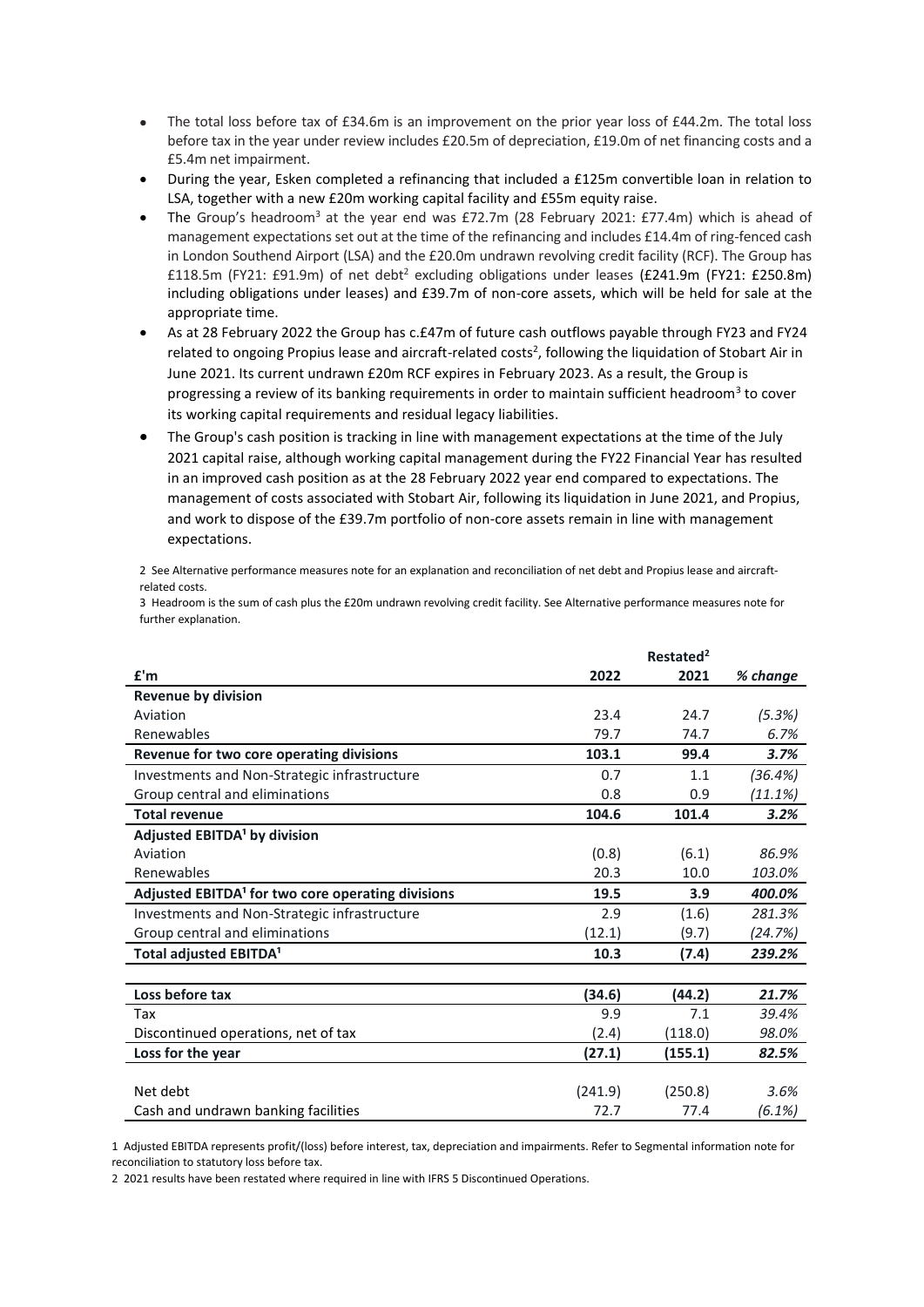## **Post period highlights**

- Stobart Energy changed its name to Esken Renewables on 26 April 2022. The change of name, following the sale of the Stobart brands in 2020, reflects both the business' importance to Esken and the nature of its operations.
- Stobart Aviation Services also changed its name to Star Handling on 24 May 2022 and Stobart Jet Centre changed to London Southend Jet Centre on 5 April 2022.
- London Southend Airport saw the return of easyJet operations under an initial short-term contract, with the airline starting flights to Malaga, Palma and Faro on 1 May 2022.

## **ESG progress**

- Esken has for the first time collected and voluntarily reported initial Scope 3 emissions data, in addition to Scope 1-2 reported in prior years.
	- o Across its businesses Esken produced 139,447 tCO2e, representing a 492% increase on the prior year when adjusted to include Scope 3 data. This increase predominantly relates to the addition of wider Scope 3 emissions for the Renewables division, including third party wood handling and transport plus combustion of biomass fuel by power plant customers.
	- o Esken Renewables undertook third party research with Logika Consultants to validate Scope 1-3 emissions data. The research established that whilst Esken produced around 121,256 tonnes of Greenhouse Gas (GHG) emissions in FY 22, it saved the UK 630,000 tonnes of additional GHG emissions (equivalent to taking c.136k cars off the road) by supplying biomass power customers over 1.1 million tonnes of waste wood that would have otherwise gone to landfill, producing methane.
- London Southend Airport launched its Connecting Communities Commitment encompassing the launch of one of the UK's only independent noise forums, a charitable partnership and various community engagement initiatives.
- Esken established charity partnerships for each of its divisions, and across the business Esken established a good governance programme which supported its first TCFD submission. Esken has also put in place an ESG steering group and Board sub-committee with formal terms of references. As a result of this governance process, the business has established an ESG risk register and put in place ESG performance KPIs linked to Executive Team remuneration.

#### **Outlook**

Esken Renewables is continuing its positive trend and Esken anticipates it will achieve EBITDA in FY23 in excess  $of f22m$ 

London Southend Airport has secured contracted flying with easyJet to three destinations: Malaga, Faro and Palma. Whilst Esken does not at this stage expect to secure any further airline agreements for Summer 2022, the airport's attractive operating cost, passenger experience, ease of access by rail, coupled with capacity constraints at the more established London airport bases, underpins the opportunity to secure future airline agreements for Summer 2023 and beyond.

The Group is progressing a review of its banking requirements in order to maintain sufficient headroom to cover its working capital requirements and residual legacy liabilities when the existing RCF expires in February 2023.

#### **Going concern**

The Directors' assessment of the going concern position of the Group is set out in the notes to the extracts from the audited financial statements in this results announcement. This section must be read in order to fully understand the significant judgements the Directors have made and the material uncertainty that exists in respect of the going concern assumption for the Group.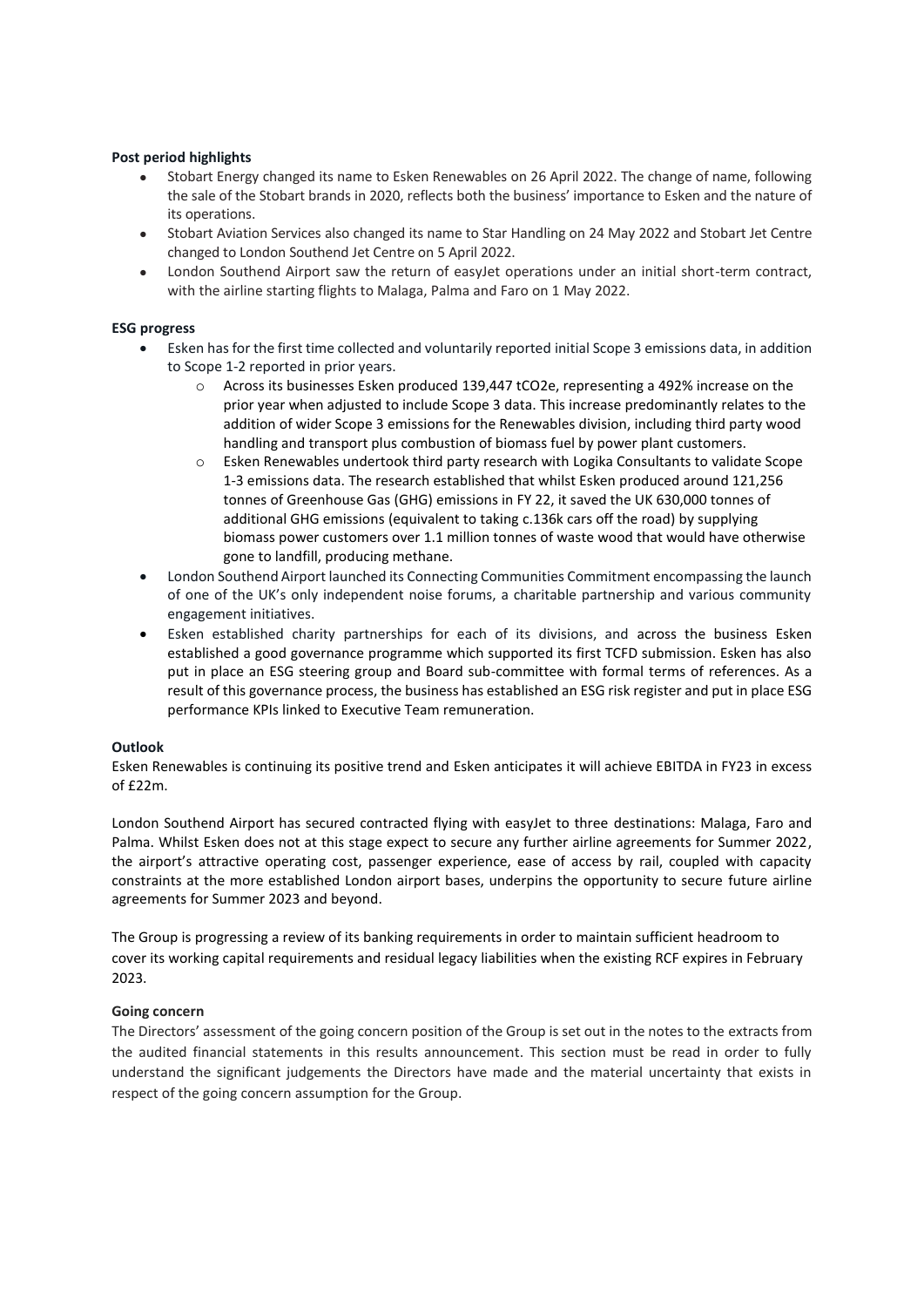## **Chairman's Statement**

I am pleased to present my Chairman's statement for the year to the end of February 2022. Following on the challenges of the prior year this has been a year of transition for the Group as we navigated the pandemic and continued the journey to a focused renewables and aviation business while continuing to address residual legacy issues.

## **Review of the year**

We entered the year with continuing uncertainty around the pandemic and a lack of clarity on the extent of lockdowns and the impact which these would have on the aviation industry, the appetite for consumers to travel and the airlines' commitment to route schedules. Against this backdrop we planned accordingly to ensure that the Group would have the financial resources to manage a prolonged downturn while at the same time maintaining the operational flexibility to respond quickly to any improvement in demand.

Esken continued on its journey to a focused aviation and renewables business having exited the loss making Stobart Rail & Civils business in the prior year. In June 2021 we unfortunately had to withdraw our support for the Stobart Air business which was placed in liquidation with the loss of 480 jobs. We had maintained support for this business since it was re-acquired in April 2020 following the collapse of Connect Airways. We tried tirelessly to find a suitable buyer in view of the significantly better outcome which would have been achieved for both employees and shareholders given the legacy liabilities. Sadly, the continuing impact of the pandemic on passenger levels meant that we could no longer sustain our support without putting the future viability of the Group at risk. Esken continues to fulfil its residual lease and related maintenance liabilities on certain aircraft as these run off through to September 2023.

In July 2021 we announced that agreement had been reached with Carlyle Global Infrastructure Opportunity Fund (CGI) to invest £125m by way of a convertible loan note into London Southend Airport (LSA) and this completed in August 2021. At the same time, we concluded an equity raise of £55m and a new £20m working capital facility. This finance raise served two purposes. Firstly, it secured the funding to enable the Group to meet certain legacy obligations and provide the working capital to support its recovery. Secondly and importantly, it introduced an experienced airport investor and partner into LSA. The convertible loan implied an equity value on the airport of c.£400m in the event of the conversion option being exercised.

As we simplified the business into two primary divisions we decided also to streamline the management team, following the departure of Warwick Brady in the early part of the year. After a consultation with a number of our major shareholders, we announced in November 2021 that we would dispense with the role of Group Chief Executive and would not be seeking to appoint a replacement. Each of the existing Executive Directors would take main board responsibility for one of the operating divisions with Nick Dilworth becoming Executive Director – Renewables and Lewis Girdwood becoming Executive Director – Aviation. I would remain as Executive Chairman with overall executive responsibility for the business while focusing on stakeholder management and the delivery of the Group Strategy.

We have also made a number of changes within the senior management team to ensure that we have the right capabilities in place to drive performance into recovery. These changes will improve our overall management capability within the Group and will also make a saving in cost compared with the previous structure.

During the year the Group continued to make use of the furlough scheme with a number of colleagues in the Aviation division being on furlough until 30 September 2021 when that scheme terminated. The use of this scheme enabled us to maintain the operating capability of the business through the worst of the pandemic.

Subsequent to the yearend we have rebranded our Stobart Energy business as Esken Renewables. This was a requirement of our decision in May 2020 to sell the Stobart Brands to Logistics Development Group plc, which was at that time the owner of Eddie Stobart Logistics, but at the same time reflects more clearly the description of what the business actually does. The Group, as part of that transaction was also required to change the name of Stobart Jet Centre, now London Southend Jet Centre, and Stobart Aviation Services, now Star Handling Services.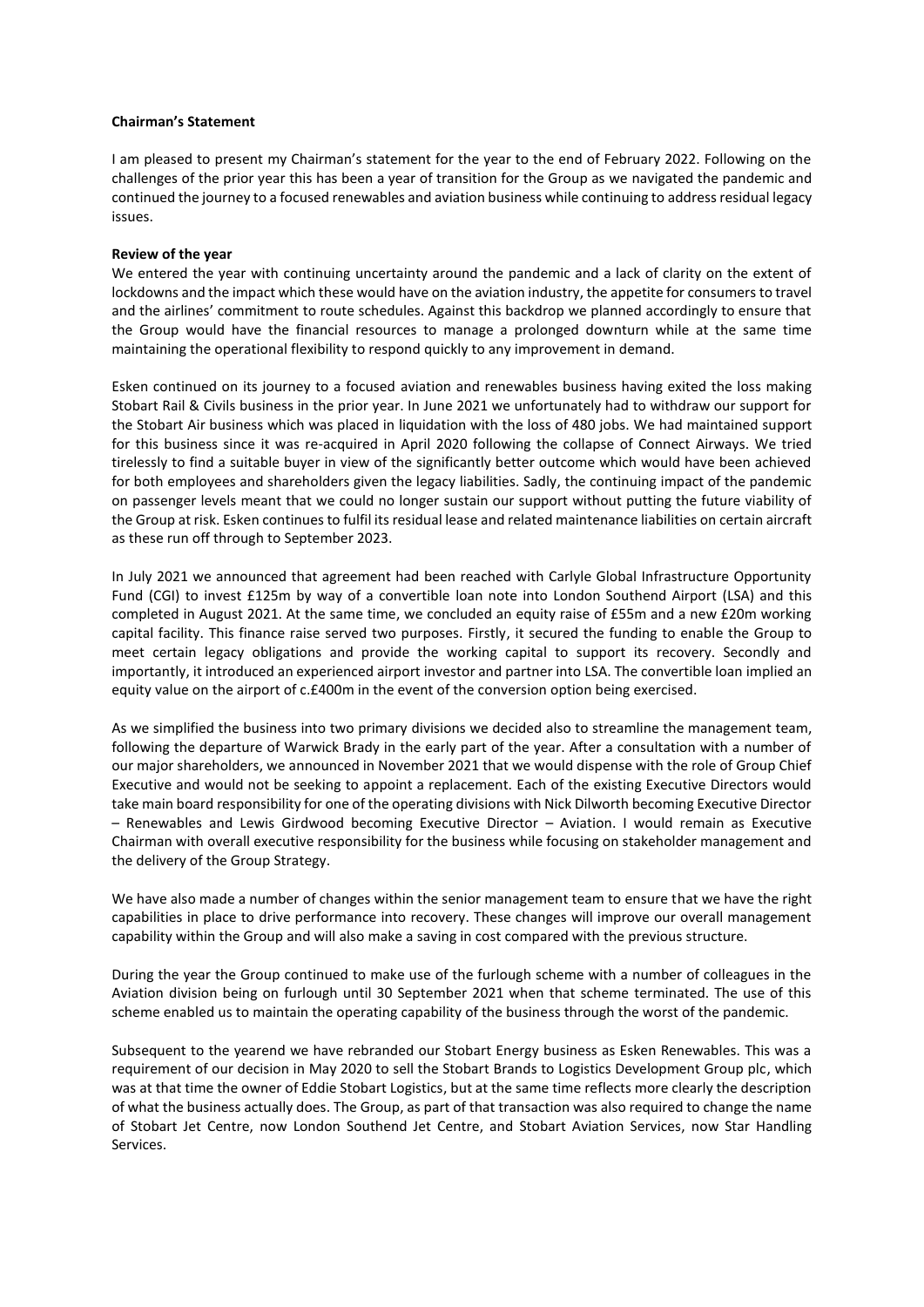## **Results**

The benefits of the streamlining of our operations can be seen in our full year results. Esken's core operating divisions generated a combined adjusted EBITDA of £19.5m compared with £3.9m in the prior year. Esken's reported loss before tax of £34.6m represents an improvement compared to the £44.2m reported in the prior year. The loss before tax is after £19.0m of financing costs, £20.5m of depreciation, £5.4m of net impairments and £12.1m of net central costs (including £5.6m of legal costs relating to historical cases which are still to be concluded). Esken expects these central costs to reduce significantly in FY23.

The improvement in adjusted EBITDA is a result of a strong performance in Esken Renewables which slightly exceeded expectations to report an adjusted EBITDA of £20.3m. The continued financial discipline of LSA, alongside positive contributions from Star Handling Services, our check in and handling business, and the airport's hotel and solar farm meant the Aviation Division as a whole reported an adjusted EBITDA loss of £0.8m after £3.5m of one-off receipts in connection with Connect Airways and Teesside International Airport.

Esken Renewables' performance followed a full recovery in the construction sector after interruptions resulting from the first lockdown in the prior year. This led to an improvement in the availability of waste wood supplies and a consequent recovery in gate fees. The other contributing factor was a maturing of the energy plants which are supplied by Esken. These plants had fewer unplanned outages in the year allowing us to supply 1.5m tonnes of biomass fuel compared to 1.4m tonnes in the prior year.

Whilst there is no direct relationship between energy price increases and our long term RPI linked fuel supply contracts, improved performance of the energy generators is positive for the sector as a whole.

Esken Renewables plays a role within the UK's Circular economy and the journey towards Net Zero. The energy generating stations which we supply account for c.2% of all energy generated within the national grid or 1.8m MWh.

Biomass fuel remains a key part of the energy infrastructure within the UK and we will work closely with the wider sector as the strategy develops to identify additional opportunities for the business. Diverting waste wood from landfill to be used as biomass fuel allowed us to remove 630,000 tonnes of carbon emissions from entering the atmosphere compared with other means of disposal.

The adjusted EBITDA loss for the Aviation business of £0.8m compared with a loss of £6.1m in the prior year is a marked improvement given the significant drop in passenger numbers through the period of the pandemic. This performance reflects the strict financial discipline which has been applied and the continued income from the global logistics operation. Aviation continued to be impacted significantly by further lockdowns and the restrictions on travel across Europe. LSA saw passenger numbers continue to decline during the year under review being down 36% to 94,000. In the latter part of the year, higher fuel prices and continuing uncertainty within the aviation sector has impacted airline allocation decisions with a number retracting to traditional established bases despite a market improvement in booking volumes for Summer 2022.

We were very pleased to see easyJet return to operate flights from London Southend Airport to Malaga, Palma and Faro for this summer. We continue to have constructive dialogue with a range of airlines with a focus on delivering the right airline agreements for Esken for Summer 2023 onwards.

LSA has stepped up its engagement with the local community. The airport has for a long time operated well within Government air quality guidelines with monitoring showing a continuous improvement in and around the airport over the last decade. We have sought to build on that position, launching the Connecting Communities Commitment which detailed an Environmental Action Plan, the launch of one of the UK's only community noise forums and the establishment of a partnership with local charity, MIND Essex, amongst other initiatives.

During the year, the land at Port of Weston in Runcorn increased in value leading to a small reversal of impairment of £0.8m, resulting in non-core assets with a book value of £39.7m as at 28 February 2022, an increase of £0.5m on the prior year. The Group plans to realise value in the short term as the market condition for asset sales improves.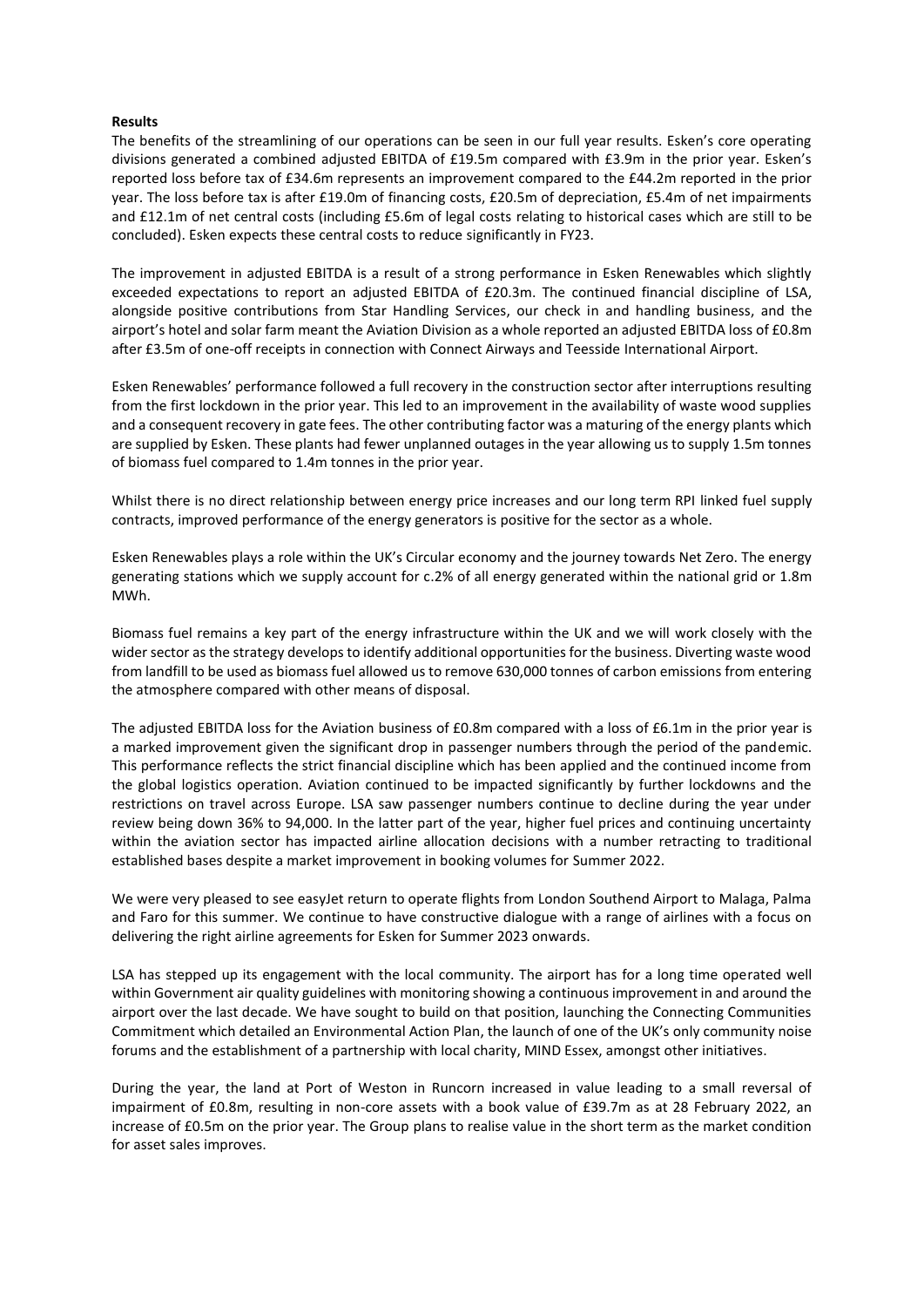#### **Environmental, social and governance (ESG)**

The focus on connecting with our communities and acting as a responsible business has been a key theme throughout the business in the year, with Esken stepping up its ESG activities. We have put in place an ESG governance structure with Board oversight to deliver our ESG framework. We have established charity partnerships for each of the operating businesses, developed a volunteering framework and started to gather social impact metrics. Esken has also improved its diversity data, established safety KPIs and substantially completed our work on establishing our roadmap towards Net Zero with a clear process for data collection for our Scope 1 to 3 carbon footprint. We expect to finalise our roadmap to Net Zero in FY23.

The progress through our ESG framework underpins our desire to play a key role in reducing the UK's carbon emissions through renewable energy and sustainable aviation while supporting our strategic objective to drive sustainable shareholder value over the medium term. Our renewables business already contributes to the UK's targets and we have the opportunity at London Southend Airport to develop future passenger growth in a sustainable way.

#### **Strategy and funding**

Our strategy for the Group is clear and was stated last year. We will focus on the two core operating divisions of Renewables and Aviation and drive value in these businesses in a sustainable way over the medium term. All remaining non-core assets will be realised with the funds being used to reduce residual liabilities and invest in the core businesses.

We will seek to grow the Renewables business in its core market and be alert to new opportunities which might arise as the UK transitions to a Net Zero Carbon economy by 2050. The prime asset in the Aviation business is LSA which before the pandemic offered passenger services to over 40 destinations to a catchment area of over 8m people within an easy travelling distance of the airport. As air travel continues to recover the London airport market will once again become capacity constrained.

This fact, coupled with the intrinsic attractiveness in terms of operating cost, passenger experience and ease of access by rail from central London underpins our view of the medium-term value of the airport. We will look to enter into deals with the right airline and logistics partners which make commercial sense to both parties as we develop the airport for future sustainable travel.

The business secured a new £125m, seven-year convertible loan into the airport from CGI and also re-financed the revolving credit facility (RCF) with our existing lenders; entering into a new £20m facility which matures in February 2023. The airport retains a ring-fenced cash facility which underpins its funding needs through the recovery period.

The Group is progressing a review of its banking requirements to ensure it has sufficient headroom to cover its residual Propius aircraft liabilities and working capital needs following the expiry of the RCF in February 2023.

#### **Board and people**

Once again can I express my personal thanks to my Board and all of our colleagues at Esken for their support over the last year. It has continued to be a difficult period for everyone both at work and at home and the efforts and dedication of our staff through these challenging times has been appreciated.

I have already referred to the decision not to seek to appoint a new Group Chief Executive and streamline the executive management team with a view to improving management of the operations while at the same time mitigating unnecessary cost. In view of the fact that I will remain in an Executive Chairman position and to ensure effective oversight and robust corporate governance, David Blackwood assumed the role of Deputy Chairman and Senior Independent Director with effect from 3 November 2021. This enhanced role ensures that the Board and shareholders have a point of contact independent from myself should they wish to raise any matters of concern.

In view of the significance of our ESG ambitions we have created a Board level ESG Committee which Ginny Pulbrook has agreed to Chair, adding to her responsibilities as the designated Board level People Director.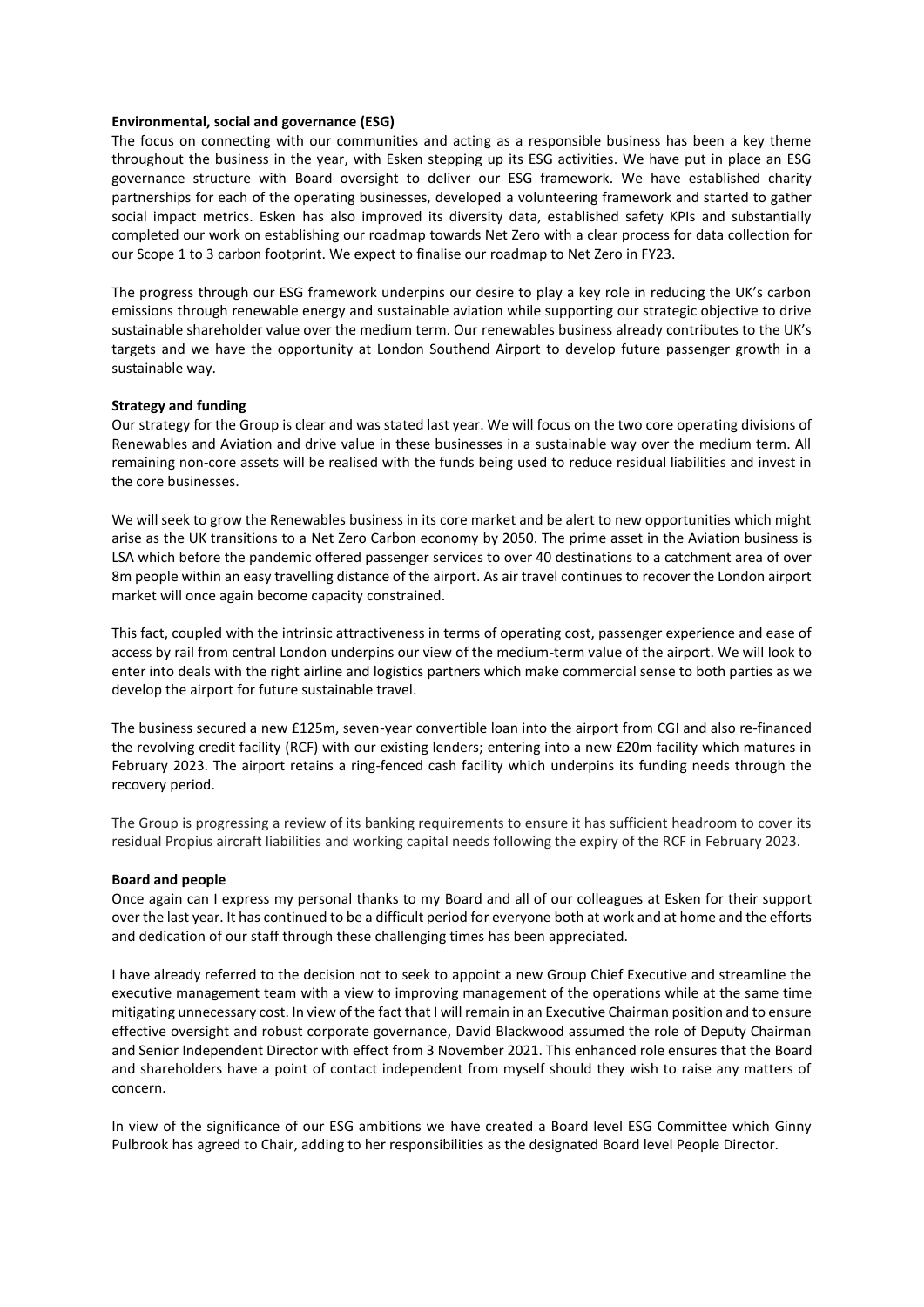John Coombs has indicated his desire to step down from the Board and he will retire with effect from the conclusion of AGM after eight years as a Non-Executive Director including three as Chair of the Remuneration Committee. Clive Condie has agreed to take on the role as Chair of the Remuneration Committee following the AGM

On behalf of the Board, and personally, I express our thanks to John for his dedication and commitment to his roles over the last eight years and would like to wish him well in the future. I wish to also thank each of my fellow Directors for agreeing to take on the additional responsibilities. In view of the reduction in scale of the Group's operations and the fact that we are still in the recovery phase following the pandemic we now do not intend to recruit an additional Non-Executive Director to the Board.

We will keep the position under review and ensure that we take steps to provide adequately for Board succession at the point when this becomes an issue. While recognising that the Board does not meet the expected target for diversity and that this will now not change in the short term, it's the right thing not to add additional cost into the business at present.

## **Future**

As we emerge finally from the pandemic we, find ourselves facing the new challenges arising from the impacts of the War in Ukraine, tight labour market, fuel price inflation and increasing interest rates. The policy responses to these challenges taken by governments round the world will undoubtedly have an impact on business generally and on the markets which we serve. In the last two years the steps which we have taken to streamline the business have enhanced our ability to respond quickly to these challenges.

Our renewables business offers a resilient base given the increasing demands for carbon neutral energy. Our Aviation business starts from a low base and given the steps we have taken to minimise costs, can grow its operations in line with passenger demand. The inherent desire amongst the public to travel now that restrictions have been removed is likely to offer a demand-pull in the aviation sector which will benefit the airport over the medium term.

We will continue to apply strict financial discipline in the year ahead ensuring that we take the right decisions for the medium term. While there is economic and market uncertainty we look ahead with a degree of confidence as we navigate the recovery phase of the Group.

**David Shearer Executive Chairman**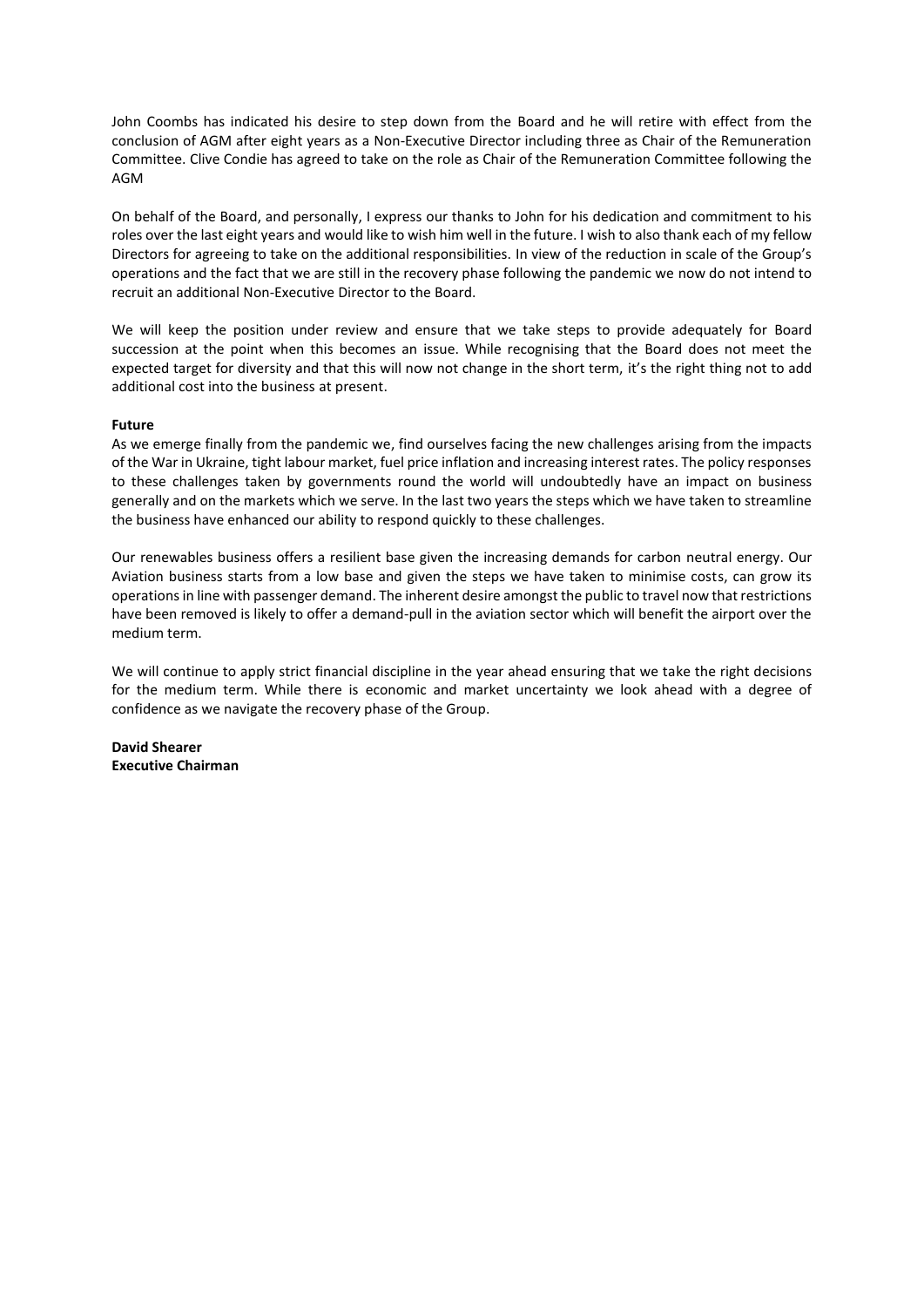## **Financial review**

## **Clarifying the picture**

The Group reports a £10.3m adjusted EBITDA gain and a £34.6m loss before tax for the year ended 28 February 2022. Whilst this result demonstrates progress, particularly given the considerable ongoing challenges in the airline industry, it is worth noting some one-off items that cloud the picture somewhat, and we think it is best to qualify the result to give the reader a clear, transparent view of the Group's performance this year.

There were one-off receipts in the Aviation division totalling £3.5m, associated with Connect Airways and the conclusion of the partnership with Teesside International Airport. In the Non-Strategic Infrastructure division an agreement was reached to exit a long-term onerous property lease, resulting in the release of provisions and reassessment of lease term, generating £4.7m income.

## **Aviation emerging from COVID-19**

The Aviation division reports an adjusted EBITDA loss of £0.8m, which includes the £3.5m Connect Airways and Teesside benefit. As previously announced, the Group decided to close London Southend Airport (LSA) to commercial passengers during the Winter period just gone to position the airport for the beginning of a return to flying in Summer 2022. With passenger numbers in the year at less than 5% of pre-COVID-19 levels, we implemented strict cost control to minimise cash burn.

The majority of European travel restrictions have now been lifted and the airline industry has seen an improvement in booking volumes for Summer 2022. LSA is targeting gradual growth through 2022 and 2023 and as the first step on this journey easyJet will operate three routes out of LSA to Malaga, Palma and Faro.

#### **Renewables bounce back**

The Renewables division (previously the Energy division) has had a strong year seeing an increase in adjusted EBITDA to £20.3m which is now ahead of pre-COVID-19 levels. The supply of waste wood in the market was far healthier than the prior year, which had a twofold impact. Firstly, the division was in a much more competitive position regarding gate fees charged on inbound waste wood. Secondly, through efficient use of its supply chain, the division was able to source waste wood from a smaller geographical area, reducing the need for imports and significantly reducing costs. The result of these factors is that the business is now well placed to maintain its pre-COVID-19 level.

#### **Discontinued operations**

Following the liquidation of Stobart Air in June 2021, the results of Stobart Air and Propius are presented in discontinued operations and the prior year comparatives restated accordingly. The total loss from discontinued operations of Stobart Air and Propius, along with some residual costs relating to Stobart Rail, was £2.4m, including a profit on liquidation of £11.3m from the deconsolidation of Stobart Air's balance sheet.

At 28 February 2022 the Group has £47.0m of outstanding liabilities payable through to September 2023 related to ongoing Propius lease and aircraft-related costs. Towards the end of calendar year 2022 Propius will begin the staggered hand back of the eight ATR aircraft to GOAL. The remaining aircraft costs have been fully provided for in these financial statements, although there is estimation uncertainty regarding part of the maintenance provision. The provision excludes any future foreign currency exchange exposure.

#### **Balance sheet and liquidity**

During the year the Group restructured its debt and sourced alternative funding solutions. An agreement was reached with Carlyle Global Infrastructure Opportunity Fund (CGI) for a £125m investment in LSA through a 30% convertible debt instrument (£111.5m net), and £55.2m of gross proceeds (£52.3m net) were received from a successful capital raise. This enabled the repayment of the Group's old Revolving Credit Facility (RCF) in full, which was drawn at £108m prior to repayment. A new £20m RCF was agreed which remained undrawn at 28 February 2022. The Group's headroom at the year end is £72.7m and includes £14.4m of ring-fenced cash in LSA and the £20m RCF. The Group also has non-core assets, with a net book value of £39.7m, which can be sold at a time and price most beneficial to the Group.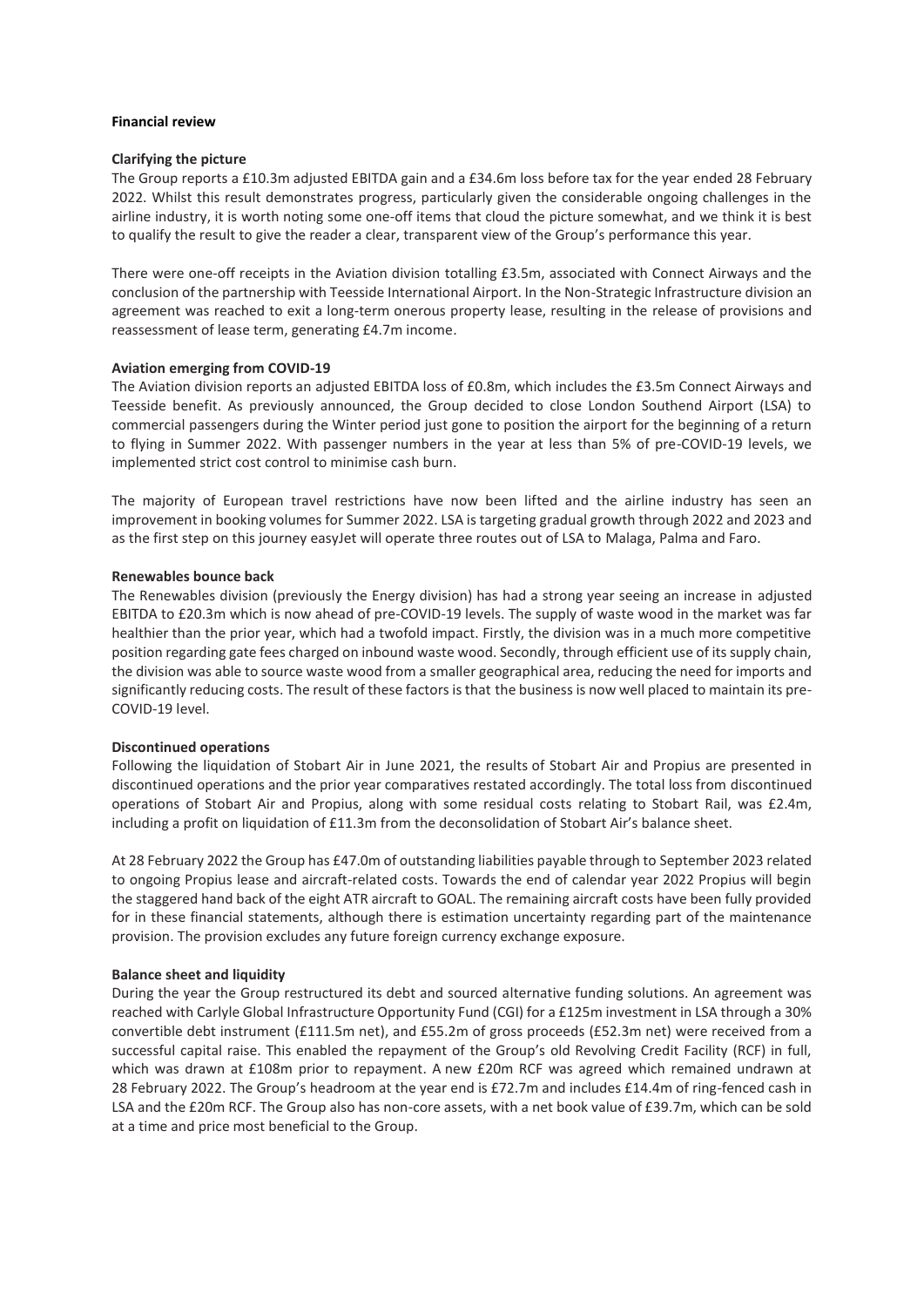#### **Revenue**

|                                           |       | Restated <sup>1</sup> |                 |
|-------------------------------------------|-------|-----------------------|-----------------|
|                                           | 2022  | 2021                  |                 |
|                                           | f'm   | f'm                   | <b>Movement</b> |
| Aviation                                  | 23.4  | 24.7                  | (5.4%)          |
| Renewables                                | 79.7  | 74.7                  | 6.6%            |
| Revenue from two main operating divisions | 103.1 | 99.4                  | 3.7%            |
| <b>Investments</b>                        |       |                       | 0%              |
| Non-Strategic Infrastructure              | 0.7   | 1.1                   | (37.4%)         |
| <b>Group Central and Eliminations</b>     | 0.8   | 0.9                   | 4.5%            |
| <b>Total revenue</b>                      | 104.6 | 101.4                 | 3.2%            |

Revenue from continuing operations has increased by 3.2% to £104.6m. Revenue from our key growth divisions, Aviation and Renewables, has increased by 3.7% to £103.1m. Revenue in the Aviation division continues to be significantly impacted by COVID-19. Passenger numbers at LSA were down by 36.2% year on year, with the prior year including one month of restriction free flying prior to lockdown. An increase in gate fees has been the main driver for the improvement in Renewables revenue, in addition to an increase in the outbound supply of biomass material.

## **Profitability**

|                                                      |        | Restated <sup>1</sup> |                 |
|------------------------------------------------------|--------|-----------------------|-----------------|
|                                                      | 2022   | 2021                  |                 |
|                                                      | f'm    | f'm                   | <b>Movement</b> |
| <b>Adjusted EBITDA<sup>2</sup></b>                   |        |                       |                 |
| Aviation                                             | (0.8)  | (6.1)                 | 87.3%           |
| Renewables                                           | 20.3   | 10.0                  | 103.0%          |
| Adjusted EBITDA <sup>2</sup> from two main operating |        |                       |                 |
| divisions                                            | 19.5   | 3.9                   | 397.1%          |
| Investments                                          | (0.4)  | 0.1                   | (404.7%)        |
| Non-Strategic Infrastructure                         | 3.3    | (1.7)                 | 297.2%          |
| <b>Group Central and Eliminations</b>                | (12.1) | (9.7)                 | (24.3%)         |
| Adjusted EBITDA <sup>2</sup>                         | 10.3   | (7.4)                 | 238.9%          |
| Depreciation                                         | (20.5) | (19.4)                |                 |
| (Impairment)/reversal                                | (5.4)  | 0.8                   |                 |
| Impairment of loan notes                             |        | (8.0)                 |                 |
| Finance costs (net)                                  | (19.0) | (10.2)                |                 |
| Loss before tax                                      | (34.6) | (44.2)                |                 |
| Tax                                                  | 9.9    | 7.1                   |                 |
| Loss for the year from continuing operations         | (24.7) | (37.1)                |                 |
| Loss from discontinued operations, net of tax        | (2.4)  | (118.0)               |                 |
| Loss for the year                                    | (27.1) | (155.1)               |                 |

1 2021 results have been restated where required in line with IFRS 5 Discontinued Operations.

2 Adjusted EBITDA represents profit/(loss) before interest, tax, depreciation and impairments. Refer to Segmental information note for reconciliation to statutory loss before tax.

## **Profitability**

Adjusted EBITDA and profit before tax are the Group's key measures of profitability. Adjusted EBITDA has increased by 238.9% to a £10.3m gain (2021: £7.4m loss) and the loss before tax has decreased by £9.6m to £34.6m (2021: £44.2m).

The Aviation division adjusted EBITDA has increased by 87.3% to a loss of £0.8m (2021: £6.1m) primarily due to £3.5m of one-off receipts associated with Connect Airways and the conclusion of the partnership with Teesside International Airport, and a reduction in airline support costs. In the Renewables division, performance has returned to pre-COVID-19 levels with an increase in gate fees and a reduction in the cost of sourcing waste wood leading to adjusted EBITDA increasing by 103.0% to £20.3m (2021: £10.0m).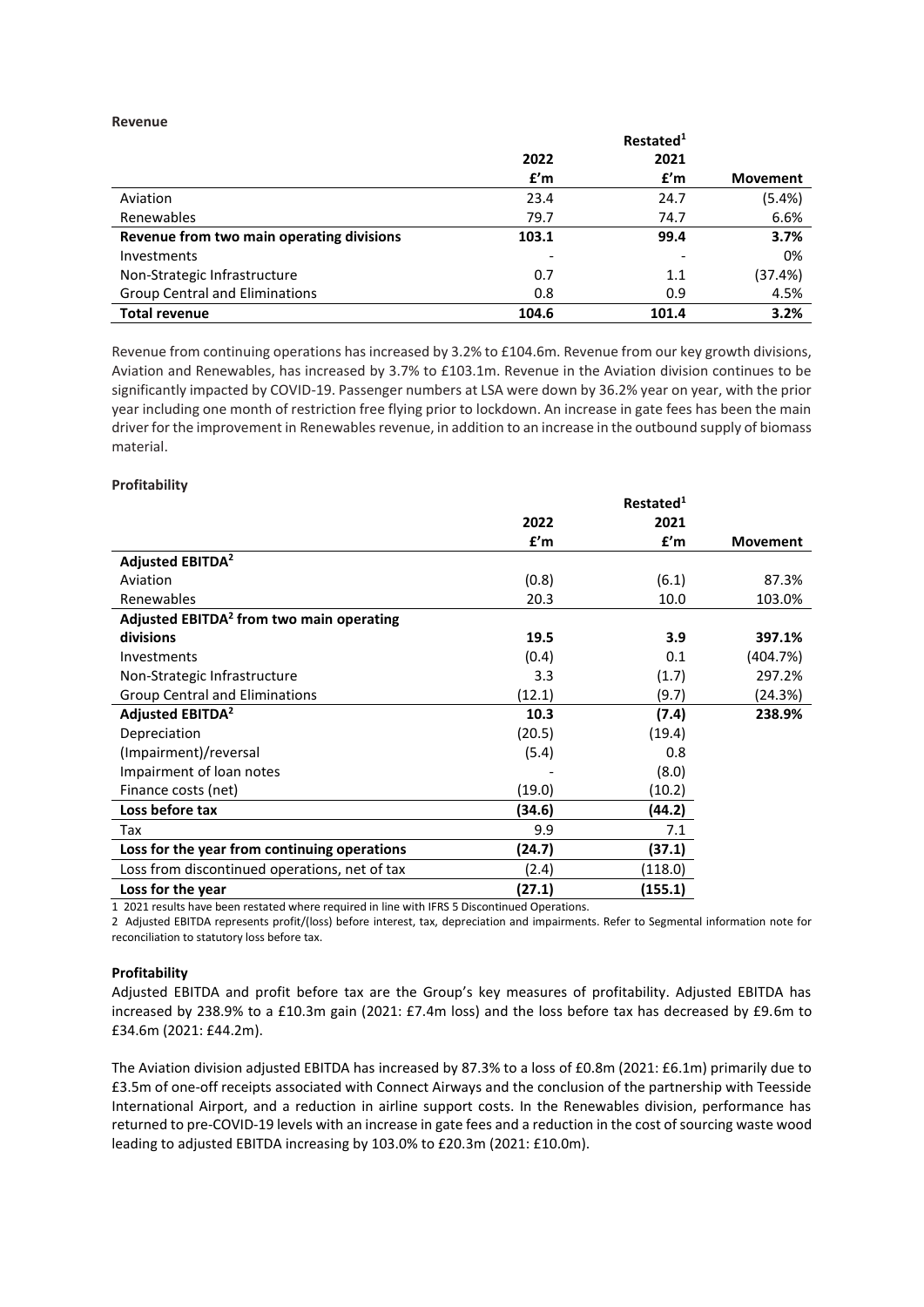In the Non-Strategic Infrastructure division, the agreement to exit a long-term onerous property lease is the main driver of the increase in adjusted EBITDA to a gain of £3.3m (2021: £1.7m loss). The Group Central and Eliminations adjusted EBITDA loss increased by 24.3% to £12.1m (2021: £9.7m) mainly due to one-off legal fees and an increase in the provision for part 1 claims relating to LSA.

#### **Business segments**

The business segments reported in the financial statements are Aviation, Renewables, Investments and Non-Strategic Infrastructure, which represent the operational and reporting structure of the Group.

The Operational Review contains further details about the performance of the operating divisions.

The fair value of the investment in Logistics Development Group plc (LDG), reduced by £1.2m (2021: £5.7m increase) due to a decrease in the LDG share price. The loss on revaluation of the investment to current market share price is presented in the consolidated statement of comprehensive income.

The Non-Strategic Infrastructure division continues to realise value from its property assets when the time and price is right. At 28 February 2022, the book value of Infrastructure assets held was £39.7m (2021: £39.2m). During the year, there were no (2021: one) property disposal that generated net proceeds of £nil (2021: £1.4m).

## **Depreciation**

Depreciation has remained broadly in line year on year, with the small increase from £19.4m to £20.5m, principally due to fixed asset additions in the Aviation division related to terminal improvements at LSA.

#### **Impairments**

A right-of-use asset relating to land leased in Widnes has been impaired by £6.2m. The land relates to a saleand-leaseback transaction and was recognised following the adoption of IFRS 16. It was anticipated that the land would be used in the Renewables division but during the year the Group reassessed its strategy for the use of the land and concluded that this was not viable. The impairment is non-cash and does not impact the trading operations of any business unit.

At the year end three land and building and property inventory assets were subject to external independent development valuations. This led to an overall reversal of impairment of £0.8m (2021: £0.8m).

In the prior year shareholder loan notes relating to Mersey Bioenergy Holdings Limited, the Widnes biomass plant owner, were impaired from £8.0m to £nil shown on a separate line, Impairment of loan notes, on the consolidated income statement. There has been no change in the impairment of the loan notes in the current year.

## **Finance costs**

Finance costs increased by £8.0m to £21.2m, mainly due to interest charged on the Carlyle convertible debt instrument in the current year and higher interest charges on the RCF prior to its repayment. Finance income decreased by £0.8m to £2.2m primarily due to a decrease in the interest received on the change in fair value of financial liabilities.

#### **Tax**

The tax credit on continuing operations of £9.9m (2021: £7.1m) reflects an effective tax rate of 28.5% (2021: 16.0%). The effective rate is higher than the standard rate of 19%, mainly due to the settlement and release of the uncertain tax position. Deferred tax has been calculated at the blended rate. The amounts expected to unwind pre 1 April 2023 are calculated at 19% and the amounts expected to unwind post 1 April 2023 are calculated at 25%.

#### **Discontinued operations**

On 14 June 2021 Stobart Air was placed into liquidation and its balance sheet was deconsolidated from the Group accounts. The operational loss of Stobart Air prior to liquidation of £1.1m and the profit on liquidation of £11.3m are presented in discontinued operations. Following the liquidation of Stobart Air, the results of Propius, our aircraft leasing business that leased all eight of its aircraft to Stobart Air, have been presented as discontinued. Propius is abandoned in line with the IFRS 5 definition of a discontinued operation. The operational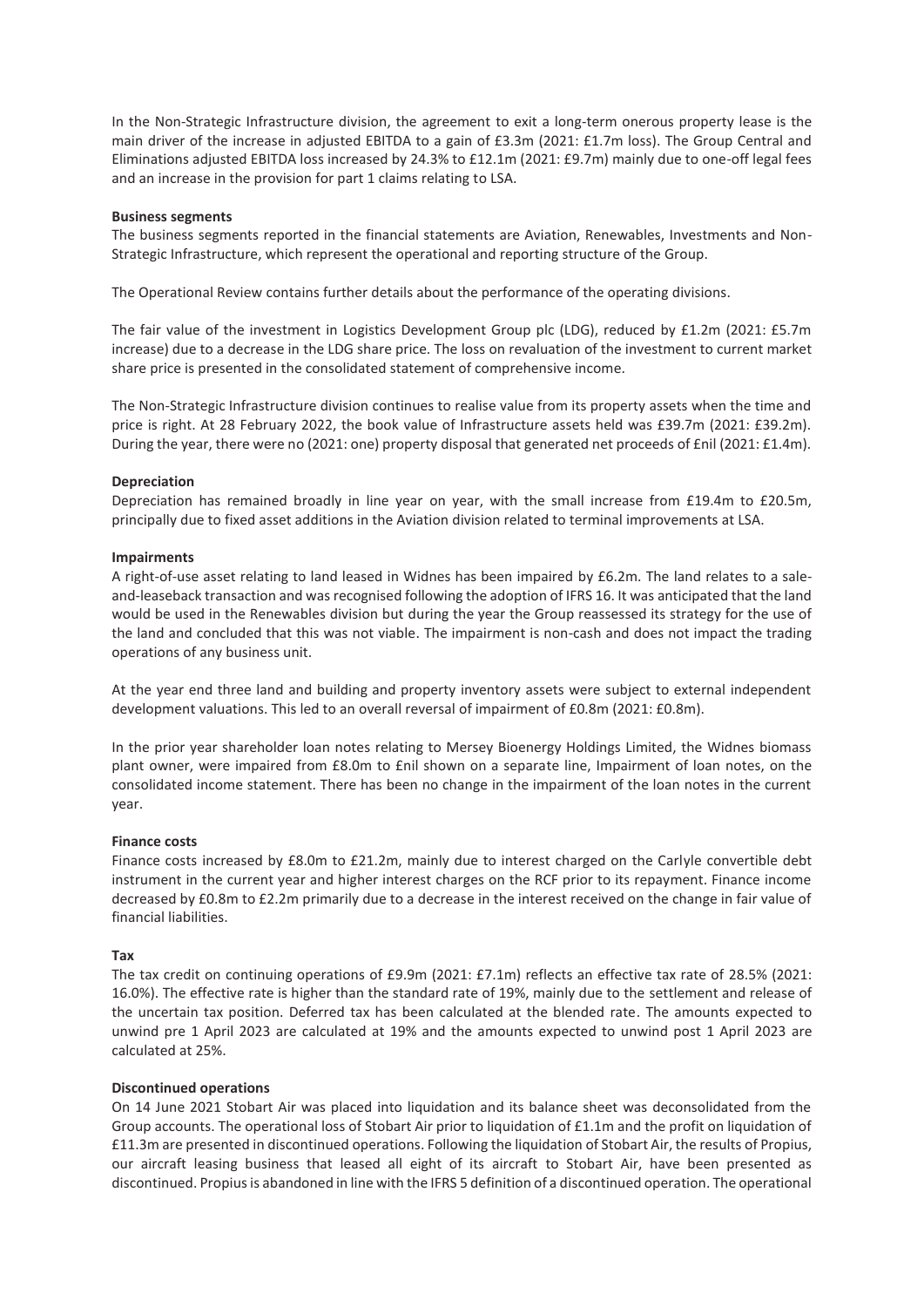loss of Propius of £12.3m has been presented in discontinued operations. The prior period results have been restated within the consolidated income statement, consolidated statement of cash flows and accompanying notes accordingly. The current year loss from discontinued operations also includes a £0.3m loss related to residual costs from the disposal of Stobart Rail in the prior year.

#### **Loss per share**

Loss per share from continuing operations was 2.99p (2021: 6.89p). Total basic loss per share was 3.28p (2021: 28.81p).

#### **Share movements and dividends**

On 7 May 2021 the Group issued 6,000,000 new ordinary shares to Cyrus Capital Partners (Cyrus) to satisfy the put option between Esken and Cyrus. On 26 August 2021 the Group issued 394,410,618 new ordinary shares following a Firm Placing and Placing and Open Offer (Capital Raise). The Capital Raise resulted in gross proceeds of £55.2m (£52.3m net).

The number of shares held by the employee benefit trust increased from 3,778,457 at 28 February 2021 to 4,600,764 at 28 February 2022 after the trust purchased 822,307 shares issued on the Capital Raise.

| <b>Balance sheet</b>       |         |         |  |
|----------------------------|---------|---------|--|
|                            | 2022    | 2021    |  |
|                            | f'm     | f'm     |  |
| Non-current assets         | 353.5   | 369.4   |  |
| Current assets             | 89.2    | 55.4    |  |
| Non-current liabilities    | (239.6) | (172.6) |  |
| <b>Current liabilities</b> | (133.0) | (203.9) |  |
| <b>Net assets</b>          | 70.1    | 48.3    |  |

Net assets have increased by £21.8m, mainly due to the Capital Raise partially offset by the loss in the year.

The overall value of property, plant and equipment (PPE) of £265.6m (2021: £285.6m) has decreased in the year mainly due to depreciation charge across the Group and impairment of the Widnes land, partly offset by fixed asset additions related to terminal improvements at LSA and plant and machinery in Renewables. Other financial assets have increased by £3.7m due to an investment in an insurance captive cell, partly offset by the downward revaluation of the investment in LDG.

Current assets have increased principally due to a higher cash balance at year end of £52.7m (2021: £12.4m), see following section on the major cash flows in the year.

Non-current liabilities have increased from £172.6m to £239.5m. In the year a £118.9m liability was recognised on the balance sheet for the CGI convertible debt. This is partially offset by a £23.4m reduction in lease liabilities, due to de-consolidation of Stobart Air's balance sheet and capital repayments. There was also a reduction in non-current provisions of £26.3m. The main drivers of this were corporation tax, due to a £9.5m release and £3.3m reclass to corporation tax and other creditors, a £5.0m reduction in maintenance provisions, mostly due to a reclass to current liabilities, and a £3.9m reclass of development commitment provisions to current liabilities.

Current liabilities have reduced mainly due to the repayment of the £52.3m RCF liability and a £20.4m reduction in trade and other payables, the main driver of which was the de-consolidation of Stobart Air's balance sheet.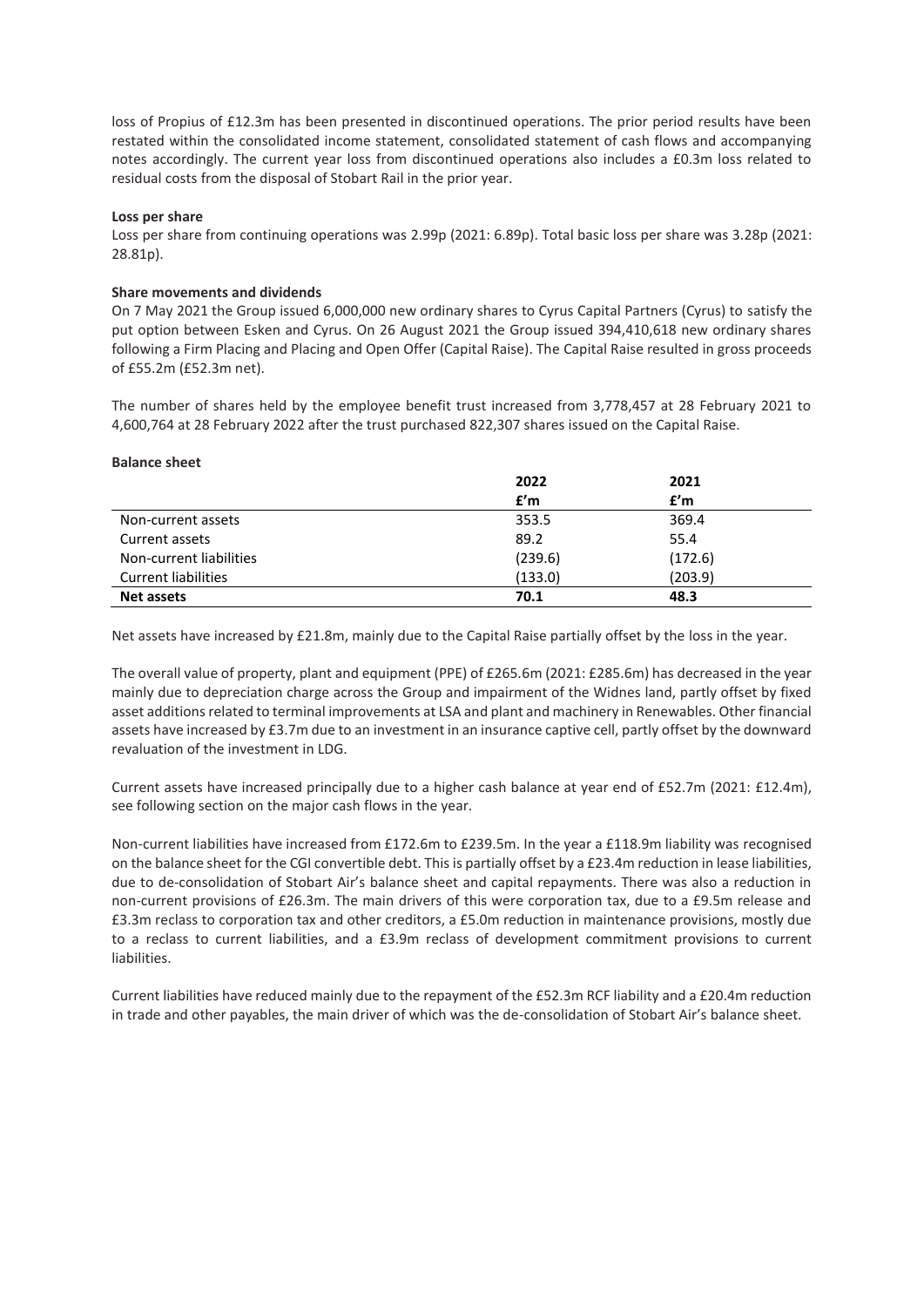**Debt and gearing<sup>1</sup>**

|                          | 2022     | 2021     |  |
|--------------------------|----------|----------|--|
| Loans and borrowings     | £294.6m  | £263.2m  |  |
| Cash                     | (E52.7m) | (f12.4m) |  |
| Net debt                 | £241.9m  | £250.8m  |  |
| Adjusted EBITDA/interest | 0.6      | (0.8)    |  |
| Net debt/total assets    | 54.6%    | 59.0%    |  |
| Gearing                  | 344.9%   | 519.2%   |  |

1 See Alternative performance measures note for an explanation and reconciliation of gearing.

During the year the Group agreed the £125m convertible debt instrument with CGI. A new £20m RCF was signed with the current bank lenders replacing the old £120m RCF, which was fully repaid in the period. At 28 February 2022 the committed undrawn headroom on the £20m (28 February 2021: £120m) RCF was £20m (28 February 2021: £65m), and with a cash balance of £52.7m (28 February 2021: £12.4m), total headroom was £72.7m (28 February 2021: £77.4m).

## **Cash flow**

|                         | 2022   | 2021   |
|-------------------------|--------|--------|
|                         | f'm    | f'm    |
| Operating cash flow     | 2.8    | 0.8    |
| Investing activities    | (5.2)  | 6.0    |
| Financing activities    | 82.2   | 43.8   |
| Increase in the year    | 79.8   | 50.6   |
| Discontinued operations | (39.5) | (48.0) |
| At beginning of year    | 12.4   | 9.8    |
| Cash at end of year     | 52.7   | 12.4   |

Discontinued cash flows in the year primarily relate to the operations of Stobart Air and Propius.

Investing activities include outflows of £4.9m for the investment in the insurance captive cell and £3.0m for the purchase of plant, property and equipment (PPE). Investing inflows include £1.5m for the receipt of the capital element of net investment in leases and £1.1m from the sale of PPE.

Financing activities includes net proceeds from the CGI convertible debt £111.5m and the Capital Raise £52.3m. Offsetting this there were outflows for the net repayment of the RCF £58.2m, the repayment of the capital element of lease obligations £17.0m, and interest payments £9.0m.

**Lewis Girdwood**

Chief Financial Officer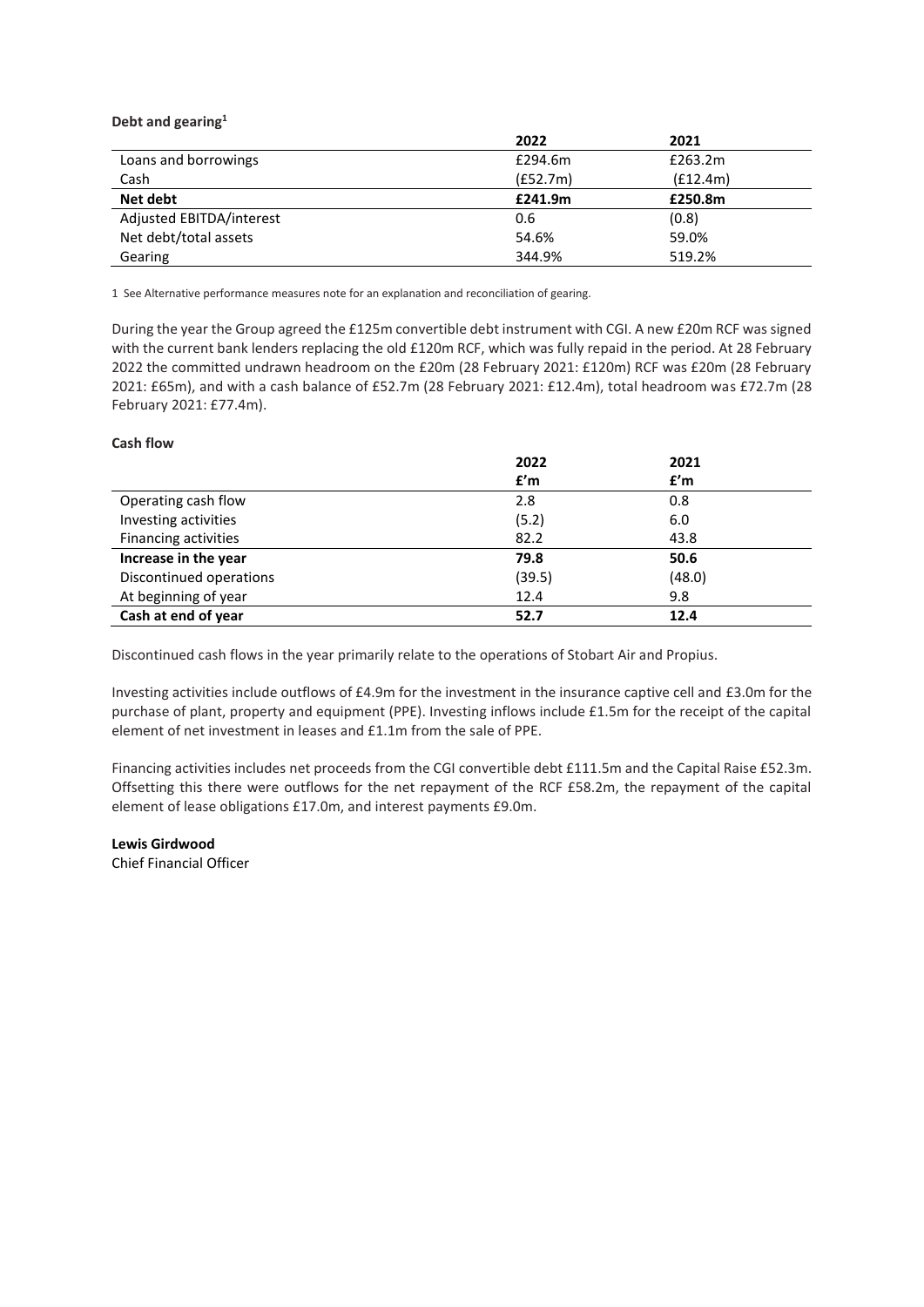#### **Operating reviews**

## **Esken Renewables**

Esken Renewables enjoyed a strong financial performance throughout FY22. While tonnes supplied was relatively flat, moving from 1.4m to 1.5m tonnes, adjusted EBITDA improved significantly from £10.0m to £20.3m, marginally ahead of the expected range of £18-20m. This performance is mainly as a result of improved gate fee pricing following the resolution of COVID-19 market impacts and the actions taken by management both this year and in previous years to optimise performance and adapt to gate fee pricing dynamics.

The supply of waste wood in the UK has now stabilised, with construction site activity fully resumed, and Household Waste and Recycling Centres largely open and operational. Demand has also been more consistent, with biomass plants now commissioned and moving to optimise operational performance through the coming years. This in turn has led to more consistent fuel sales. The consistency of supply and demand on waste wood means that we now expect effective management to result in gate fees stabilising around current levels, adhering to normalised price structures.

With gate fees now stable, Esken's focus is to optimise performance. Central to this is to build, maintain and enhance customer and supplier relationships. In the prior year, as a result of challenges brought about by the UK's various COVID-19 lockdowns, Esken Renewables focused on ensuring that all its customer demand needs were met in a controlled and planned way. As a result, we were able to capitalise on its strengthened relationships and work alongside its partners to develop a defined plan for satisfying demand throughout FY22 with clearly forecasted and planned plant downtime and demand peaks.

Furthermore, this visibility enabled Esken Renewables to optimise the use of its national network of suppliers and infrastructure. The ability to take waste wood at the time and in the locations where gate fees can be maximised, and move it and store it for where and when it is needed, allows us to provide fuel supply resilience and service for our customers.

Despite these strengths, Esken Renewables continued to manage a range of supply chain risks throughout the year under review. One of our plant customers undertook a series of major maintenance activities during FY22, impacting our anticipated fuel sales. The extensive maintenance undertaken will likely result in robust plant availability in future years.

The business also successfully navigated the national HGV driver shortage, putting in in place strategies to largely mitigate wage inflation through highlighting training, development and job security. It managed rising diesel and insurance costs through RPI linked contracts and other pricing levers, whilst it also sought to secure skilled and experienced drivers.

While a number of underlying costs have increased, so too have wholesale energy prices. There is no direct relationship between energy price increases and Esken Renewables' long-term RPI-linked biomass fuel supply contracts. However, stronger and more profitable customers are good for Esken Renewables, particularly when our customers are motivated to increase availability and generate additional bioenergy.

It is important to differentiate sustainable bioenergy, which Esken Renewables supports, from other types of imported, virgin-derived biomass fuel. Two thirds of the biomass fuel that Esken Renewables supplies is waste wood that would otherwise likely be destined for landfill. In this financial year we received, processed, and supplied over 1.1m tonnes of waste wood, saving the UK up to 630,000 tonnes of greenhouse gas from landfill methane emissions.

The remaining biomass fuel that we supply is sourced from managed woodlands and forestry by-products supplied alongside a small amount of higher-quality biomass. Our strategic partner AW Jenkinson Forest Products supplies the majority of this product, with Esken Renewables managing the contract, and customer relationship. Esken Renewables also delivers forest by-products that it sources directly from a combination of arboricultural residues, branches and bark residues from harvesting by its own forestry team.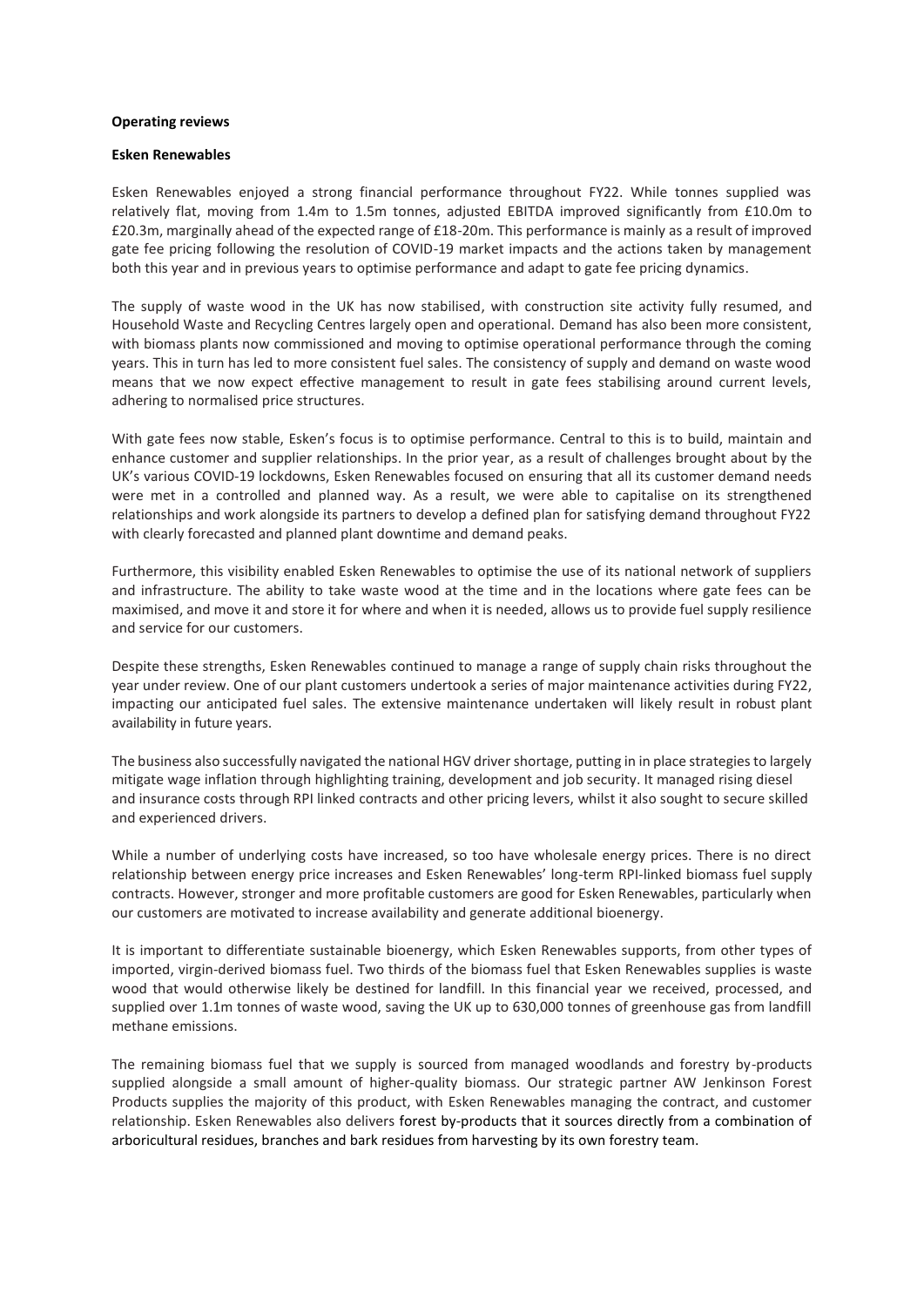Ensuring that wood from the construction industry or from forest by-products is not wasted, and instead used to provide renewable fuel, allows us to play a key role in the UK's circular economy. Increasing our role within this sphere is a key area of focus and part of the motivation to change name from Stobart Energy to Esken Renewables, also allowing the business to fulfil its share of the obligation under the brand sale agreement that was struck with Eddie Stobart Logistics plc in 2020.

Esken Renewables sees opportunities to secure additional biomass supply capacity at existing UK biomass plants. It will seek to do this, alongside exploring opportunities to supply other types of renewable fuels that leverage the existing infrastructure. Doing so will enable the business to build on its existing UK-wide footprint and enable further profitable growth.

## **London Southend Airport Review**

After a period of immense challenge, the aviation sector is now starting to see the green shoots of recovery. Travel restrictions to many of the UK's most popular destinations have been relaxed. As a result, an increasing number of people are booking flights for the Summer 22 season with confidence.

This growing confidence is starting to underpin a recovery at London Southend Airport. easyJet is now operating flights from London Southend Airport to three summer destinations: Malaga, Palma and Faro. These are hugely popular, proven routes. Though we are still at an early stage of this operation, signs are encouraging. It is our expectation that the strong performance of these routes will help encourage easyJet and other airlines to put on sale further flights for FY24 and beyond as we continue to work toward a positive cash contribution.

The return of easyJet flights to London Southend Airport following its base closure in FY20 is of course a major milestone in the airport's recovery. However, there remains much to do to return the airport to the scale of growth it experienced pre-pandemic. The easyJet flights have been secured on mutually positive economic terms, and we will continue to focus on further airline agreements that are profitable for all parties.

We have a clear strategy to capture the recovery and long-term growth in commercial passenger flying, with airlines attracted to our clear proposition of proven routes, cost-effective operations and an attractive and growing catchment area with strong transport links to London. Esken and London Southend Airport will continue to develop and refine that proposition to ensure the right building blocks are in place to rebound quickly on the back of securing the right commercial agreements.

During the year, London Southend Airport moved to strengthen its operating board, making two high-quality external appointments while also promoting from within. London Southend Airport appointed Phil Grewock, an experienced Finance Director whose previous experience includes Warwick Estates, Stansted Airport and Countrywide PLC, and who played a key role in securing £1.2bn of project finance for London Gateway Phase 1. The airport also appointed Nigel Mayes as Business Development Director. Nigel has over 25 years' industry experience, most recently as Managing Director for Routes, and has been responsible for the development of over 100 new air services for various clients. London Southend Airport also made two internal appointments, promoting Caroline Fitzgerald to Commercial Director and Marc Taylor to Operations Director. Phil, Nigel, Caroline and Marc join airport CEO, Glyn Jones, and Executive Director – Aviation, Lewis Girdwood, on a reformed operational board, as well as by representatives from our strategic partner, Carlyle.

London Southend Airport has also invested time and energy to develop its community relationships. During the year, we launched our Connecting the Communities Commitment, encompassing an Environmental Action Plan, a two-year charity partnership with MIND South Essex, the launch of one of the UK's only Community Noise Forums and a range of employment and education initiatives. The airport continues its journey towards carbon neutrality, through its membership of the Airport Carbon Accreditation scheme and saw a further improvement in air quality as reported from its NOx monitoring programme.

The airport has made these advances, alongside further investments in next generation baggage scanning equipment and an exploration of improved digital marketing technologies, against a backdrop of continued strict financial discipline. Passenger numbers during the year under review continued to fall, with the airport welcoming 94k passengers, compared to 147k in the prior year. As previously reported, Ryanair announced its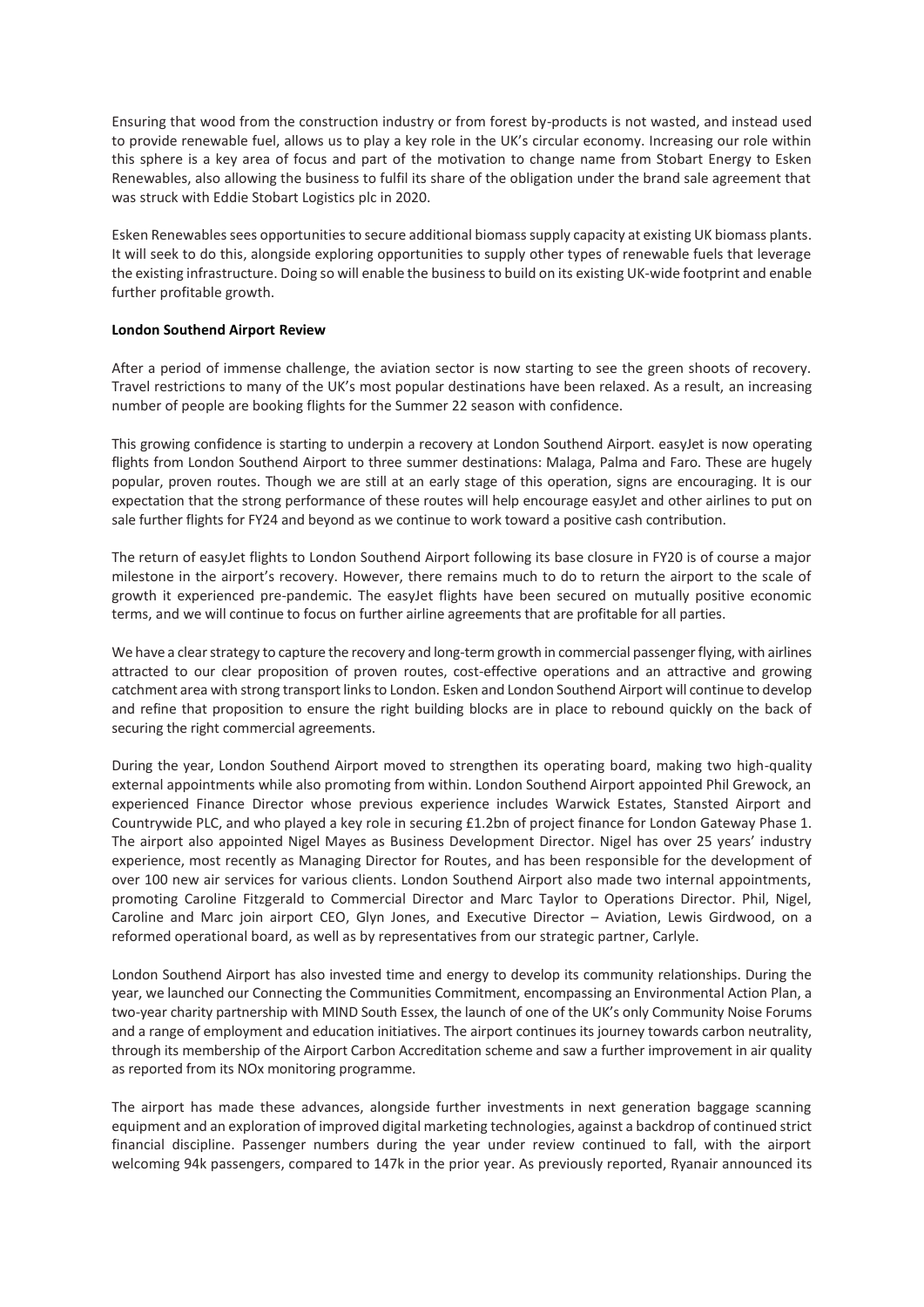decision to close its base from the end of October 2021 and in light of that development London Southend Airport chose to close its passenger terminal for the Winter season, allowing it to reduce its cost base.

Despite this further reduction in passenger numbers, the Aviation division has continued to report an improved financial position. Adjusted EBITDA improved to a loss of £0.8m compared to a loss of £6.1m in the prior year. This performance reflects £3.5m of one-off receipts associated with Connect Airways and Teesside International Airport, and positive contributions from our check-in and baggage handling company, Star Handling (formerly Stobart Aviation Services), as well as the airport's hotel and solar farm. The Airport has also benefitted from income from its global logistics operation. However, this operation has reduced in scale over the course of the year. Aircraft turns have reduced to one arrival and departure daily at the current time, but we do expect this to increase over the medium term.

That generally positive trend underpins the Group's outlook for London Southend Airport. The impact of rising fuel prices on customer demand and capacity is at this stage unclear. However, we are now emerging from the pandemic-driven crisis with a return to flights with a significant airline and the expectation of more flights and more airlines to come. The discussions with airlines will be aided by a strengthened management team, alignment with our investment partner, and a clearly defined airport proposition.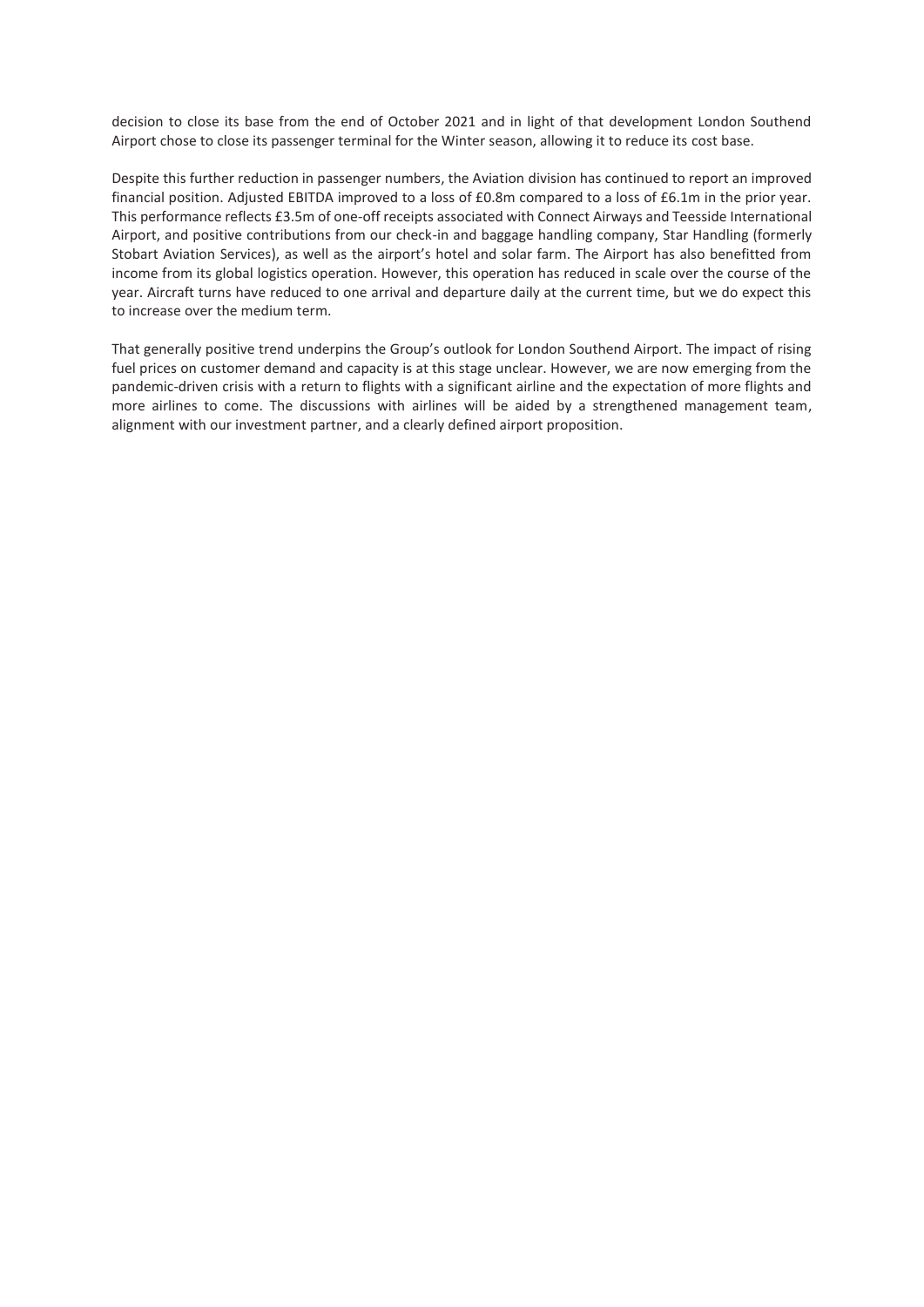## **Consolidated income statement**

For the year ended 28 February 2022

|                                                           |               | Restated <sup>1</sup> |
|-----------------------------------------------------------|---------------|-----------------------|
|                                                           | Year ended 28 | Year ended 28         |
|                                                           | February 2022 | February 2021         |
|                                                           | £'000         | £'000                 |
| <b>Continuing operations</b>                              |               |                       |
| Revenue                                                   | 104,633       | 101,404               |
| Other income                                              | 8,364         | 389                   |
| Operating expenses – other                                | (102, 479)    | (109, 039)            |
| Share of post-tax losses of associates and joint ventures | (356)         | (218)                 |
| Gain on swaps                                             | 93            | 80                    |
| <b>Adjusted EBITDA</b>                                    | 10,255        | (7, 384)              |
| Depreciation                                              | (20, 464)     | (19, 424)             |
| (Impairment)/reversal of impairment of property assets    | (5, 369)      | 824                   |
| <b>Operating loss</b>                                     | (15, 578)     | (25,984)              |
| Impairment of loan notes                                  |               | (8,000)               |
| Finance costs                                             | (21, 228)     | (13, 191)             |
| Finance income                                            | 2,239         | 3,004                 |
| Loss before tax                                           | (34, 567)     | (44, 171)             |
| Tax                                                       | 9,865         | 7,083                 |
| Loss for the year from continuing operations              | (24, 702)     | (37,088)              |
| <b>Discontinued operations</b>                            |               |                       |
| Loss from discontinued operations, net of tax             | (2,386)       | (118,025)             |
| Loss for the year                                         | (27,088)      | (155,113)             |
| Loss per share expressed in pence per share - continuing  |               |                       |
| operations                                                |               |                       |
| <b>Basic</b>                                              | (2.99)p       | (6.89)p               |
| <b>Diluted</b>                                            | (2.99)p       | (6.89)p               |
| Loss per share expressed in pence per share - total       |               |                       |
| <b>Basic</b>                                              | (3.28)p       | (28.81)p              |
| Diluted                                                   | (3.28)p       | (28.81)p              |

<sup>1</sup>The 2021 results have been restated where required due to IFRS 5 Discontinued Operations.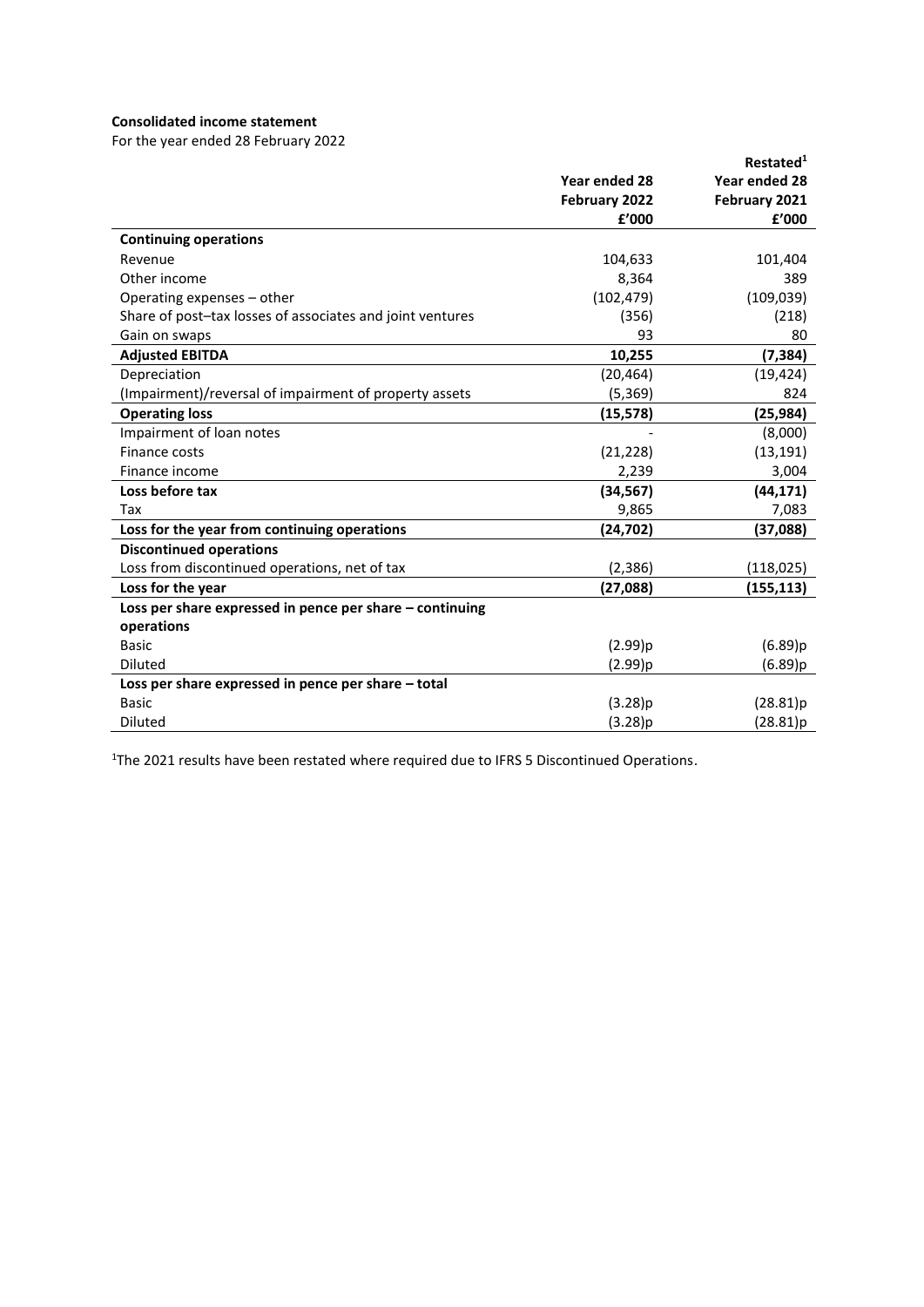## **Consolidated statement of comprehensive income**

For the year ended 28 February 2022

|                                                             |               | Restated <sup>1</sup> |
|-------------------------------------------------------------|---------------|-----------------------|
|                                                             | Year ended 28 | Year ended 28         |
|                                                             | February 2022 | February 2021         |
|                                                             | £'000         | £'000                 |
| Loss for the year                                           | (27,088)      | (155, 113)            |
| Discontinued operations, net of tax, relating to exchange   |               |                       |
| differences                                                 | (1,824)       | 3,826                 |
| Other comprehensive (expense)/income – items that are       |               |                       |
| or may be reclassified subsequently to profit or loss, net  | (1,824)       | 3,826                 |
| of tax                                                      |               |                       |
| Remeasurement of defined benefit plan                       | 1,876         | 1,176                 |
| Change in fair value of financial assets classified as fair |               |                       |
| value through other comprehensive income                    | (1, 187)      | 4,643                 |
| Rent review of property headlease and sublease              | (323)         |                       |
| Tax on items relating to components of other                |               |                       |
| comprehensive income                                        | (417)         | (182)                 |
| Other comprehensive (expense)/income - items that will      |               |                       |
| not be reclassified to profit or loss, net of tax           | (51)          | 5,637                 |
| Other comprehensive (expense)/income for the year,          | (1,875)       | 9,463                 |
| net of tax                                                  |               |                       |
| Total comprehensive expense for the year                    | (28,963)      | (145, 650)            |

<sup>1</sup>The 2021 results have been restated where required due to IFRS 5 Discontinued Operations.

Of the total comprehensive expense for the year, a loss of £24,753,000 (2021: £31,451,000) is in respect of continuing operations and a loss of £4,210,000 (2021: £114,199,000) is in respect of discontinued operations.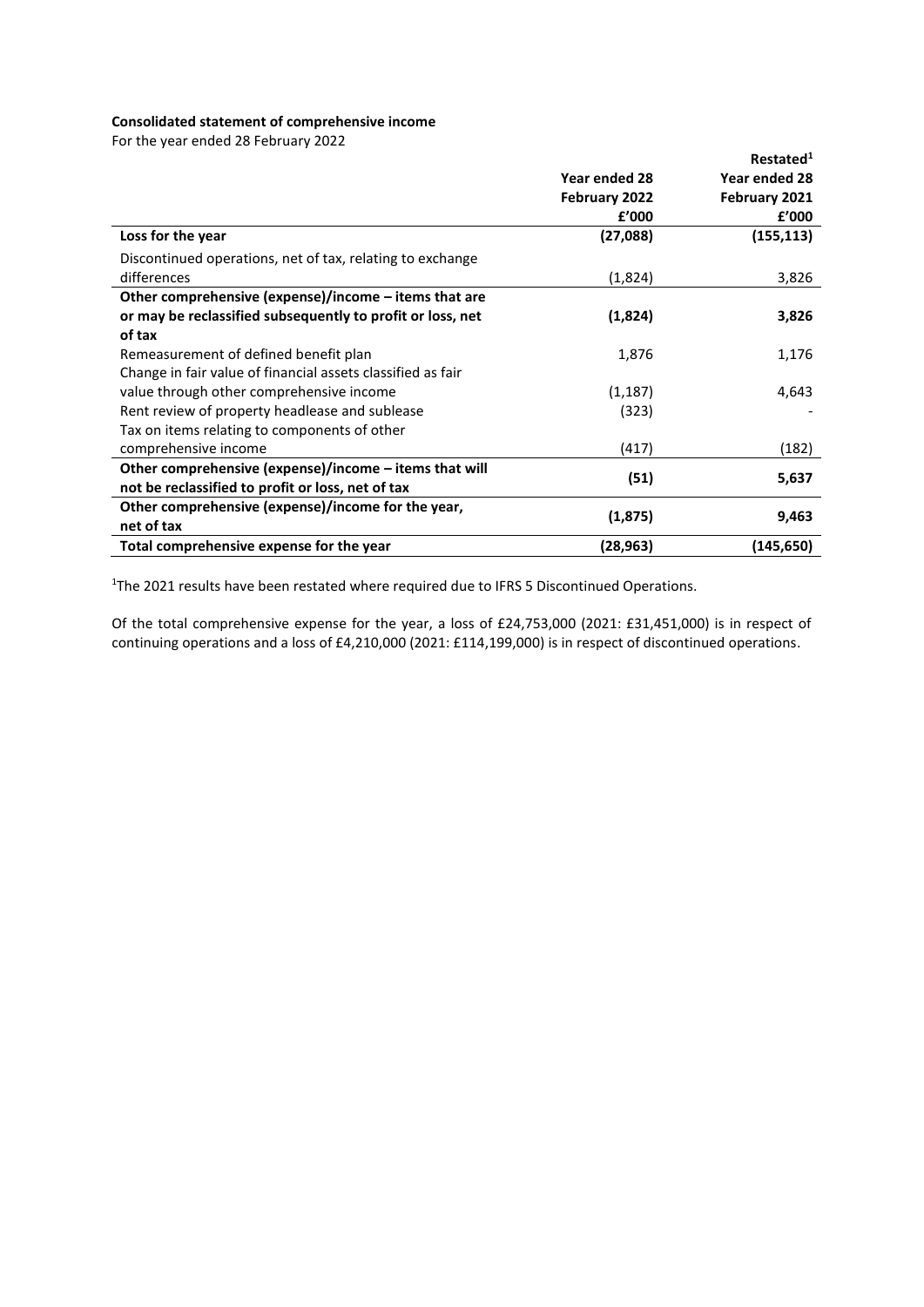# **Consolidated statement of financial position**

As at 28 February 2022

|                                                       | 28 February | 28 February |
|-------------------------------------------------------|-------------|-------------|
|                                                       | 2022        | 2021        |
|                                                       | £'000       | £'000       |
| <b>Non-current assets</b>                             |             |             |
| Property, plant and equipment                         | 265,637     | 285,621     |
| Investment in associates and joint ventures           | 1,016       | 1,372       |
| Other financial assets                                | 14,105      | 10,392      |
| Intangible assets                                     | 54,669      | 54,669      |
| Net investment in leases                              | 16,204      | 15,824      |
| Defined benefit pension surplus                       | 348         |             |
| Trade and other receivables                           | 1,495       | 1,495       |
|                                                       | 353,474     | 369,373     |
| <b>Current assets</b>                                 |             |             |
| Inventories                                           | 12,552      | 15,334      |
| Trade and other receivables                           | 23,883      | 27,378      |
| Cash and cash equivalents                             | 52,738      | 12,408      |
| Corporation tax                                       |             | 324         |
|                                                       | 89,173      | 55,444      |
|                                                       |             |             |
| <b>Total assets</b>                                   | 442,647     | 424,817     |
|                                                       |             |             |
| <b>Non-current liabilities</b>                        |             |             |
| Loans and borrowings                                  | (217, 539)  | (122, 116)  |
| Defined benefit pension obligation                    |             | (2, 418)    |
| <b>Other liabilities</b>                              | (8, 643)    | (8, 271)    |
| Deferred tax                                          |             | (261)       |
| Provisions                                            | (13, 279)   | (39, 534)   |
|                                                       | (239, 461)  | (172, 600)  |
| <b>Current liabilities</b>                            |             |             |
| Trade and other payables                              | (30, 160)   | (52, 735)   |
| <b>Financial liabilities</b>                          |             | (1,581)     |
| Loans and borrowings                                  | (24, 714)   | (89, 121)   |
| Exchangeable bonds                                    | (52, 385)   | (52,010)    |
| Corporation tax                                       | (5, 110)    |             |
| Provisions                                            | (20, 674)   | (8, 457)    |
|                                                       | (133, 043)  | (203, 904)  |
|                                                       |             |             |
| <b>Total liabilities</b>                              | (372, 504)  | (376, 504)  |
|                                                       |             |             |
| <b>Net assets</b>                                     | 70,143      | 48,313      |
|                                                       |             |             |
| <b>Capital and reserves</b>                           |             |             |
| Issued share capital                                  | 102,534     | 62,492      |
| Share premium                                         | 403,225     | 390,336     |
| Foreign currency exchange reserve                     | 218         | 3,826       |
| Reserve for own shares held by employee benefit trust | (7, 596)    | (7,480)     |
| Retained deficit                                      | (428, 238)  | (400, 861)  |
| Group shareholders' equity                            | 70,143      | 48,313      |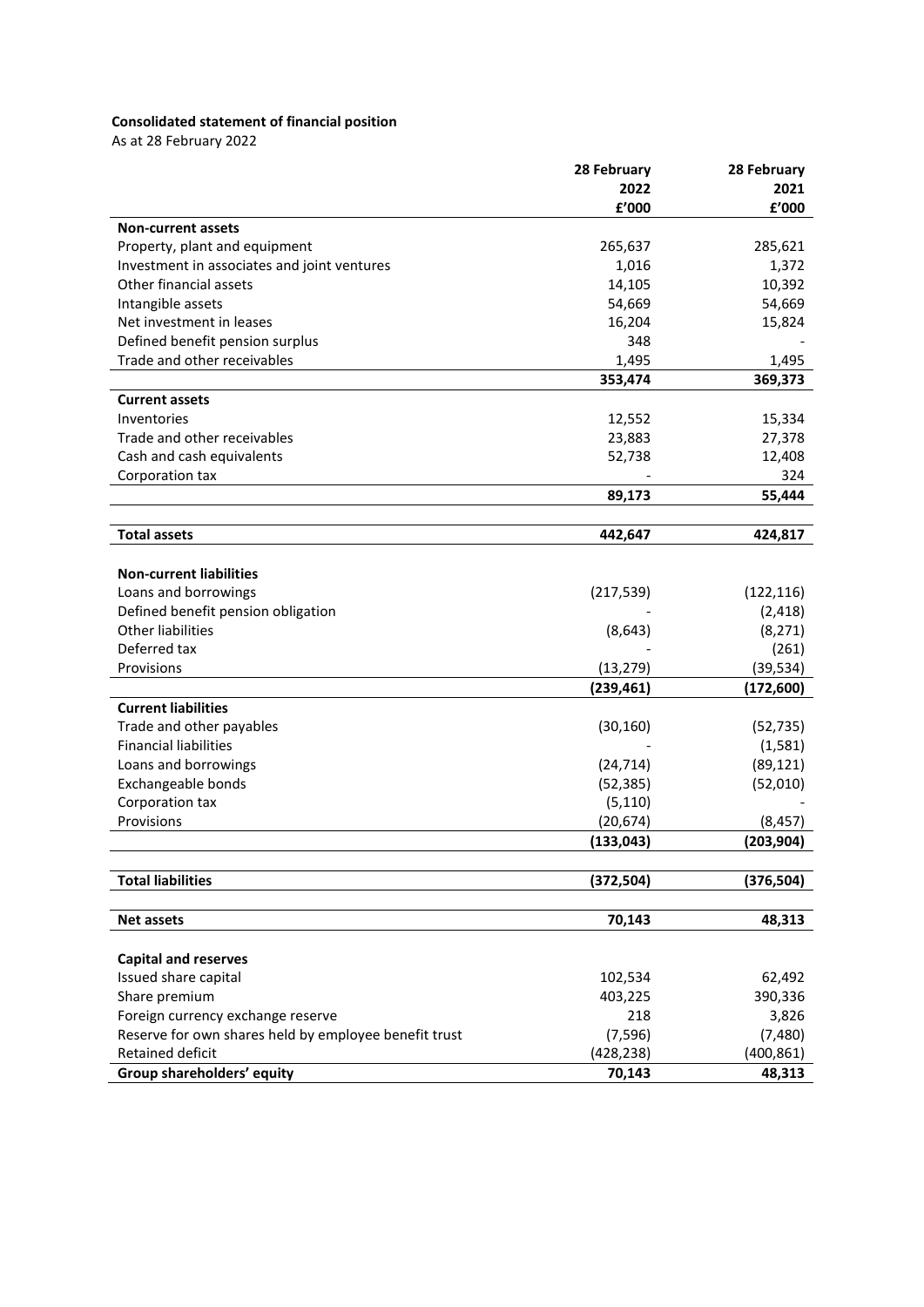# **Consolidated statement of changes in equity**

For the year ended 28 February 2022

|                                    |               |              |          | <b>Reserve</b> |                 |           |
|------------------------------------|---------------|--------------|----------|----------------|-----------------|-----------|
|                                    |               |              | Foreign  | for own        |                 |           |
|                                    | <b>Issued</b> |              | currency | shares         |                 |           |
|                                    | share         | <b>Share</b> | exchange | held by        | <b>Retained</b> | Total     |
|                                    | capital       | premium      | reserve  | <b>EBT</b>     | deficit         | equity    |
|                                    | £'000         | f'000        | £'000    | f'000          | f'000           | f'000     |
| Balance at 1 March 2021            | 62,492        | 390,336      | 3,826    | (7,480)        | (400, 861)      | 48,313    |
| Loss for the year                  |               |              |          |                | (27,088)        | (27,088)  |
| Other comprehensive                |               |              |          |                |                 |           |
| expense for the year               |               |              | (1,824)  |                | (51)            | (1, 875)  |
| Total comprehensive expense        |               |              |          |                |                 |           |
| for the year                       |               |              | (1,824)  |                | (27, 139)       | (28, 963) |
| Issue of ordinary shares           | 40,042        | 12,889       |          |                | (600)           | 52,331    |
| Employee benefit trust             |               |              |          | (116)          | (4)             | (120)     |
| Reclassification of exchange       |               |              |          |                |                 |           |
| differences on disposal of         |               |              |          |                |                 |           |
| subsidiaries                       |               |              | (1,784)  |                |                 | (1,784)   |
| Share-based payment charge         |               |              |          |                | 285             | 285       |
| Tax on share-based payment         |               |              |          |                |                 |           |
| charge                             |               |              |          |                | 81              | 81        |
| <b>Balance at 28 February 2022</b> | 102,534       | 403,225      | 218      | (7,596)        | (428,238)       | 70,143    |

For the year ended 28 February 2021

|                                    | <b>Issued</b><br>share<br>capital<br>f'000 | <b>Share</b><br>premium<br>£'000 | Foreign<br>currency<br>exchange<br>reserve<br>£'000 | <b>Reserve</b><br>for own<br>shares<br>held by<br><b>EBT</b><br>£'000 | <b>Retained</b><br>deficit<br>f'000 | <b>Total</b><br>equity<br>f'000 |
|------------------------------------|--------------------------------------------|----------------------------------|-----------------------------------------------------|-----------------------------------------------------------------------|-------------------------------------|---------------------------------|
| Balance at 1 March 2020            | 37,465                                     | 324,368                          |                                                     | (7, 161)                                                              | (251,574)                           | 103,098                         |
| Loss for the year                  |                                            |                                  |                                                     |                                                                       | (155, 113)                          | (155, 113)                      |
| Other comprehensive income         |                                            |                                  |                                                     |                                                                       |                                     |                                 |
| for the year                       |                                            |                                  | 3,826                                               |                                                                       | 5,637                               | 9,463                           |
| Total comprehensive                |                                            |                                  |                                                     |                                                                       |                                     |                                 |
| income/(expense) for the year      |                                            |                                  | 3,826                                               |                                                                       | (149, 476)                          | (145, 650)                      |
| Issue of ordinary shares           | 25,027                                     | 65,968                           |                                                     |                                                                       |                                     | 90,995                          |
| Employee benefit trust             |                                            |                                  |                                                     | (319)                                                                 | 3                                   | (316)                           |
| Share-based payment credit         |                                            |                                  |                                                     |                                                                       | 190                                 | 190                             |
| Tax on share-based payment         |                                            |                                  |                                                     |                                                                       |                                     |                                 |
| credit                             |                                            |                                  |                                                     |                                                                       | (4)                                 | (4)                             |
| <b>Balance at 28 February 2021</b> | 62,492                                     | 390,336                          | 3,826                                               | (7,480)                                                               | (400,861)                           | 48,313                          |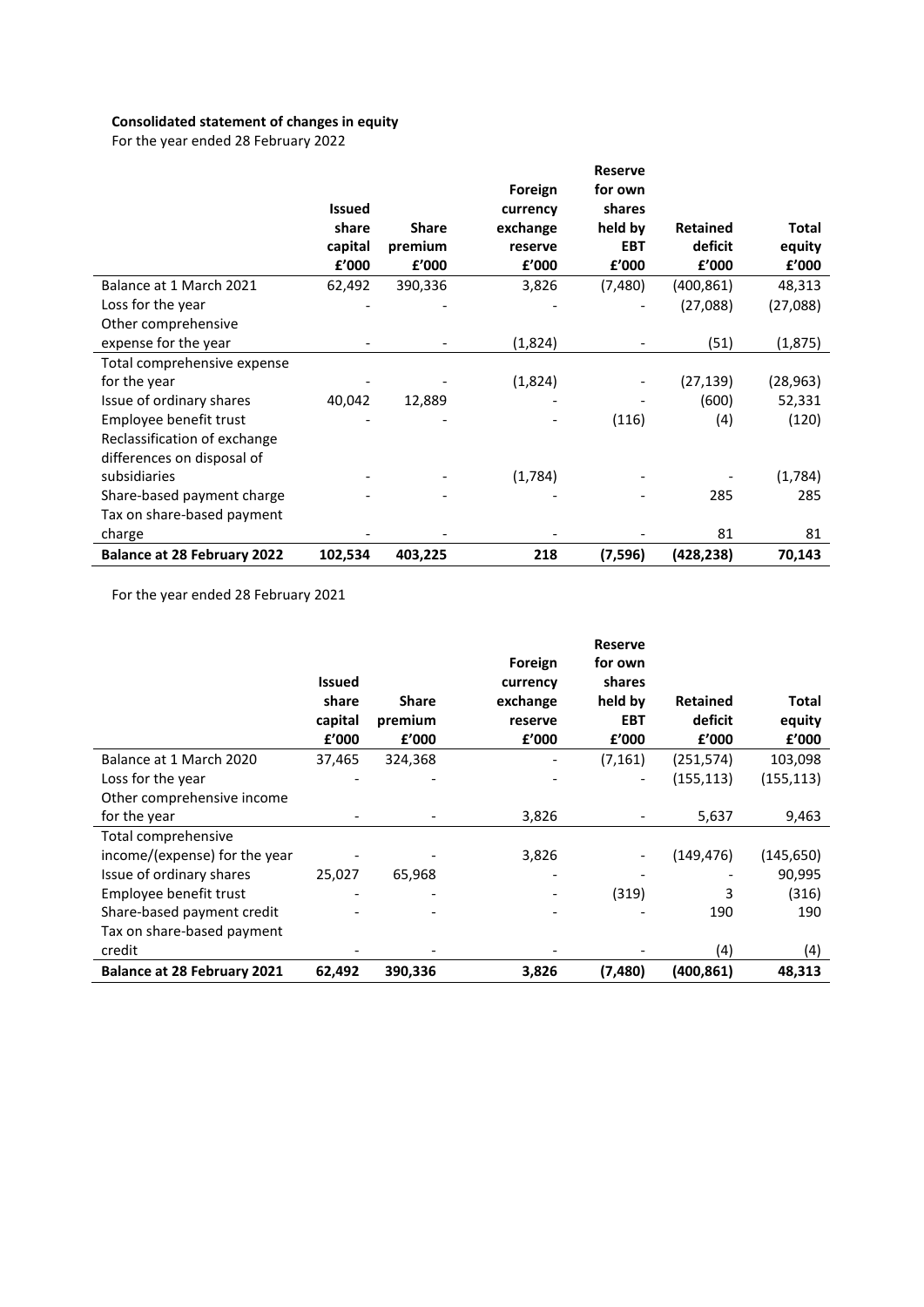## **Consolidated statement of cash flows**

For the year ended 28 February 2022

|                                                           |               | Restated <sup>1</sup> |
|-----------------------------------------------------------|---------------|-----------------------|
|                                                           | Year ended 28 | Year ended 28         |
|                                                           | February 2022 | February 2021         |
|                                                           | £'000         | £'000                 |
| Cash generated from continuing operations                 | 2,846         | 1,291                 |
| Cash outflow from discontinued operations                 | (17, 330)     | (30, 269)             |
| Income taxes paid                                         |               | (465)                 |
| Net cash outflow from operating activities                | (14, 484)     | (29, 443)             |
| Purchase of property, plant and equipment                 | (3,015)       | (3,022)               |
| Purchase/development of property inventories              |               | (164)                 |
| Proceeds from the sale of property, plant and equipment   | 1,115         | 426                   |
| Proceeds from disposal of assets held for sale            |               | 9,867                 |
| Receipt of capital element of net investment in lease     | 1,547         | 768                   |
| Acquisition of subsidiary undertakings (net of cash       |               |                       |
| acquired and fees)                                        |               | (864)                 |
| Cash disposed on liquidation/disposal of subsidiary       |               |                       |
| undertakings                                              | (362)         | (1)                   |
| Acquisition of other investments                          | (4,900)       | (973)                 |
| Interest received                                         | 415           |                       |
| Cash outflow from discontinued operations                 | (7,808)       | (1,058)               |
| Net cash (outflow)/inflow from investing activities       | (13,008)      | 4,979                 |
| Proceeds from the issue of ordinary shares (net of issue  | 52,330        | 90,996                |
| costs)                                                    |               |                       |
| Proceeds from issue of convertible debt (net of costs)    | 111,459       |                       |
| Proceeds from grants                                      | 2,600         |                       |
| Principal element of lease payments                       | (17,026)      | (12, 973)             |
| Net repayment of revolving credit facility (net of costs) | (58, 165)     | (24, 286)             |
| Repayment of other borrowings                             |               | (4,500)               |
| Interest paid                                             | (8,992)       | (5, 445)              |
| Cash outflow from discontinued operations                 | (14, 384)     | (16, 722)             |
| Net cash inflow from financing activities                 | 67,822        | 27,070                |
| Increase in cash and cash equivalents                     | 40,330        | 2,606                 |
| Cash and cash equivalents at beginning of year            | 12,408        | 9,802                 |
| Cash and cash equivalents at end of year                  | 52,738        | 12,408                |

<sup>1</sup>The 2021 results have been restated where required due to IFRS 5 Discontinued Operations.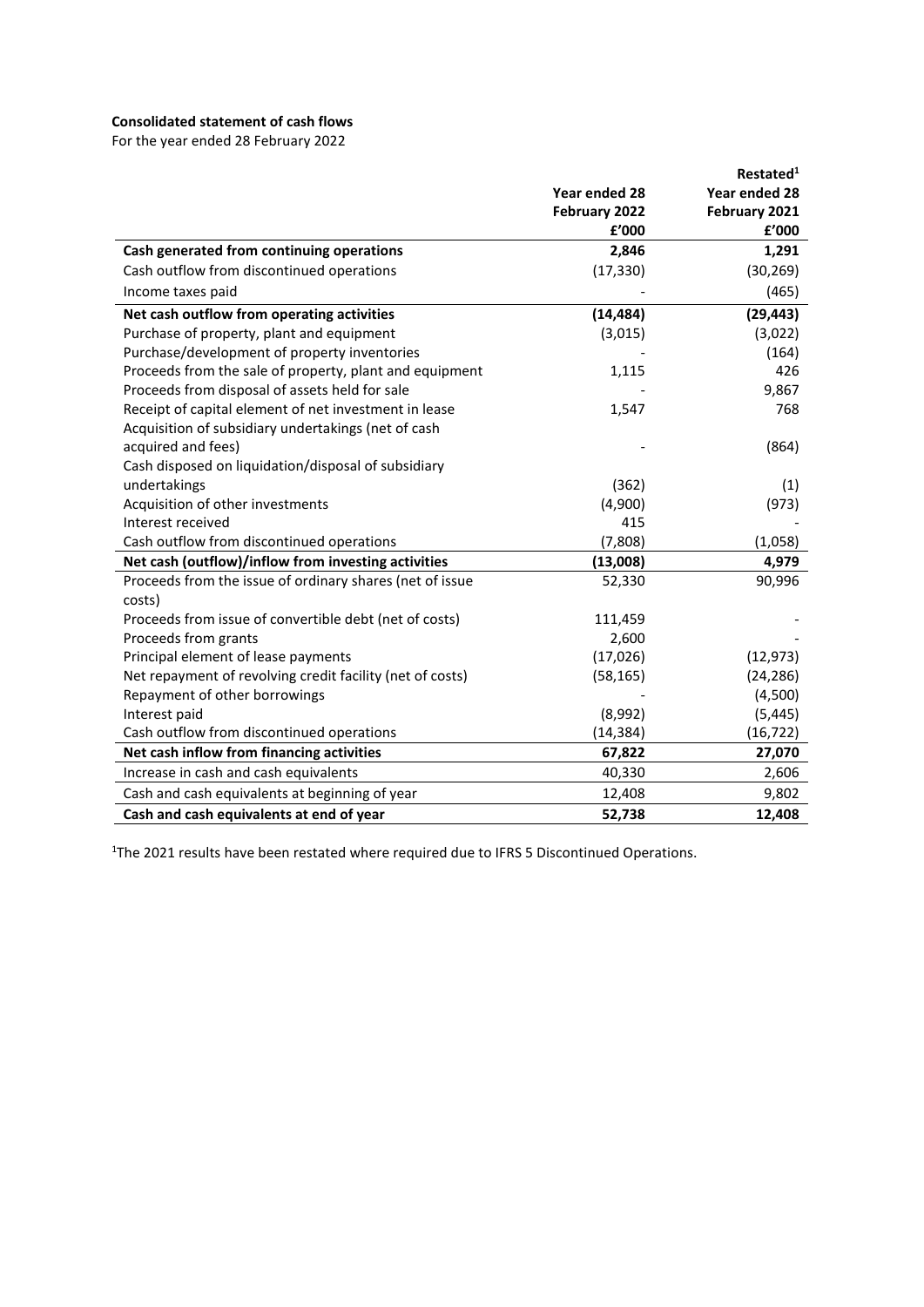## **Notes to the consolidated financial statements**

For the year ended 28 February 2022

#### **Accounting policies of Esken Limited**

#### **Basis of preparation and statement of compliance**

The principal accounting policies adopted in the preparation of the financial statements are set out below. The policies have been consistently applied to all the years presented, unless otherwise stated.

The financial information set out above does not constitute the Company's statutory accounts for the years ended 28 February 2022 and 28 February 2021. The information presented is an extract from the audited consolidated Group statutory accounts. The Auditors have reported on those accounts; their report was (i) unqualified, and (ii) contains a material uncertainty in respect of going concern to which the auditor drew attention by way of emphasis without modifying their report. The Auditors' report can be found in the Group's full 2022 Annual Report and Accounts which will be published on the Group's website.

These Group financial statements have been prepared in accordance with UK-adopted international accounting standards.

The financial statements of the Group are also prepared in accordance with the Companies (Guernsey) Law 2008.

Esken Limited (the Company) is a Guernsey-registered company. The Company's ordinary shares are traded on the London Stock Exchange.

#### **Measurement convention**

The financial statements are prepared on the historical cost basis except financial assets held at fair value through other comprehensive income (FVOCI) and derivative financial instruments which are stated at their fair value.

#### **Going concern**

The Group's business activities, together with factors likely to affect its future performance and position, are set out in the Executive Chairman's statement and the financial position of the Group, its cash flows and funding are set out in the Financial Review.

The financial statements include details of the Group's loans and borrowings at the year end, together with the Group's objectives, policies and processes for managing its capital, its financial risk management objectives, details of its financial instruments and its exposure to credit risk and liquidity risk. After making enquiries, the Directors have a reasonable expectation that the Group has adequate resources to continue in operational existence for the foreseeable future until May 2024 (representing the maturity of the exchangeable bond and the going concern assessment period). Accordingly, the financial statements have been prepared on a going concern basis. However, there is a material uncertainty in respect of this going concern assumption and the Directors have exercised a significant degree of judgement in concluding that the Group remains a going concern. In particular, the assumption that a refinancing will be completed at a sufficient level prior to the expiration of the revolving credit facility (RCF) and exchangeable bond that mature in February 2023 and May 2024 respectively.

In performing the going concern assessment, the Directors have reviewed the cash flow forecasts together with the funding options that may be available to the Group and the likelihood of them being accessible, including additional funding in excess of £100m, in the timescale required and anticipated in the forecasts, which cover the period up to May 2024. The additional funding required principally covers Propius aircraft liabilities, payable over the period to September 2023, and £43.9m for the refinancing of the exchangeable bond (bond) in May 2024, based on year end valuations. The cash outflow for the bond, with nominal value of £53.1m, is dependent on the value of the offsetting listed share collateral held at the date of maturity, valued at £9.2m, at 28 February 2022.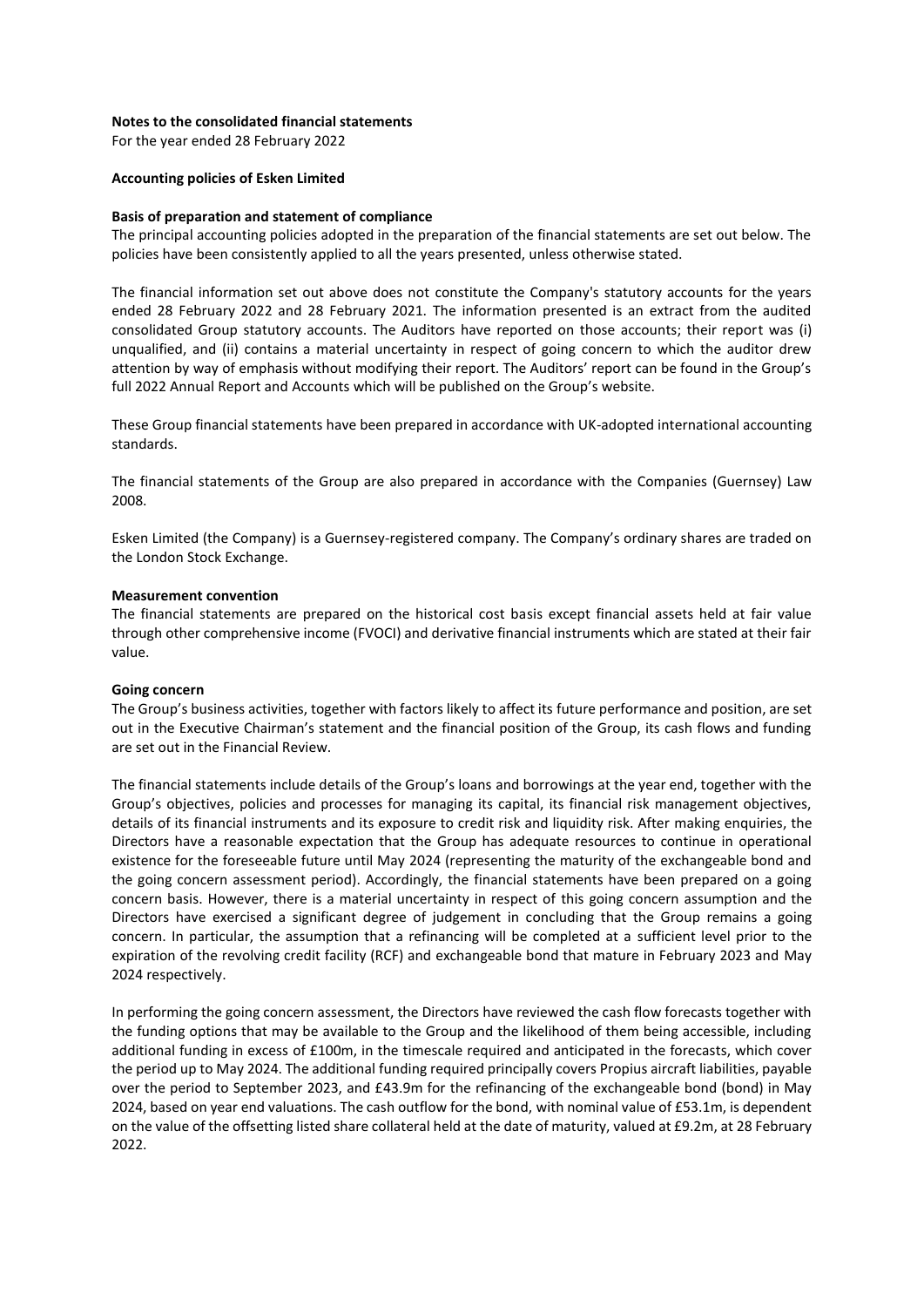As at 28 February 2022, the Group had cash balances of £52.7m and an undrawn RCF of £20.0m, resulting in headroom as of that date of £72.7m. However, any drawdowns from the RCF are subject to bank consent. Included in this £52.7m of cash is £14.4m of cash ringfenced in London Southend Airport (LSA) and its subsidiaries, as part of the Carlyle Global infrastructure Opportunity Fund (CGI) convertible debt facility. Whilst the Group continues to tightly manage its cash resources during the post year end period, the current position is that the Group needs to complete a refinancing of at least £50m prior to the expiration of the RCF on 1 February 2023, or complete significant asset disposals, otherwise the Group may be unable to continue trading. In addition, further refinancing will need to occur before the expiration of the exchangeable bond in May 2024 of at least £50m, unless this requirement is covered by the initial refinancing prior to 1 February 2023. The Directors have a reasonable expectation, following discussions with external parties, that the required refinancing will be completed within the timescales required.

Should the refinancing not successfully complete before the expiration of the RCF the Group will have severe liquidity issues and the Director's would have a limited amount of time to raise additional funds, for example through an equity raise or a distressed sale of major assets, and this may not be completed in sufficient time to allow the Group to continue trading. Consequently, the Group, in all likelihood, would need to market LSA for sale. Under both the base and plausible downside scenario, Group liquidity following the maturity of the existing RCF on 1 February 2023 becomes negative, excluding any additional mitigating actions such as the proceeds from disposal of non-core assets.

The reasonableness of the assumption made by the Directors that the refinancing funds will be received is a significant judgement and consequently there is a material uncertainty in respect of securing the necessary funds. The Directors have prepared base case forecasts to May 2024, together with sensitivity analysis on those forecasts, including a severe but plausible downside set of assumptions detailed below. On the assumption that the above planned refinancing is successful, the base case forecast indicates Group headroom of c.£24m at May 2024; and the severe but plausible downside indicates that the Group will have headroom of c.£13m at this point. This excludes any cash inflows from non-core asset sales or the potential mitigation of leased aircraft cashflows should the opportunity arise to return the aircraft earlier than expected.

The Renewables division has recovered to its pre-COVID-19 volumes, and the gate fee decline observed as a result of COVID-19 have now reversed. The Aviation division has shown initial signs of recovery but at a much slower pace as airlines continue to arrange their scheduling and routes, whilst considering the different COVID-19 government policies across Europe and availability of aircraft, pilots and crew as well as the difficulties from the ongoing conflict in Eastern Europe. In particular, and for the purposes of this going concern analysis only, the base case forecast assumes:

- The Group completes the refinancing before the required time, resulting in additional funding in excess of c.£100m of which c.£50m will be used to settle liabilities in relation to legacy aircraft leases following the liquidation of the regional airline Stobart Air;
- The Group terminates its undrawn RCF facility of £20m prior to its expiration;
- A resumption of flying from May 2022, with full year passenger volumes from LSA of c.0.5m for the year ending 28 February 2023 and c.1.4m passengers in the year ending 28 February 2024;
- Continued performance of the Renewables division in relation to gate fee income along with the major plants we supply continuing to take their contractual volumes;
- An expectation that the Group will receive no mitigation of leased aircraft cashflows, scheduled for redelivery between November 2022 and September 2023; and
- No cash received in respect of non-core asset disposals, with the exception of c.£1m from the disposal of a small land plot currently ongoing. The RCF reduces from £20m at a rate of 25% of net disposal proceeds of non-core assets as those assets are disposed of.

The severe but plausible downside forecast includes a significant reduction in 2023 and 2024 Aviation operational performance due to the slower recovery following the COVID-19 pandemic and reduced trading performance across both Aviation and Renewables operations, resulting in a cash reduction to forecast. However, the severe but plausible forecast maintains the assumption that the refinancing will complete prior to the August 2022 interim period end and, as a result, the severe but plausible downside scenarios do not have a material impact on the ability of the Group to continue in operational existence for the foreseeable future.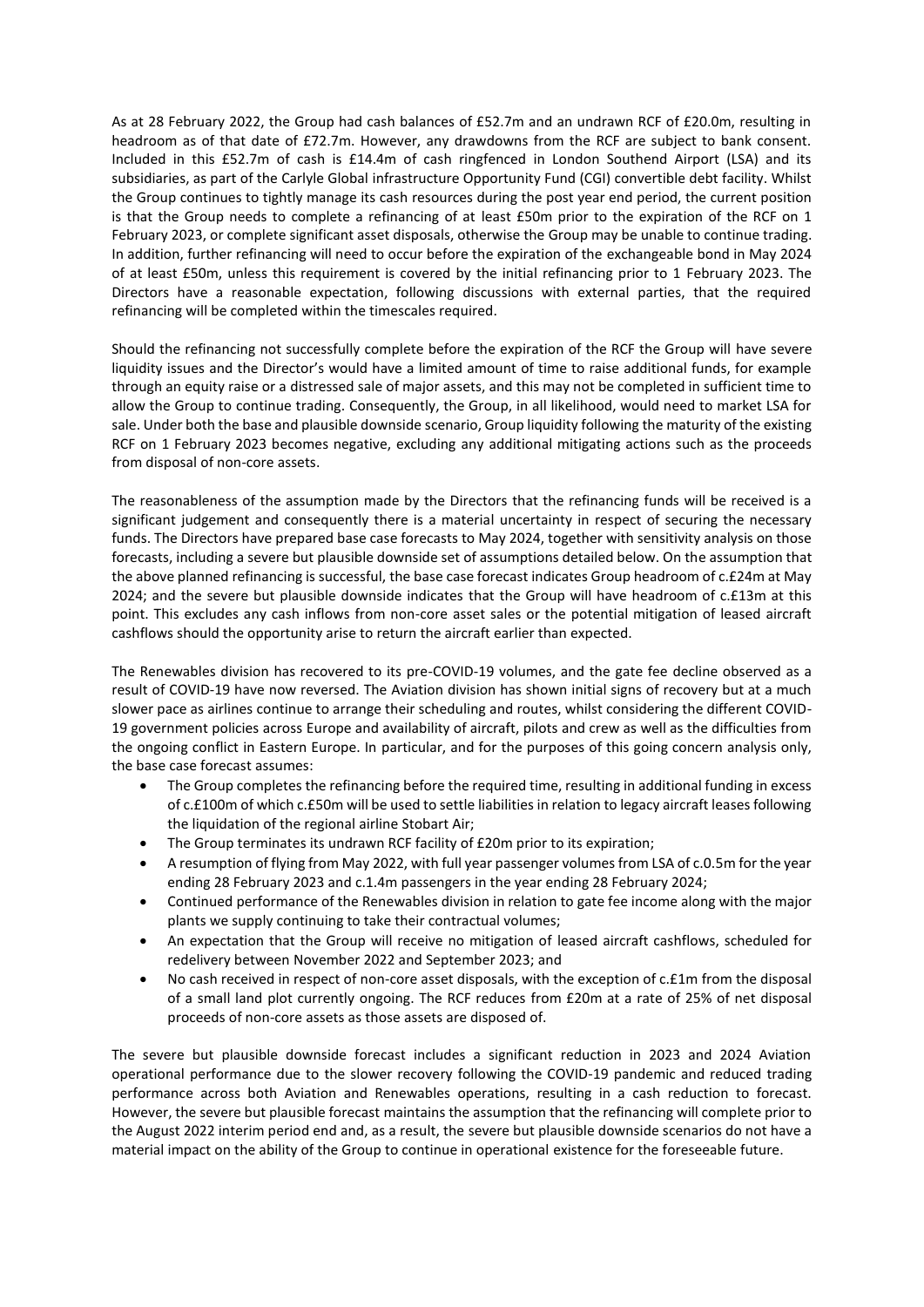The severe but plausible downside forecast includes the following in addition to the base case assumptions above:

- Passenger volume growth from LSA is slowed and a reduction in cargo rotations;
- No new incremental business in Aviation Services in the next financial year; and
- Reduction in Renewables plant availability with an associated decrease in volume supplied within the terms of the contractual agreements, reduction in driver numbers resulting in increased numbers of unused trucks, and a reduction in gate fees to c.85% of base case.

Overall, the Directors are satisfied that the group will have sufficient funds to continue to meet its liabilities as they fall due until at least May 2024 and therefore have prepared the financial statements on a going concern basis. However, as previously noted this is highly dependent on the successful completion of the Group's refinancing plans which indicate the existence of a material uncertainty related to events or conditions that may cast significant doubt on the ability of the Group to continue as a going concern and, therefore, to continue realising its assets and discharging its liabilities in the normal course of business. The financial statements do not include any adjustments that would result from the basis of preparation being inappropriate.

#### **Significant accounting policies**

#### **Changes in accounting policies and disclosures**

The accounting policies adopted are consistent with those of the previous financial year except as follows:

## **(a) New standards, amendments to existing standards and interpretations to existing standards adopted by the Group**

The Group has considered the following amendments and definitions that are effective in this financial year and concluded that they do not have a material impact on the financial position or performance of the Group:

- Reference to the Conceptual Framework (Amendments to IFRS 3)
- Onerous Contracts Cost of Fulfilling a Contract (Amendments to IAS 37)
- Annual Improvements to IFRS Standards 2018–2020
- Property, Plant and Equipment Proceeds before Intended Use (Amendments to IAS 16)

#### **(b) New standards and interpretations not applied**

The following UK-endorsed standards and amendments have an effective date after the date of these financial statements:

|                                                                                                            | <b>Effective for accounting</b><br>periods commencing on<br>or after | <b>Proposed adoption</b><br>in the year ending |
|------------------------------------------------------------------------------------------------------------|----------------------------------------------------------------------|------------------------------------------------|
| Definition of Accounting Estimates (Amendments to IAS 8)                                                   | 1 January 2023                                                       | 28 February 2023                               |
| Deferred Tax Related to Assets and Liabilities Arising from a Single<br>Transaction (Amendments to IAS 12) | 1 January 2023                                                       | 28 February 2023                               |
| Disclosure of Accounting Policies (Amendments to IAS 1 and IFRS<br>Practice Statement 2)                   | 1 January 2023                                                       | 28 February 2023                               |

The adoption of these standards and amendments is not expected to have a material effect on the net assets, results and disclosures of the Group. There are no other new EU-endorsed standards and amendments that are issued but not yet effective that would be expected to have a material impact on the Group in future reporting periods and on foreseeable future transactions.

#### **Segmental information**

The reportable segment structure is determined by the nature of operations and services. The operating segments are Aviation, Renewables, Investments and Non-Strategic Infrastructure. In the current year the Energy segment was renamed to the Renewables segment. In the prior year, the results of Stobart Air and Propius were included in the Investments reporting segment. However, following the liquidation of Stobart Air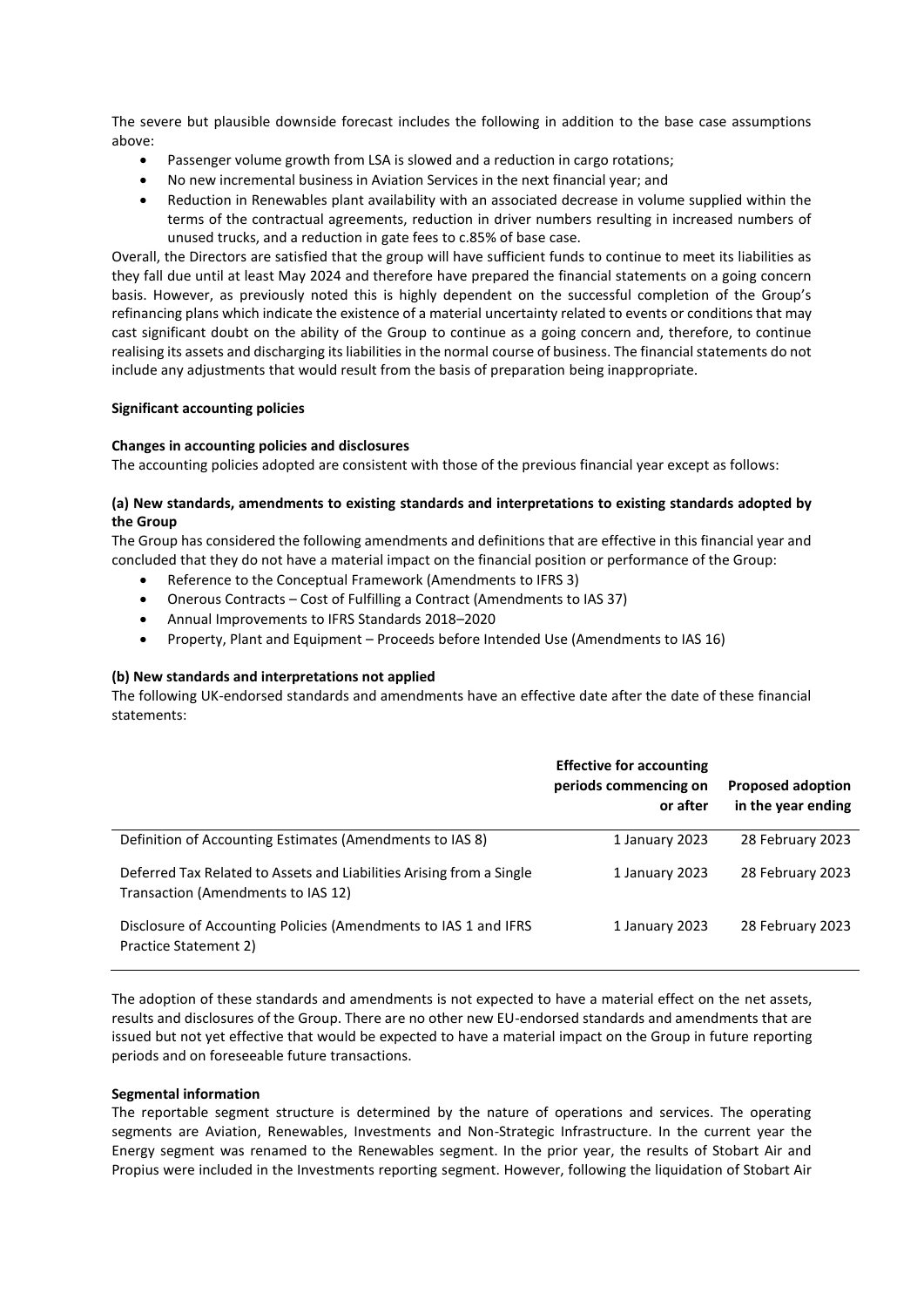and abandonment of Propius, the results of Stobart Air and Propius are no longer included in the Investments segment but are presented as discontinued operations on the face of the consolidated income statement.

The Aviation segment specialises in the operation of commercial airports and the provision of ground handling services. The Renewables segment specialises in the supply of sustainable biomass material for the generation of renewable energy. No segmental assets or liabilities information is disclosed because no such information is regularly provided to, or reviewed by, the Chief Operating Decision Maker.

The Investments segment holds a non-controlling interest in a logistics services investing business and a baggage handling business. The Non-Strategic Infrastructure segment specialises in management, development and realisation of a portfolio of property assets, including Carlisle Lake District Airport.

The Executive Directors are regarded as the Chief Operating Decision Maker. The Directors monitor the results of each business unit separately for the purposes of making decisions about resource allocation and performance assessment. The main segmental profit measure is adjusted EBITDA, which is calculated as loss before interest, tax, depreciation and impairments. Income taxes and certain central costs are managed on a Group basis and are not allocated to operating segments.

|                            |           |                   |                          |                       | <b>Group Central</b> |              |
|----------------------------|-----------|-------------------|--------------------------|-----------------------|----------------------|--------------|
| Year ended 28 February     |           |                   |                          | <b>Non-Strategic</b>  | and                  |              |
| 2022                       | Aviation  | <b>Renewables</b> | <b>Investments</b>       | <b>Infrastructure</b> | <b>Eliminations</b>  | <b>Total</b> |
|                            | £'000     | f'000             | f'000                    | £'000                 | f'000                | £'000        |
| Revenue                    |           |                   |                          |                       |                      |              |
| External                   | 23,389    | 79,650            |                          | 563                   | 1,031                | 104,633      |
| Internal                   | 22        |                   | $\overline{\phantom{a}}$ | 100                   | (122)                |              |
| <b>Total revenue</b>       | 23,411    | 79,650            | ٠                        | 663                   | 909                  | 104,633      |
|                            |           |                   |                          |                       |                      |              |
| <b>Adjusted EBITDA</b>     | (773)     | 20,308            | (390)                    | 3,273                 | (12, 163)            | 10,255       |
| Depreciation               | (10, 781) | (8, 367)          | $\overline{\phantom{0}}$ | (357)                 | (959)                | (20, 464)    |
| (Impairment)/impairment    |           |                   |                          |                       |                      |              |
| reversal                   |           | (6, 189)          |                          | 820                   |                      | (5, 369)     |
| Finance costs (net)        | (8,656)   | (1,660)           | (1,596)                  | (309)                 | (6, 768)             | (18,989)     |
| (Loss)/profit before tax   |           |                   |                          |                       |                      |              |
| from continuing operations | (20,210)  | 4,092             | (1,986)                  | 3,427                 | (19,890)             | (34, 567)    |

|                         |                 |                   |                              |                       | <b>Group Central</b> |              |
|-------------------------|-----------------|-------------------|------------------------------|-----------------------|----------------------|--------------|
| Year ended 28 February  |                 |                   |                              | <b>Non-Strategic</b>  | and                  |              |
| 2021                    | <b>Aviation</b> | <b>Renewables</b> | <b>Investments</b>           | <b>Infrastructure</b> | <b>Eliminations</b>  | <b>Total</b> |
|                         | £'000           | £'000             | f'000                        | £'000                 | f'000                | f'000        |
| Revenue                 |                 |                   |                              |                       |                      |              |
| External                | 24,611          | 74,733            | ٠                            | 909                   | 1,151                | 101,404      |
| Internal                | 131             |                   | $\qquad \qquad \blacksquare$ | 150                   | (281)                |              |
| <b>Total revenue</b>    | 24,742          | 74,733            | ۰                            | 1,059                 | 870                  | 101,404      |
|                         |                 |                   |                              |                       |                      |              |
| <b>Adjusted EBITDA</b>  | (6,075)         | 10,005            | 128                          | (1,660)               | (9,782)              | (7,384)      |
| Depreciation            | (9, 362)        | (8,635)           |                              | (446)                 | (981)                | (19, 424)    |
| (Impairment)/impairment |                 |                   |                              |                       |                      |              |
| reversal                | (656)           |                   |                              | 1,480                 |                      | 824          |
| Finance costs (net)     | (1, 429)        | (2,036)           | (1, 555)                     | (8, 346)              | (4,821)              | (18, 187)    |
| Loss before tax from    |                 |                   |                              |                       |                      |              |
| continuing operations   | (17,522)        | (666)             | (1, 427)                     | (8,972)               | (15,584)             | (44, 171)    |

Internal revenue above relates to inter-segment revenues that are eliminated within Group central and eliminations. Intra-segment revenues are eliminated within each segment.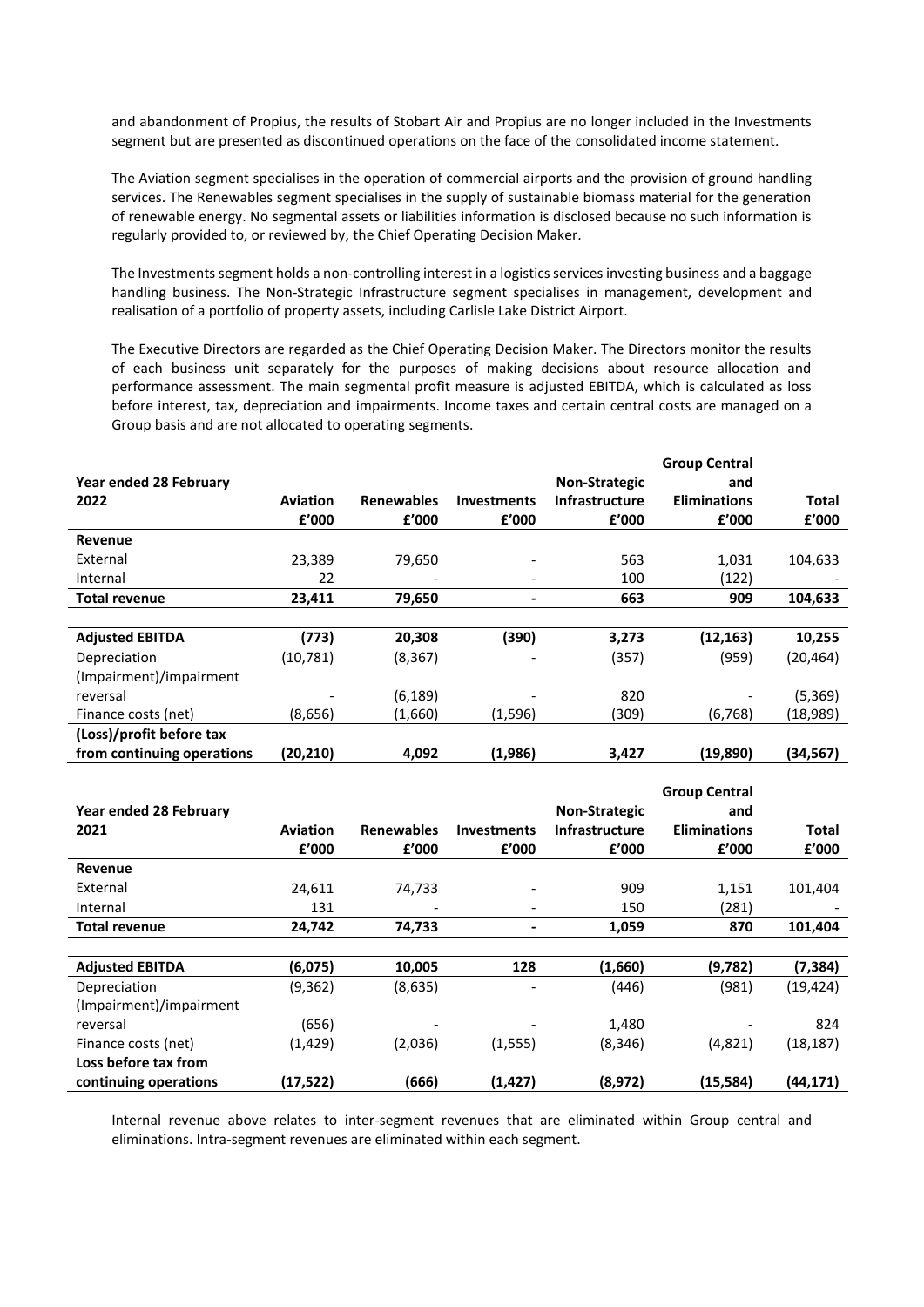## **Discontinued operations**

#### **Stobart Air and Propius**

In the prior year, the Group bought Stobart Air and Propius to give the Group effective control over the preexisting guarantee obligations it had in respect of those businesses. Accounting for the recognition of these preexisting guarantee arrangements resulted in a loss of £58,182,000. The net liabilities recognised on the subsequent acquisition reflect this loss. The Group re-acquired equity in Stobart Air and Propius Limited on 27 April 2020 for cash consideration of £2,343,000 and deferred contingent consideration up to a maximum of £6,250,000, based on the equity value achieved after disposal costs, on a realisation of value in respect of both of the businesses prior to 31 December 2023. The deferred contingent consideration had a £nil fair value. The businesses were accounted for as 100% subsidiaries due to their being solely reliant on the Group for funding in addition to the equity voting rights held.

On 14 June 2021, the Ireland High Court appointed liquidators to Stobart Air. Due to the liquidation the Stobart Air balance sheet was deconsolidated in the Group accounts. Net liabilities deconsolidated totalled £15,562,000 and £4,255,000 of costs in relation to the liquidation were incurred, resulting in a profit on liquidation of £11,307,000. On liquidation of Stobart Air there is no deferred consideration payable.

Following the liquidation of Stobart Air, the results of Propius, our aircraft leasing business that leased all eight of its aircraft to Stobart Air, have been presented as discontinued. Propius is abandoned in line with the IFRS 5 definition of a discontinued operation. While the results of Propius are presented as discontinued, in the period up to 28 February 2024 there will be ongoing finance charges and cash flows in respect of aircraft leases and cash flows in respect of maintenance obligations, with the corresponding liabilities remaining on the Group's consolidated statement of financial position.

The results of Stobart Air and Propius in the year, which were both separately considered major lines of business, and the profit on liquidation, have been reported on a single line, net of tax on the face of the consolidated income statement. The consolidated income statement for the year ended 28 February 2021 has been restated on the same basis.

The results of Stobart Air and Propius included in discontinued operations are as follows.

| <b>Results of discontinued operations of Stobart Air</b>     | 2022    | 2021      |
|--------------------------------------------------------------|---------|-----------|
|                                                              | f'000   | f'000     |
| Revenue                                                      | 3,449   | 9,034     |
| Other income                                                 |         | 5,695     |
| Operating expenses                                           | (4,858) | (24, 210) |
| Depreciation                                                 |         | (7,615)   |
| Impairments                                                  |         | (11, 431) |
| Net finance costs                                            | 325     | 330       |
| Results from operating activities before tax                 | (1,084) | (28, 197) |
| Loss on acquisition                                          |         | (17, 887) |
| Profit on liquidation                                        | 11,307  |           |
| Profit/(loss) before tax                                     | 10,223  | (46,084)  |
| Tax                                                          |         |           |
| Profit/(loss) for the year from discontinued operations, net | 10,223  | (46,084)  |
| of tax                                                       |         |           |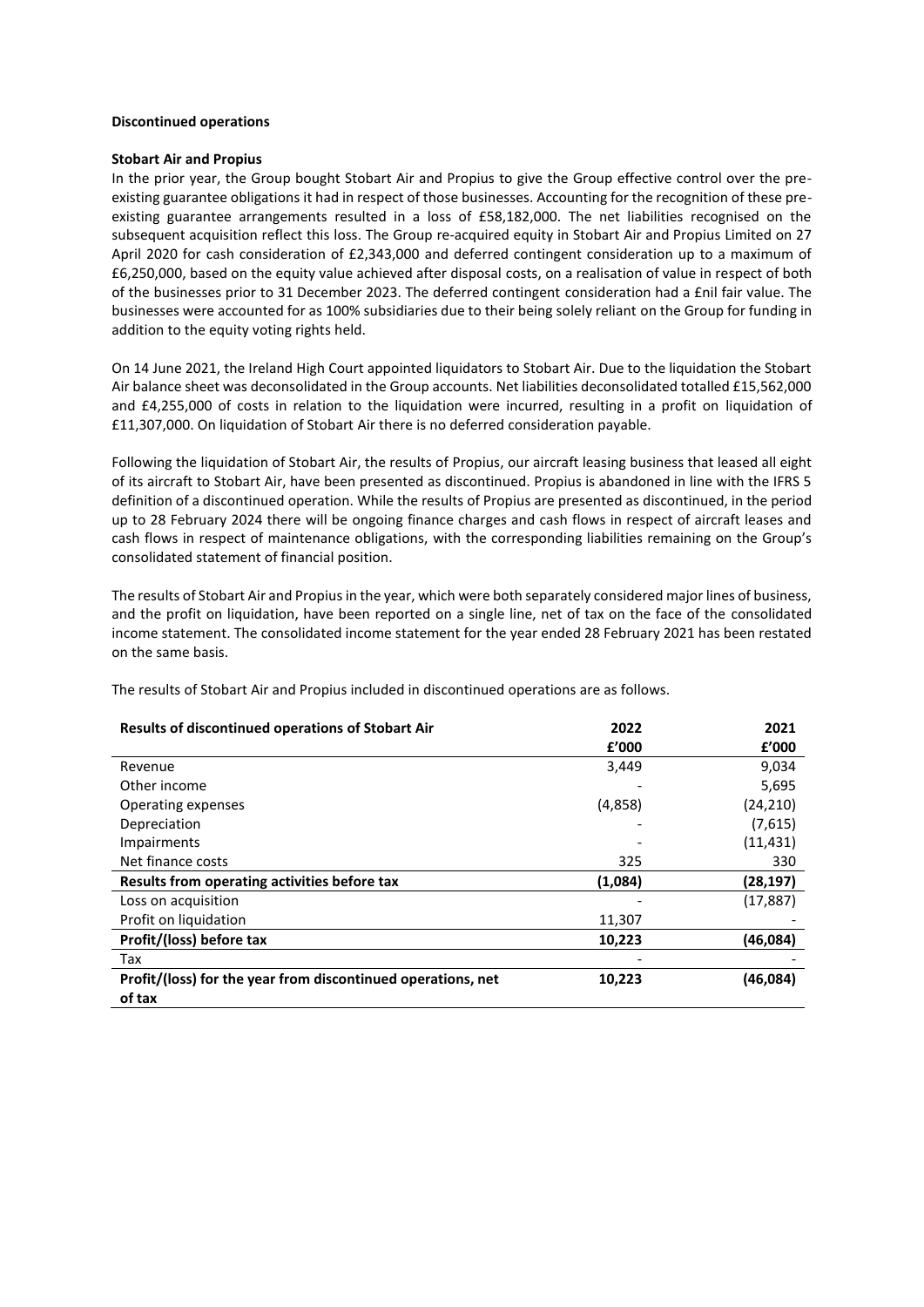| <b>Results of discontinued operations of Propius</b>       | 2022      | 2021     |
|------------------------------------------------------------|-----------|----------|
|                                                            | f'000     | f'000    |
| Operating expenses                                         | (9,613)   | (1,014)  |
| Depreciation                                               | ۰         | (4, 775) |
| Impairments                                                |           | (11,490) |
| Net finance costs                                          | (2,601)   | (2,508)  |
| Results from operating activities before tax               | (12, 214) | (19,787) |
| Loss on acquisition                                        |           | (40,295) |
| Loss before tax                                            | (12, 214) | (60,082) |
| Tax                                                        | (90)      |          |
| Loss for the year from discontinued operations, net of tax | (12,304)  | (60,082) |

The above results from discontinued operations are attributable to the owners of the Company.

The cash flows in relation to the Stobart Air and Propius operations are as follows.

| Cash flows used in discontinued operations of Stobart Air | 2022<br>f'000 | 2021<br>f'000 |
|-----------------------------------------------------------|---------------|---------------|
| Net cash used in operating activities                     | (14,868)      | (23,065)      |
| Net cash used in investing activities                     |               | (69)          |
| Net cash used in financing activities                     | (2, 143)      | (4,764)       |
| Net cash flows for the year                               | (17,011)      | (27,898)      |
| Cash flows used in discontinued operations of Propius     | 2022<br>f'000 | 2021<br>f'000 |
| Net cash used in operating activities                     | (2,598)       | (6, 435)      |
| Net cash used in investing activities                     | (7,808)       |               |
| Net cash used in financing activities                     | (12,241)      | (10, 222)     |
| Net cash flows for the year                               | (22,647)      | (16,657)      |

The results and cash flows of Stobart Air and Propius discontinued operations included in the above tables are after the elimination of intra-group transactions between Stobart Air and Propius.

The effect of the deconsolidation of Stobart Air on individual assets and liabilities is as follows.

|                                   | £'000     |
|-----------------------------------|-----------|
| Inventories                       | 3,096     |
| Trade and other receivables       | 6,377     |
| Cash and cash equivalents         | 362       |
| Trade and other payables          | (12,992)  |
| Lease liabilities                 | (7, 265)  |
| Provisions                        | (3,356)   |
| Foreign currency exchange reserve | (1,784)   |
| <b>Net assets and liabilities</b> | (15, 562) |

## **Disposal of Stobart Rail Limited**

In the prior year, on 14 July 2020 the Group divested of Stobart Rail Limited (Stobart Rail) to Bavaria Industries Group AG for initial cash consideration of £1,000 and contingent consideration with a fair value of £331,000. The net assets disposed totalled £8,902,000 and £940,000 costs were incurred, resulting in a loss on disposal of £9,510,000.

On 30 June 2021 the contingent consideration, which related to a single legacy contract, was settled with the Group receiving £170,000. The remaining contingent consideration held on the statement of financial position was released to the consolidated income statement.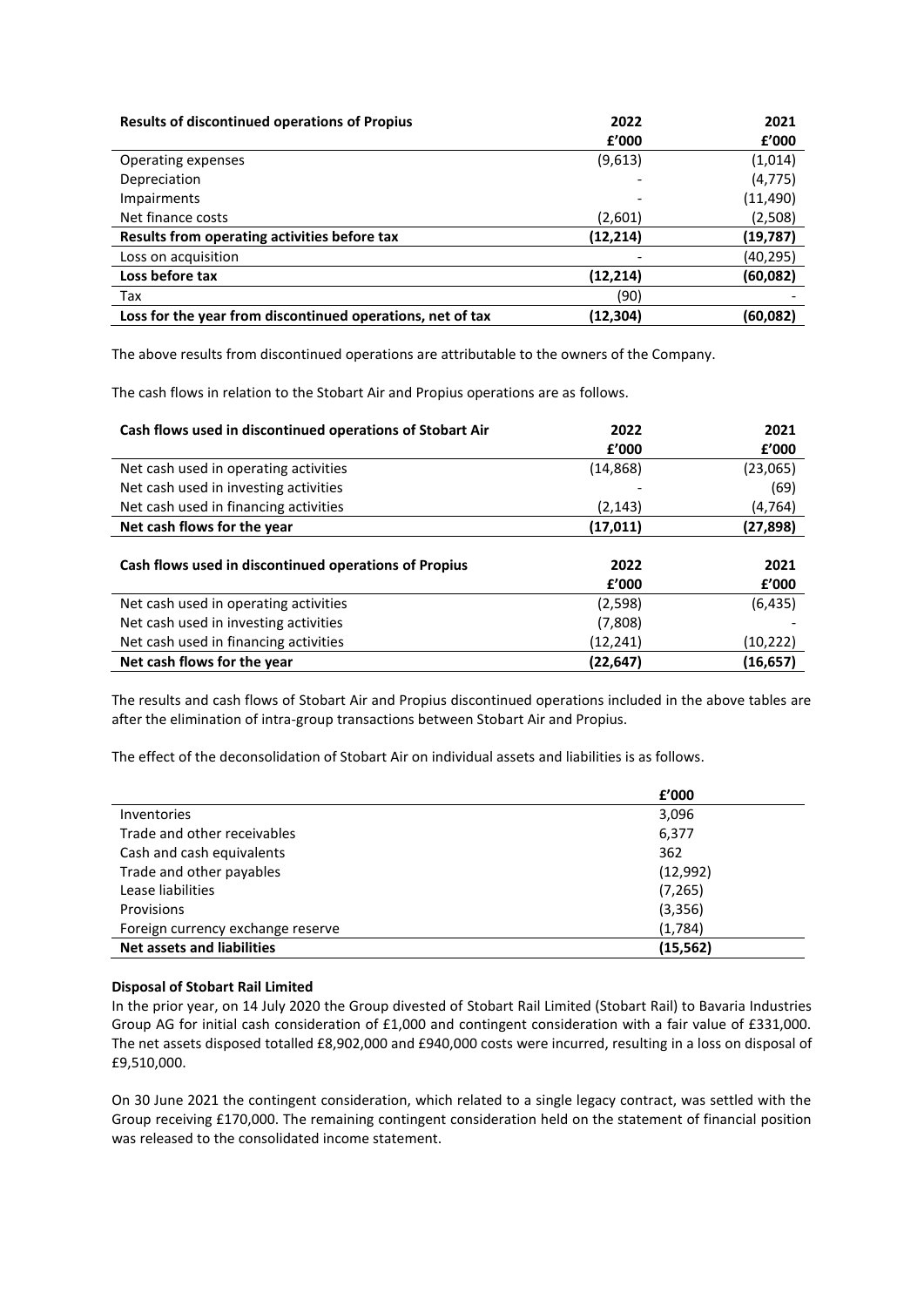The operations of Stobart Rail Limited represented a separate major line of business. The results of the operations, along with the loss on disposal, are reported as part of the single line loss from discontinued operations, net of tax on the face of the consolidated income statement. A summary of Stobart Rail results included in discontinued operations is as follows:

| <b>Results of discontinued operations</b>                  | 2022  | 2021      |
|------------------------------------------------------------|-------|-----------|
|                                                            | f'000 | f'000     |
| Revenue                                                    |       | 6,309     |
| Operating expenses                                         |       | (7,902)   |
| Depreciation                                               |       | (854)     |
| Net finance costs                                          |       | (22)      |
| Results from operating activities before tax               |       | (2,469)   |
| Loss on disposal                                           | (305) | (9,510)   |
| Loss before tax                                            | (305) | (11, 979) |
| Tax                                                        |       | 120       |
| Loss for the year from discontinued operations, net of tax | (305) | (11,859)  |

The loss from discontinued operations of £305,000 (2021: £11,859,000) is attributable to the owners of the Company.

The cash flows in relation to this operation have been included in the following table.

| Cash flow used in discontinued operations              | 2022  | 2021     |
|--------------------------------------------------------|-------|----------|
|                                                        | f'000 | £'000    |
| Net cash generated from/(used in) operating activities | 136   | (769)    |
| Net cash used in investing activities                  |       | (989)    |
| Net cash used in financing activities                  | -     | (1,736)  |
| Net cash flows for the year                            | -     | (3, 494) |

#### **Summary of discontinued operations recognised within the consolidated income statement**

|                                                            | 2022      | 2021       |
|------------------------------------------------------------|-----------|------------|
|                                                            | f'000     | f'000      |
| Stobart Air                                                | 10,223    | (46,084)   |
| Propius                                                    | (12, 304) | (60,082)   |
| Stobart Rail                                               | (305)     | (11, 859)  |
| Loss for the year from discontinued operations, net of tax | (2,386)   | (118, 025) |

## **Summary of cash flows from discontinued operations**

|                             | 2022      | 2021      |
|-----------------------------|-----------|-----------|
|                             | f'000     | f'000     |
| Stobart Air                 | (17, 011) | (27, 898) |
| Propius                     | (22, 647) | (16, 657) |
| Stobart Rail                | 136       | (3, 494)  |
| Net cash flows for the year | (39,522)  | (48,049)  |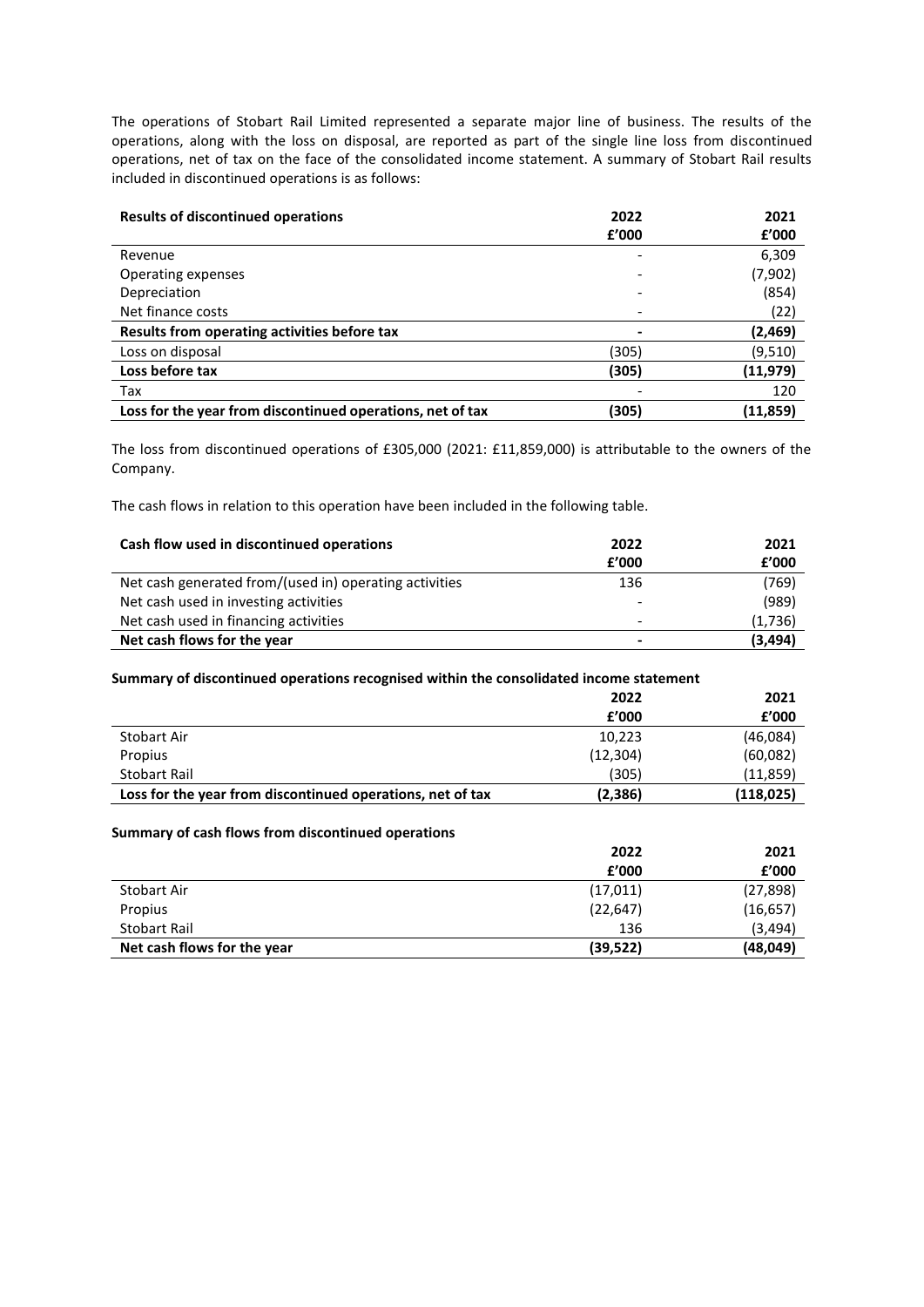## **Financial assets and liabilities**

| <b>Loans and borrowings</b>                         | 2022<br>f'000 | 2021<br>£'000 |
|-----------------------------------------------------|---------------|---------------|
| Non-current                                         |               |               |
| Obligations under leases                            | 98,677        | 122,116       |
| Convertible debt (net of costs)                     | 118,862       |               |
|                                                     | 217,539       | 122,116       |
| <b>Current</b>                                      |               |               |
| Exchangeable bonds                                  | 52,385        | 52,010        |
| Obligations under leases                            | 24,714        | 36,792        |
| Revolving credit facility (net of arrangement fees) |               | 52,329        |
|                                                     | 77,099        | 141,131       |
|                                                     |               |               |
| <b>Total loans and borrowings</b>                   | 294,638       | 263,247       |
| Cash                                                | (52, 738)     | (12,408)      |
| Net debt                                            | 241,900       | 250,839       |

Included within the cash balance of £52,738,000 is £14,444,000 of ring-fenced cash for use in London Southend Airport and its subsidiaries under the terms of the convertible debt agreement with Carlyle Global Infrastructure Opportunity Fund, and £945,000 for use in the Employee Benefit Trust.

# **Reconciliation of movements of liabilities to cash flows arising from financing activities**

| <b>Liabilities</b>                       | <b>Exchangeable</b><br>bond | <b>Revolving</b><br>credit | Convertible<br>debt | <b>Obligations</b><br>under leases | <b>Total</b> |
|------------------------------------------|-----------------------------|----------------------------|---------------------|------------------------------------|--------------|
|                                          |                             | facility                   |                     |                                    |              |
|                                          | £'000                       | £'000                      | f'000               | £'000                              | £'000        |
| Balance at 1 March 2021                  | 52,010                      | 52,329                     |                     | 158,908                            | 263,247      |
| Changes from financing cash flows:       |                             |                            |                     |                                    |              |
| <b>Additional loans</b>                  |                             |                            | 125,000             |                                    | 125,000      |
| Net cash repaid                          |                             | (55,000)                   |                     |                                    | (55,000)     |
| Cash outflow from debt issue costs       |                             | (3, 165)                   | (13, 541)           |                                    | (16, 706)    |
| Principal elements of lease              |                             |                            |                     | (17, 026)                          | (17,026)     |
| payments - continuing operations         |                             |                            |                     |                                    |              |
| Principal elements of lease              |                             |                            |                     | (11, 470)                          | (11, 470)    |
| payments - discontinued operations       |                             |                            |                     |                                    |              |
| Interest paid - continuing               | (1,460)                     | (3,624)                    |                     | (3,908)                            | (8,992)      |
| operations                               |                             |                            |                     |                                    |              |
| Interest paid - discontinued             |                             |                            |                     | (2,913)                            | (2,913)      |
| operations                               |                             |                            |                     |                                    |              |
| <b>Total changes from financing cash</b> | (1,460)                     | (61, 789)                  | 111,459             | (35, 317)                          | 12,893       |
| flows                                    |                             |                            |                     |                                    |              |
| Release of deferred issue costs          | 375                         | 4,411                      | 998                 |                                    | 5,784        |
| Reclass to other debtors                 |                             | 1,425                      |                     |                                    | 1,425        |
| New leases entered into                  |                             |                            |                     | 5,744                              | 5,744        |
| <b>Termination of lease</b>              |                             |                            |                     | (6,707)                            | (6,707)      |
| Unwind of discount                       |                             |                            |                     | 171                                | 171          |
| Disposal of subsidiary undertaking       |                             |                            |                     | (7, 265)                           | (7, 265)     |
| The effect of changes in foreign         |                             |                            |                     | 1,077                              | 1,077        |
| exchange rates                           |                             |                            |                     |                                    |              |
| Non-cash interest accruals               | 1,460                       | 3,624                      | 6,405               | 6,780                              | 18,269       |
| <b>Balance at 28 February 2022</b>       | 52,385                      | $\blacksquare$             | 118,862             | 123,391                            | 294,638      |
| Deferred issue costs included in the     | 814                         |                            | 12,542              |                                    | 13,356       |
| above liabilities                        |                             |                            |                     |                                    |              |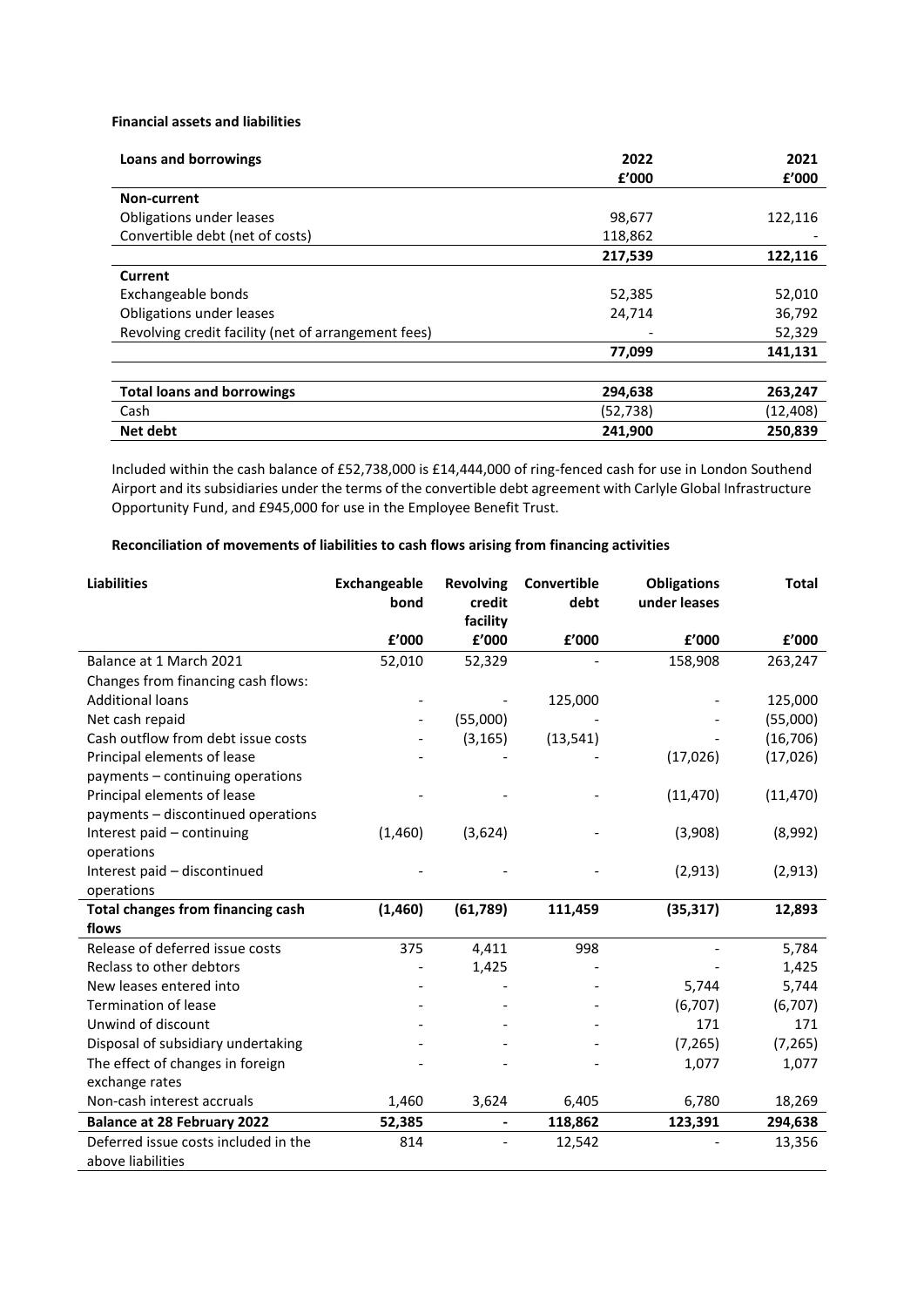Deferred issue costs associated with the revolving credit facility (RCF) of £1,425,000 are held within trade and other receivables in the statement of financial position as the RCF is undrawn at year end.

The £6,707,000 termination of lease primarily relates to the exit of the Judd House lease and the termination of aircraft leases in Stobart Air.

| <b>Liabilities</b>                             | Exchangeable<br>bond | <b>Revolving</b><br>credit facility | <b>Obligations</b><br>under leases | <b>Total</b> |
|------------------------------------------------|----------------------|-------------------------------------|------------------------------------|--------------|
|                                                | £'000                | £'000                               | £'000                              | £'000        |
| Balance at 1 March 2020                        | 51,689               | 74,757                              | 118,811                            | 245,257      |
| Changes from financing cash flows:             |                      |                                     |                                    |              |
| Net cash repaid                                |                      | (20,000)                            |                                    | (20,000)     |
| Cash outflow from debt issue costs             | (51)                 | (4, 286)                            |                                    | (4, 337)     |
| Principal elements of lease payments -         |                      |                                     | (24, 018)                          | (24, 018)    |
| continuing operations                          |                      |                                     |                                    |              |
| Principal elements of lease payments -         |                      |                                     | (187)                              | (187)        |
| discontinued operations                        |                      |                                     |                                    |              |
| Interest paid – continuing operations          | (1,460)              | (2, 243)                            | (1, 742)                           | (5, 445)     |
| Interest paid - discontinued operations        |                      |                                     | (3,942)                            | (3,942)      |
| <b>Total changes from financing cash flows</b> | (1,511)              | (26,529)                            | (29,889)                           | (57,929)     |
| Release of deferred issue costs                | 372                  | 1,858                               |                                    | 2,230        |
| New leases entered into                        |                      |                                     | 3,408                              | 3,408        |
| <b>Termination of lease</b>                    |                      |                                     | (63)                               | (63)         |
| Unwind of discount                             |                      |                                     | 141                                | 141          |
| Acquisition of subsidiary                      |                      |                                     | 64,884                             | 64,884       |
| Disposal of subsidiary undertaking             |                      |                                     | (1,707)                            | (1,707)      |
| The effect of changes in foreign exchange      |                      |                                     | (4, 752)                           | (4, 752)     |
| rates                                          |                      |                                     |                                    |              |
| Non-cash interest accruals                     | 1,460                | 2,243                               | 8,075                              | 11,778       |
| <b>Balance at 28 February 2021</b>             | 52,010               | 52,329                              | 158,908                            | 263,247      |
| Deferred issue costs included in the above     | 1,189                | 2,671                               |                                    | 3,860        |
| liabilities                                    |                      |                                     |                                    |              |

During the year the current bank lenders signed a new £20m RCF which matures on 1 February 2023. This facility replaced the old £120m RCF which was fully repaid in the year. The £20m variable rate committed RCF, with end date February 2023, uses a variable rate plus a similar margin to the old RCF and has a simplified covenant structure which reflects the forecast performance of the business going forward. Under the new RCF, Esken Limited and all material subsidiaries, excluding London Southend Airport Company Limited (LSA), have charged security to the lenders via a debenture, and the material subsidiaries, excluding LSA, are also guarantors and obligors in relation to the facility agreement. There are fixed charges over land and properties including Widnes, Runcorn and Carlisle Lake District Airport, in addition to floating charges and charges over shares. The RCF was undrawn (2021: £55,000,000) at the year end.

Esken Limited provides support to its subsidiaries where required. Examples of support include intercompany funding arrangements and the provision of guarantees in relation to financing lines provided by a number of lenders. In addition, one Renewables contract has a covenant relating to the market capital of Esken Limited, where a breach would be remedied by additional letters of credit. The Group was in compliance with, or received waivers for, all financial covenants throughout both the current and prior year and subsequent to the year end.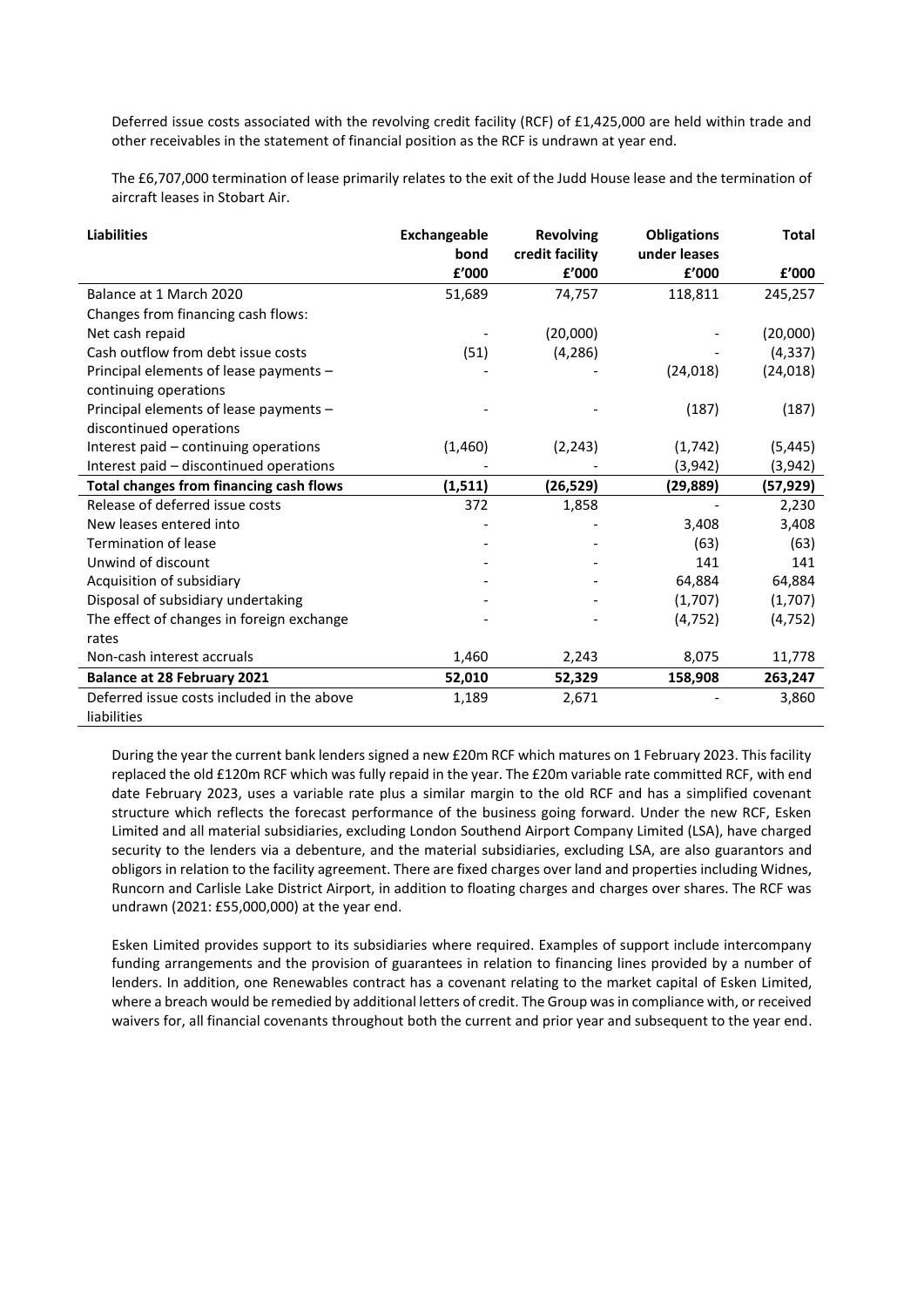## **Convertible debt**

On 26 August 2021, the Group signed an agreement with Carlyle Global Infrastructure Opportunity Fund (CGI) for a £125m investment in LSA through a 30% convertible debt instrument (loan). The loan can be converted by CGI at any time following this date until maturity, being seven years. If CGI does not convert prior to maturity, the loan is repayable at the greater of an amount achieving 10% IRR for CGI or £193.8m (Repayment Price). Interest accrues at 8% per annum to be paid in cash or rolled into the principal, depending on cash generated by LSA in the previous year and certain minimum liquidity headroom requirements. In addition, 2% per annum PIK interest is rolled into the principal. The loan includes three derivatives in relation to conversion, however, these have been accounted for as one single compound derivative as they are not considered independent of each other.

The derivative was fair valued at £1,005,000 on issue of the loan and is revalued at each reporting date, with any gain or loss recognised in finance costs in the consolidated income statement. The host contract is measured at amortised cost. The derivative fair value on issue is different to that disclosed in the Interim Statement following an amendment in calculation methodology, in line with the year-end valuation.

The fair value of the derivative is arrived at using the income approach which values the underlying equity value of LSA and the fair value of the host contract, forming inputs into the valuation model. The equity value and fair value of host contract have been calculated by applying a probability weighted average to seven scenarios above and below the base case cashflows per LSA's latest 5-year business model (Base Case), flexing passenger forecasts adopted in the Base Case scenario. In each of the scenarios, 30% of LSA's equity value is compared to the Repayment Price to assess the likelihood of conversion. At 28 February 2022, the compound derivative was valued at £1,088,000 which represents the difference between the fair value of the convertible debt and the host loan, presented in the convertible debt line above. The derivative valuation is expected to increase materially if Base Case forecasts are substantially exceeded. If LSA performs below Base Case forecasts, the valuation of the derivative is expected to reduce towards nil.

## **Exchangeable bonds**

On 3 May 2019, the Group placed £53.1m of secured guaranteed exchangeable bonds (Bonds). The Bonds have a five-year maturity, bear interest at 2.75% per annum and are exchangeable into ordinary shares of 1p each in the capital of Logistics Development Group plc (LDG). The bondholders have an unconditional right to require the Group to settle the bonds by giving the bondholders shares in LDG at any time. The Directors have obtained legal advice that confirms the liquidation of Stobart Air does not result in additional rights to redemption of the Bonds. The Bonds have a May 2024 maturity, with repayment being the difference between the £53.1m gross Bonds and shares in LDG into which the Bonds are convertible. At 28 February 2022 this amounted to £45.7m.

## **Cyrus put option**

The Group entered into a put option with fellow Connect Airways shareholder Cyrus Capital Partners (Cyrus) on 11 January 2019. This agreement gave Cyrus the option to exchange £23m of second ranking six-year 8% RCF debt with Connect Airways, for equity shares in Esken Limited at 247p per share. The option was exercisable two years following the acquisition of Flybe plc by Connect Airways and required 30 days' notice. On 7 May 2021 the put option was exercised and 6m shares were issued. The exercise meant that the associated financial liability had a fair value of £nil and £1,581,000 was released and presented within finance income (2021: £458,000 cost) in the consolidated income statement. The share issue resulted in an increase in share capital and an increase in retained deficit.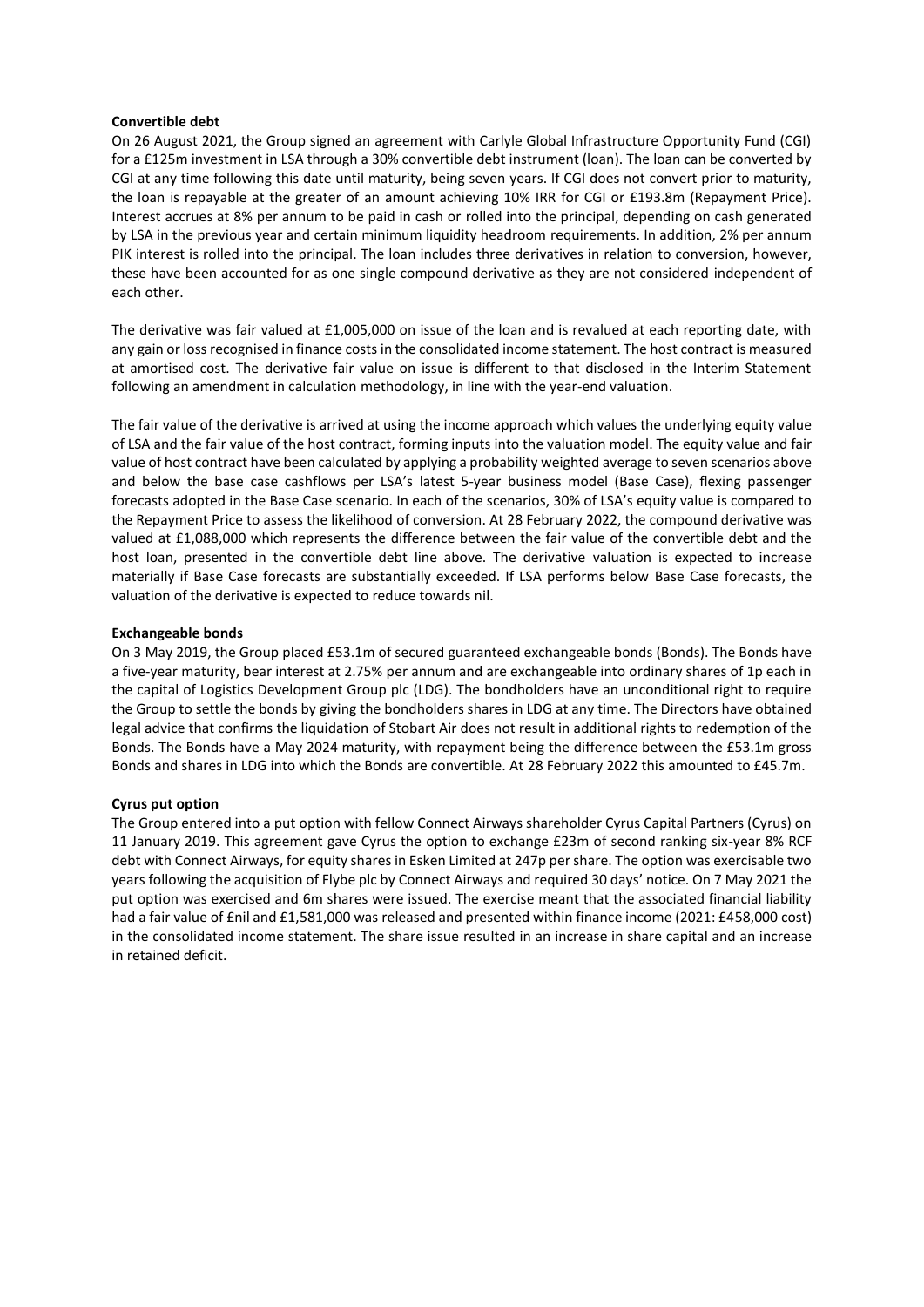## **Provisions**

|                         | <b>Site</b><br>restoration | <b>Onerous</b><br>contracts | Tax                          | Litigation<br>and | Remediation<br>provision | <b>Maintenance</b><br>reserve | Total     |
|-------------------------|----------------------------|-----------------------------|------------------------------|-------------------|--------------------------|-------------------------------|-----------|
|                         |                            |                             |                              | claims            |                          |                               |           |
|                         | £'000                      | £'000                       | £'000                        | £'000             | £'000                    | £'000                         | £'000     |
| At 1 March 2021         | 3,036                      | 508                         | 16,136                       | 3,781             | 4,466                    | 20,064                        | 47,991    |
| Provisions used         | $\overline{\phantom{a}}$   | (585)                       | (26)                         | (1,443)           |                          | (3,311)                       | (5, 365)  |
| Provisions made         |                            | 2,503                       |                              | 2,038             |                          | 8,034                         | 12,575    |
| Provisions reversed     | (1,862)                    | (426)                       | (9,514)                      | (312)             |                          | $\overline{\phantom{a}}$      | (12, 114) |
| during the year         |                            |                             |                              |                   |                          |                               |           |
| Reclassification to     |                            | $\overline{\phantom{0}}$    | (5, 922)                     |                   |                          | $\overline{\phantom{a}}$      | (5, 922)  |
| corporation tax         |                            |                             |                              |                   |                          |                               |           |
| Reclassification to     |                            | $\overline{\phantom{a}}$    | (674)                        |                   |                          |                               | (674)     |
| other payables          |                            |                             |                              |                   |                          |                               |           |
| Unwind of discount      | 76                         | 21                          |                              |                   |                          |                               | 97        |
| Currency retranslation  |                            |                             | ٠                            | (6)               | (5)                      | 731                           | 720       |
| Disposal of subsidiary  |                            |                             | $\qquad \qquad \blacksquare$ | (963)             | (519)                    | (1,873)                       | (3, 355)  |
| At 28 February 2022     | 1,250                      | 2,021                       | -                            | 3,095             | 3,942                    | 23,645                        | 33,953    |
| Analysis of provisions: |                            |                             |                              |                   |                          |                               |           |
| Current                 | 1,250                      | 1,491                       | $\overline{\phantom{a}}$     | 3,095             | 3,942                    | 10,896                        | 20,674    |
| Non-current             |                            | 530                         |                              |                   |                          | 12,749                        | 13,279    |

## **Site restoration**

The Group leased a long leasehold property which is currently unoccupied, in respect of which it had annual dilapidation and holding costs obligations. Post year end, on 3 March 2022 an agreement was signed with the owners of the property for the Group to exit the lease. The exit resulted in the release of dilapidation obligations of £1,862,000 to the consolidated income statement within other income. The remaining £1,250,000 held on the statement of financial position at the year end was paid in March 2022.

#### **Onerous contracts**

The exit of the property lease also led to the release of holding cost provisions of £398,000 to the consolidated income statement within other income.

Following the liquidation of Stobart Air there was a review of unavoidable costs related to the eight ATR aircraft in Propius prior to redelivery which led to the Group making a provision of £2,503,000. During the year, £517,000 of this provision has been used. The provision is separate from the maintenance provision held for the aircraft, see following.

#### **Tax**

During the year ended 28 February 2022, the Group has released £9,514,000 from provisions, following a reassessment of all open tax enquiries and settlements with HMRC. The Group changed tax advisors in late 2020 and since this appointment there has been an increase in engagement with HMRC which has provided a better understanding and clarity regarding the open enquiries and timing of settlements. Consequently, remaining uncertain tax provisions of £5,922,000, have been reclassified to corporation tax payable and £674,000 has been reclassified to other payables.

#### **Litigation and claims**

The balance at the year end primarily relates to a provision for part 1 claims relating to London Southend Airport. During the year claims totalling £1,340,000 have been settled and, following remeasurement, an additional £1,000,000 has been provided for. It is expected that these claims will be settled within 12 months. During the year £1,038,000 has been provided for other legal costs and claims around the Group. Subsequent to the year end a judgement on one legal case was issued, the outcome is fully covered by the provision.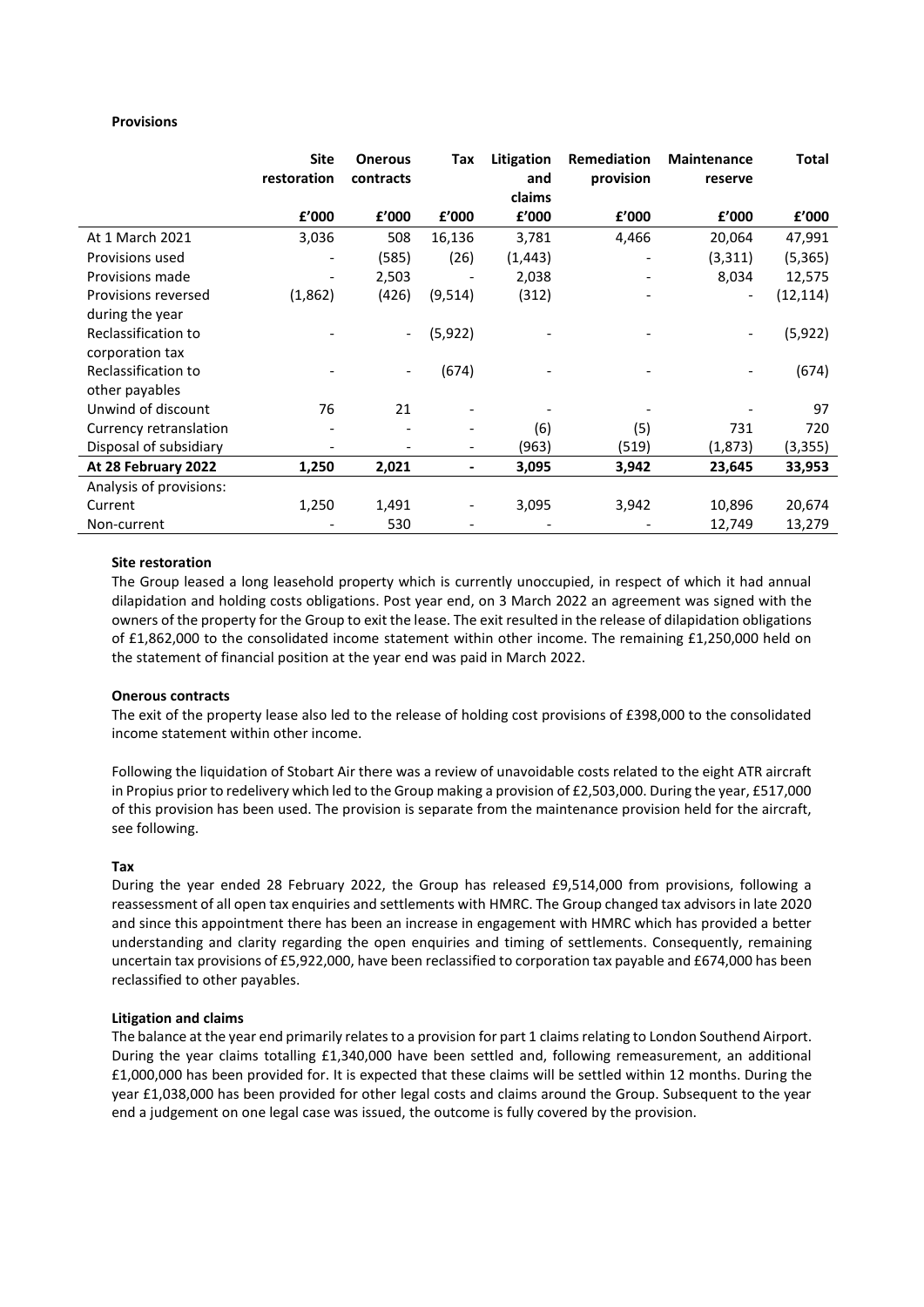#### **Remediation provision**

This relates to the estimated cost required for remediation works on leased land in Widnes. The Group commissioned surveys by independent environmental and sustainability specialists, received in November 2021 and April 2022, providing options for the scope of work, methods and estimates of cost of remediation. The surveys indicated a range of £2.1m to £5.7m depending on the scope and method of remediation. Taking into account uncertainties over the final cost, scope and method of remediation required, in addition to future discussions with appropriate regulators, management believes that the current provision of £3.9m is appropriate. It is anticipated that works on the site will begin within the next 12 months and so the provision has been presented as a current liability.

In addition, it was anticipated that the land would be used in the Renewables division, but during year the Group reassessed its strategy for the use of the land and concluded that this was not viable. Consequently, the Group has considered the recoverable amount of the right-of-use asset and deemed it immaterial resulting in an impairment of £6.2m.

#### **Maintenance reserves**

Following the liquidation of Stobart Air, an update of the maintenance reserves was required to cover all amounts payable on the eight ATR aircraft in Propius prior to redelivery. This was the main driver for the £8,034,000 maintenance provision made in the period with all aircraft grounded. In prior years, when the aircraft were operational, the reserves increased over time based on usage and time to next overhaul. The estimate of maintenance reserves is sensitive to changes in market prices and the level of wear on specific components once in the process of overhaul. The provisions represent the estimated cost of ensuring the aircraft are kept in a suitable condition for when they are handed back at the end of the leases including redelivery costs. The impact of discounting is not material and has not been recognised. The current liability element relates to work on the first aircraft to be handed back and all non-current costs are expected to be incurred prior to the year ending 29 February 2024.

The estimated proportion of the provision is £10.0m and largely relates to airframe and propeller blade costs. The key estimates include the scrap rate of propeller blades, currently 15% (c.£1.3m). A 500 basis points change in this rate would lead to a £0.4m change in provision. Airframe checks include significant estimation uncertainty, with £0.7m relating to an uplift in cost due to the fact the aircraft are grounded. Total estimation within airframe costs is £7.1m. The condition of each aircraft across the fleet is not expected to significantly differ due to their age and the hours that each has flown. The key driver to all provision estimation is the work required to put the aircraft into a condition defined by the leases prior to redelivery, outside of the fixed cost work required. If all estimated costs increased by 20%, this would drive a material increase in provision of c.£2.0m.

#### **Contingent liabilities**

Liability under financial guarantees exist across the Group and a number of these liabilities are no longer considered remote.

The Group is subject to a number of ongoing unprovided legal cases that will be vigorously defended. The Group considers that the net liability in respect of these claims, if any, is unlikely to exceed approximately £2m. The cases are expected to be settled within the next 12 months.

#### **Post balance sheet events**

There were no post balance sheet events other than a judgement on one legal case.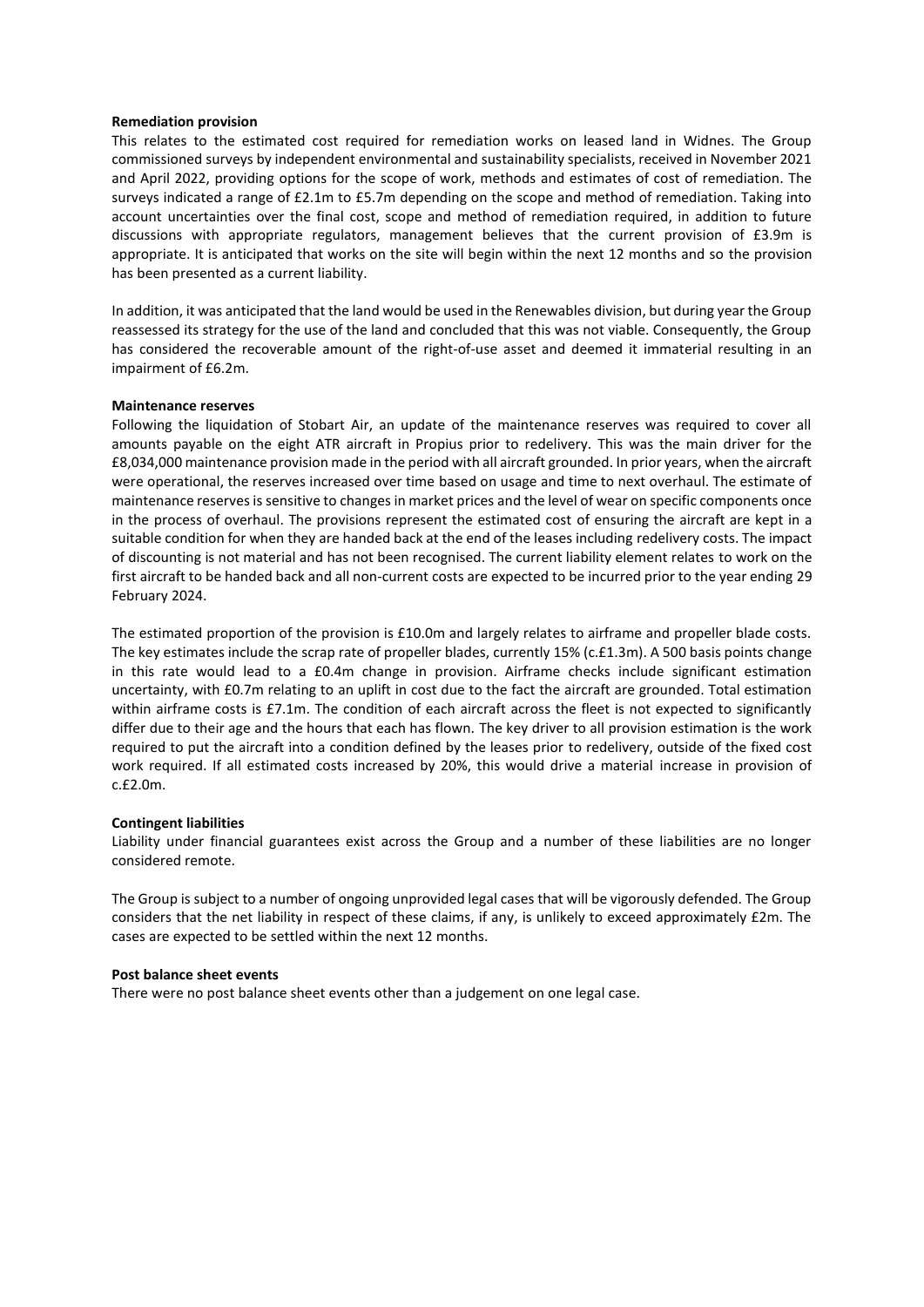#### **Notes to the consolidated cash flow statement**

|                                                             |                        | <b>Restated</b> |
|-------------------------------------------------------------|------------------------|-----------------|
|                                                             | Year ended 28          | Year ended 28   |
|                                                             | February 2022          | February 2021   |
|                                                             | ${\bf f}^{\prime}$ 000 | f'000           |
| Loss before tax from continuing operations                  | (34, 567)              | (44, 171)       |
| Adjustments to reconcile loss before tax to net cash flows: |                        |                 |
| Non-cash:                                                   |                        |                 |
| Realised profit on sale of property, plant and equipment    | (308)                  | (98)            |
| Share of post-tax profits of associates and joint ventures  |                        |                 |
| accounted for using the equity method                       | 356                    | 218             |
| Loss on disposal of assets held for sale                    |                        | 208             |
| Depreciation of property, plant and equipment               | 20,464                 | 19,423          |
| Finance income                                              | (2, 239)               | (2, 396)        |
| Finance costs                                               | 20,744                 | 19,599          |
| Release of grant income                                     | (788)                  | (479)           |
| Release of deferred premiums                                |                        | (167)           |
| Impairment/(impairment reversal)                            | 5,369                  | (824)           |
| Charge for share-based payments                             | 285                    | 81              |
| (Gain)/loss on swaps mark to market valuation               | (93)                   | 42              |
| (Decrease)/increase in retirement benefits and other        | (5,018)                | 226             |
| provisions                                                  |                        |                 |
| <b>Working capital adjustments:</b>                         |                        |                 |
| Increase in inventories                                     | (144)                  | (28)            |
| Decrease in trade and other receivables                     | 6,625                  | 4,213           |
| (Decrease)/increase in trade and other payables             | (7, 840)               | 5,444           |
| Cash generated from continuing operations                   | 2,846                  | 1,291           |

#### **Related parties**

#### **Relationships of common control or significant influence**

W A Tinkler was a related party until 14 June 2018 when he ceased to be a Director of the Group. The amounts outstanding are unsecured and were entered into under normal commercial terms.

WA Developments International Limited is owned by W A Tinkler. There were no related party sales or purchases during the current or prior years. At the year end £60,000 (2021: £60,000) was due from WA Developments International Limited. As of 14 June 2018, WA Developments International Limited was no longer a related party.

Apollo Air Services Limited is owned by W A Tinkler. There were no related party sales or purchases during the current or prior years. At the year end £83,000 (2021: £83,000) was owed by the Group and £46,000 (2021: £46,000) was owed to the Group by this company. As of 14 June 2018, Apollo Air Services Limited was no longer a related party.

WA Tinkler Racing is owned by W A Tinkler. There were no related party sales or purchases during the current or prior years. At the year end £26,000 (2021: £26,000) was owed to the Group. As of 14 June 2018, WA Tinkler Racing was no longer a related party.

During the current and prior years, the Group made no purchases from or sales to Stobart Capital Limited, a business part-owned by W A Tinkler, relating to investment management. At the year end £6,000 (2021: £6,000) was owed to the Group. As of 14 June 2018, Stobart Capital Limited was no longer a related party.

Speedy Hire plc is a related party from 1 June 2019, when David Shearer became Non-Executive Chairman of the Group, as he is also Non-Executive Chairman of Speedy Hire plc. During the year, the Group made purchases of £3,000 (2021: £4,000) relating to equipment hire of which £nil (2021: £1,000) was owed by the Group at the year end.